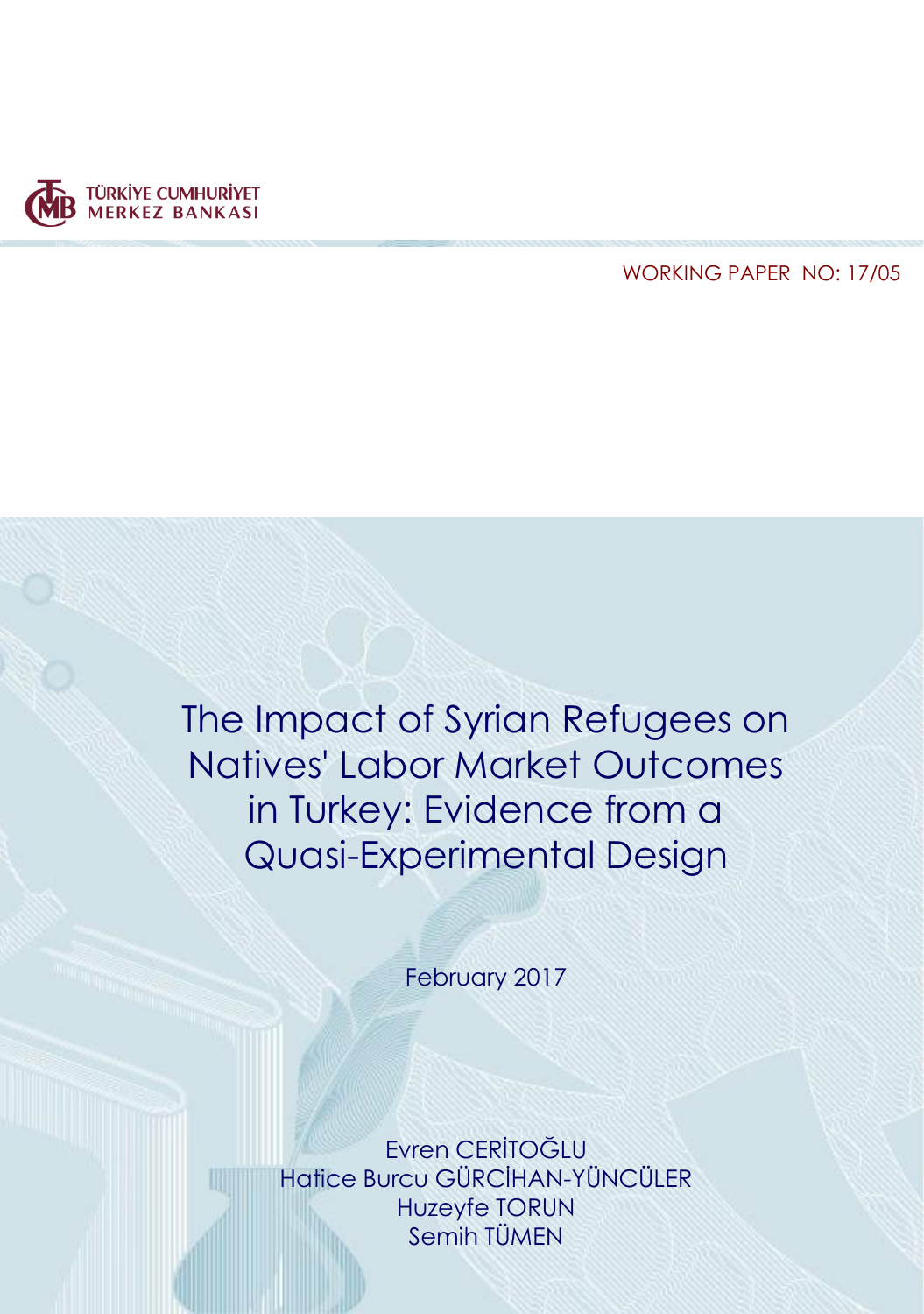© Central Bank of the Republic of Turkey 2017

Address: Central Bank of the Republic of Turkey Head Office Structural Economic Research Department İstiklal Caddesi No: 10 Ulus, 06050 Ankara, Turkey

> Phone: +90 312 507 80 04

> Facsimile: +90 312 507 57 33

> > The views expressed in this working paper are those of the author(s) and do not necessarily represent the official views of the Central Bank of the Republic of Turkey. The Working Paper Series are externally refereed.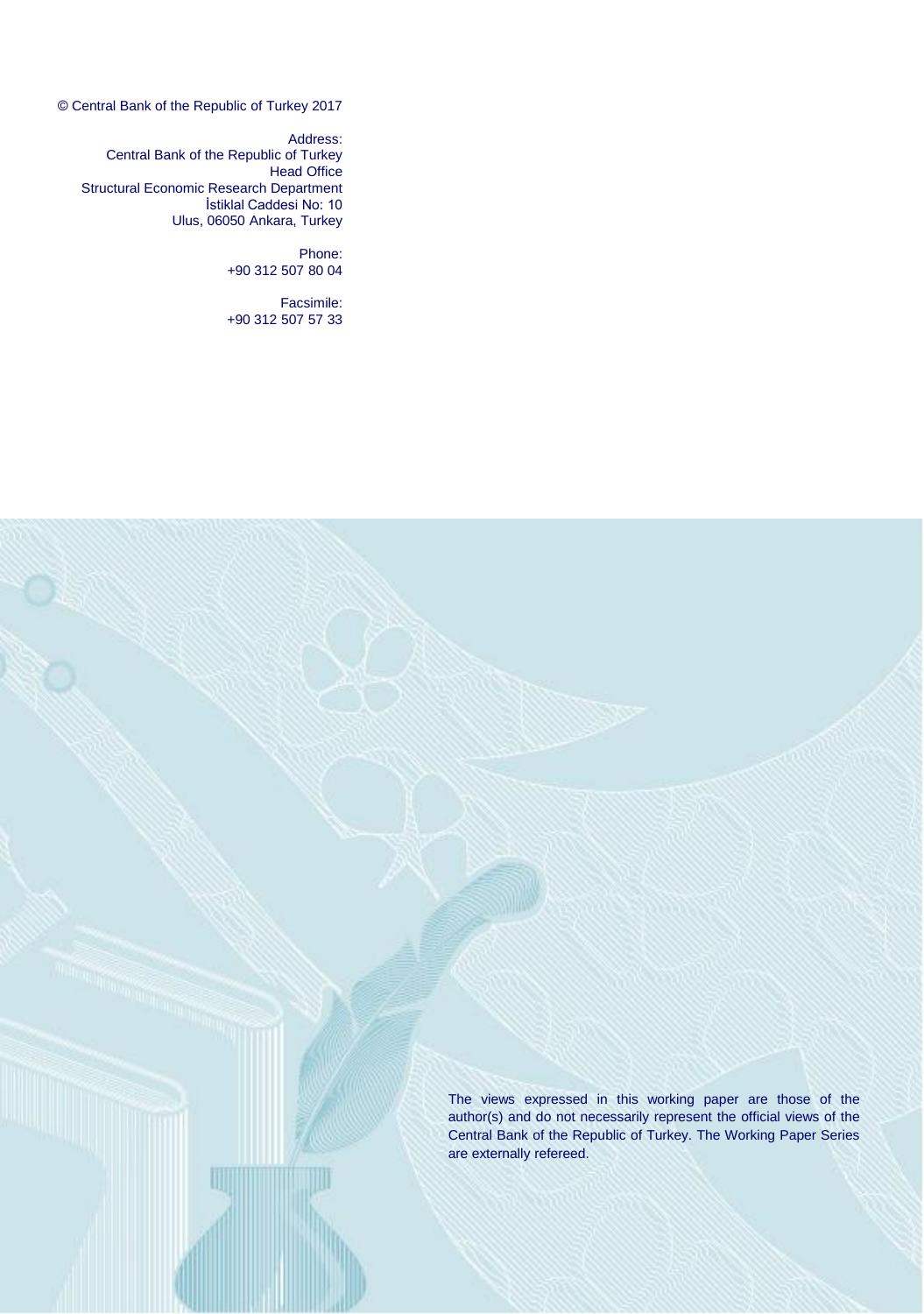## <span id="page-2-0"></span>The Impact of Syrian Refugees on Natives' Labor Market Outcomes in Turkey: Evidence from a Quasi-Experimental Design<sup>∗</sup>

Evren Ceritoglu †

H. Burcu Gurcihan Yunculer ‡

Central Bank of the Republic of Turkey

Central Bank of the Republic of Turkey

Huzeyfe Torun §

Central Bank of the Republic of Turkey

Semih Tumen ¶

Central Bank of the Republic of Turkey, IZA, and ERF

#### Abstract

Civil conflict in Syria, started in March 2011, led to a massive wave of forced immigration from the Northern Syria to the Southeastern regions of Turkey, which later had serious economic/political repercussions on the MENA region and most of the Europe. This paper exploits this natural experiment to estimate the impact of Syrian refugees on the labor market outcomes of natives in Turkey. Using a difference-in-differences strategy, we find that immigration has somewhat affected the employment outcomes of natives, while its impact on wage outcomes has been negligible. We document some employment losses among informal workers as a consequence of refugee inflows. Formal employment increased slightly potentially due to increased social services in the region. The majority of those who lost their informal jobs have either left the labor force or remained unemployed. Formal employment and unemployment rates have increased, while labor force participation, informal employment, and job finding rates have declined among natives. Disadvantaged groups—i.e., women, younger workers, and less-educated workers—have been affected the most. The prevalence of informal employment in the Turkish labor markets has amplified the negative impact of Syrian refugee inflows on natives' labor market outcomes. Overall, the impact of Syrian refugee inflows on the Turkish labor markets has been limited, which suggests that the potential costs on the European and other affected labor markets might also be limited.

JEL codes: J15; J21; J46; J61; C21.

Keywords: Syrian civil conflict; immigration; Turkey; labor market; informality; difference in differences.

<sup>∗</sup>We thank Joseph Altonji, Albrecht Glitz, Giovanni Peri, Jeffrey Sachs, Robert Shiller, Robert Shimer, Klaus Zimmermann, seminar participants at Ankara University, Central Bank of the Republic of Turkey, the participants of the 2015 IZA/CEPR European Summer Symposium in Labour Economics in Buch/Ammersee, and the 2016 American Economic Association Annual Meeting in San Francisco for useful suggestions on earlier versions of this work. The views expressed here are of our own and do not necessarily reflect those of the Central Bank of the Republic of Turkey. All errors are ours.

<sup>†</sup>[evren.ceritoglu@tcmb.gov.tr.](mailto:evren.ceritoglu@tcmb.gov.tr) Structural Economic Research Department, Central Bank of the Republic of Turkey, Istiklal Cad. No:10, 06050 Ulus, Ankara, Turkey.

<sup>‡</sup>[burcu.gurcihan@tcmb.gov.tr.](mailto:burcu.gurcihan@tcmb.gov.tr) Research and Monetary Policy Department, Central Bank of the Republic of Turkey, Istiklal Cad. No:10, 06050 Ulus, Ankara, Turkey.

<sup>§</sup>[huzeyfe.torun@tcmb.gov.tr.](mailto:huzeyfe.torun@tcmb.gov.tr) Structural Economic Research Department, Central Bank of the Republic of Turkey, Istiklal Cad. No:10, 06050 Ulus, Ankara, Turkey.

<sup>¶</sup>[semih.tumen@tcmb.gov.tr.](mailto:semih.tumen@tcmb.gov.tr) Structural Economic Research Department, Central Bank of the Republic of Turkey, Istiklal Cad. No:10, 06050 Ulus, Ankara, Turkey.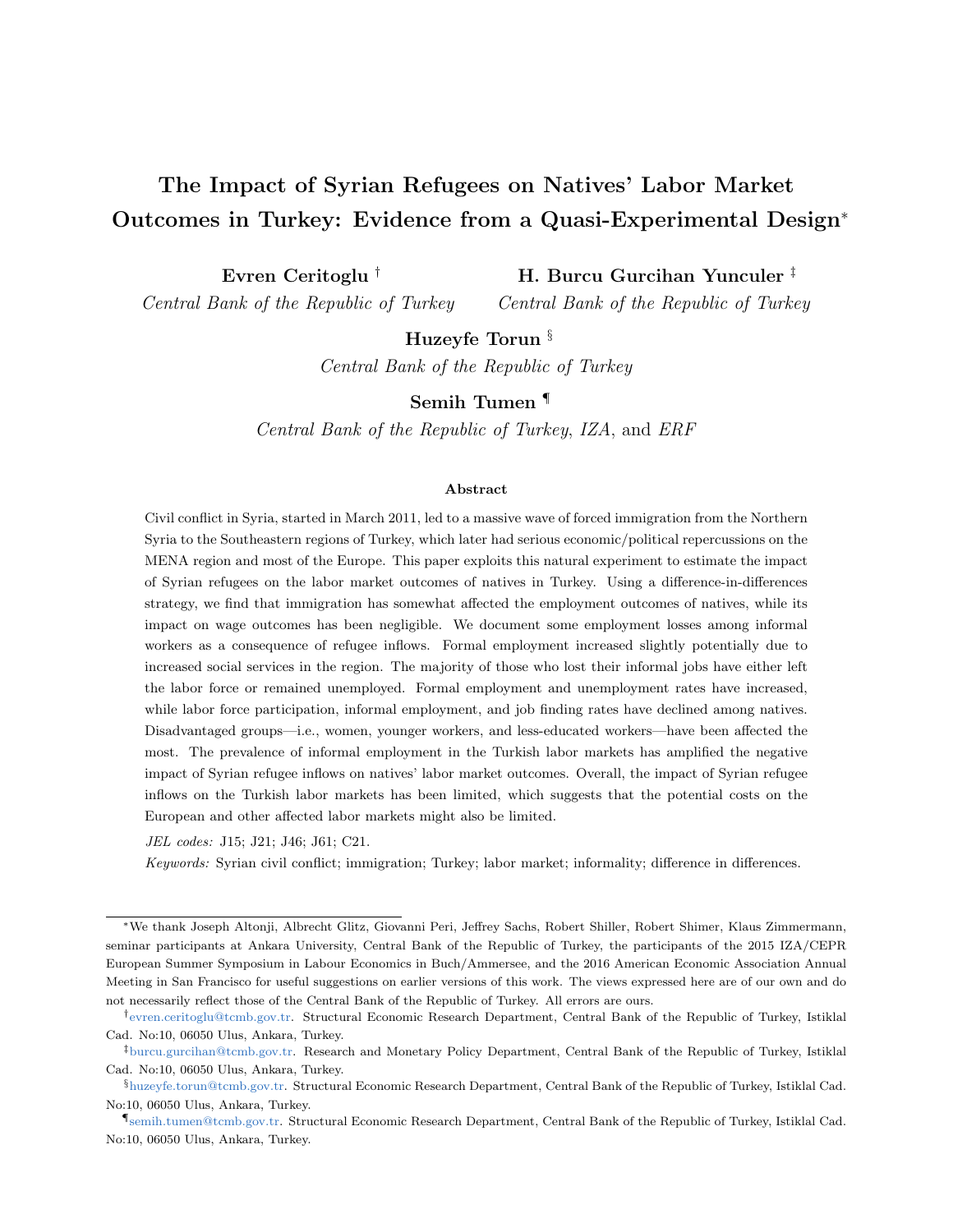#### 1 Introduction

The Syrian Civil War, which began in the Spring of 2011, has displaced millions of Syrians. Based on the United Nations (UN) figures, around 5 million Syrian refugees have fled to the neighboring countries, which later had serious economic/political repercussions on the entire MENA region and most of the Europe. Turkey alone has received more than 2.8 million Syrian refugees as of the end of 2016. Until 2014, these refugees were spread around Southeastern Turkey and were particularly located in the cities with refugee camps constructed and controlled by the Turkish government. After 2014, they started to select into other regions within Turkey and even other countries with the hope of being eventually admitted into a European country. So, from the beginning of 2012 to late 2013, the refugee influx was truly a regional labor supply shock.<sup>[1](#page-2-0)</sup> The refugees did not have a formal work permit; however, they could still affect the labor market outcomes of natives living in the area, since they supplied inexpensive informal unskilled labor. The main goal of this paper is to use this forced immigration as a natural experiment to analyze the effect of Syrian immigrants on the labor market outcomes of natives.

Investigating the impact of immigration on the labor market outcomes of natives is a longstanding matter of interest. The textbook model suggests that immigration leads to an outward shift in the labor supply curve. Although immigration may also cause an outward shift in labor demand, the combination of increased labor supply and demand due to immigration likely yields excess supply in the labor market. During this process, part of the natives in employment are replaced by immigrants. As a result, the equilibrium wages and employment rates for natives are expected to fall. This simplest theoretical framework suggests that immigrants have a negative impact on the labor market outcomes of natives.

The empirical literature, however, reports mixed results. The early literature typically argues that immigration has only negligible effects on the labor market outcomes of natives.<sup>[2](#page-2-0)</sup> Several studies, including [Altonji and Card](#page-33-0) [\(1991\)](#page-33-0) and [Goldin](#page-35-0) [\(1994\)](#page-35-0), have exploited the variation in

<sup>1</sup>See [Tumen](#page-37-0) [\(2016a\)](#page-37-0) and [Balkan and Tumen](#page-33-1) [\(2016\)](#page-33-1) for the details of the institutional setting.

<sup>2</sup>See [Borjas](#page-34-0) [\(1994\)](#page-34-0), [Friedberg and Hunt](#page-35-1) [\(1995\)](#page-35-1), and [LaLonde and Topel](#page-36-0) [\(1997\)](#page-36-0) for detailed reviews of this early literature.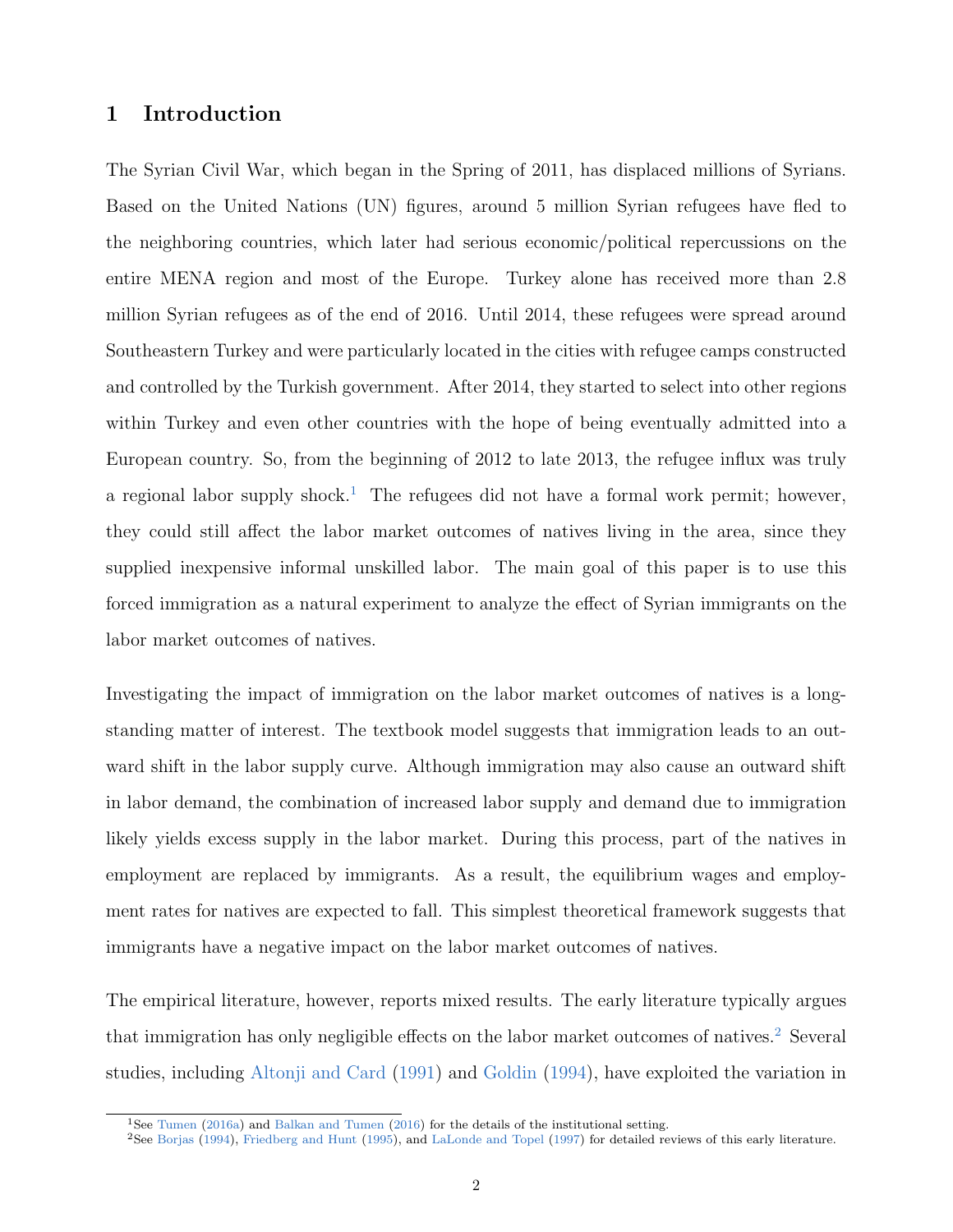the number of immigrants across regions and time in the United States to analyze the impact of immigration on natives' wages and employment. [Pischke and Velling](#page-36-1) [\(1997\)](#page-36-1) perform a similar analysis with German data. They consistently find that immigrants have only a small effect on natives' labor market outcomes. One explanation is that immigrant workers are poor substitutes, at least in the short run, for native workers, because the human capital stocks of immigrants are not immediately transferable to the host economy. Thus, if there exists any effect of immigrants on the labor market outcomes of natives, it can only appear in the long run.[3](#page-2-0)

The early literature has been criticized by [Borjas, Freeman, and Katz](#page-34-1) [\(1996\)](#page-34-1) on the basis of the idea that immigrant flows to a certain area can potentially generate several secondorder effects such as movements of capital, outflows of natives, and changes in the patterns of inter-city trade. This criticism suggests that immigrants are perhaps better substitutes for natives than the early studies suggest. Based on this conjecture, the more recent literature adopts a production-function approach, in which the immigrant and native workers are two substitutable inputs. In contrast to the early literature, studies adopting this methodology report more sizable effects of immigration on the labor market outcomes of natives.[4](#page-2-0)

Although they claim different results, the common feature of these two strands of literature is that they rely on non-experimental data from advanced countries, mostly the United States—i.e., long-term census data reflecting a more general co-evolution of the immigrant and native populations. The most well-known problem with non-experimental data is that immigration is generally voluntary and, therefore, appropriate techniques are necessary to address the selection bias. The papers cited above typically rely on selection correction techniques à la [Borjas](#page-33-2) [\(1987,](#page-33-2) [1991\)](#page-34-2) and the related instrumental variable methods. There is a distinct line of research relying on quasi-experimental techniques to estimate the impact of immigration on the labor market outcomes of the natives. This literature typically exploits an involuntary influx of a massive immigrant population—due to civil war and other political factors—to esti-

<sup>3</sup>See, e.g., [Friedberg](#page-35-2) [\(2000\)](#page-35-2), [Weiss, Sauer, and Gotlibovski](#page-37-1) [\(2003\)](#page-37-1), and [Cohen-Goldner and Paserman](#page-35-3) [\(2011\)](#page-35-3).

<sup>4</sup>See, e.g., [Card](#page-34-3) [\(2001\)](#page-34-3), [Borjas](#page-34-4) [\(2003\)](#page-34-4), [Angrist and Kugler](#page-33-3) [\(2003\)](#page-33-3), [Borjas and Katz](#page-34-5) [\(2007\)](#page-34-5), [Card](#page-34-6) [\(2009\)](#page-34-6), and [Ottaviano and](#page-36-2) [Peri](#page-36-2) [\(2011\)](#page-36-2).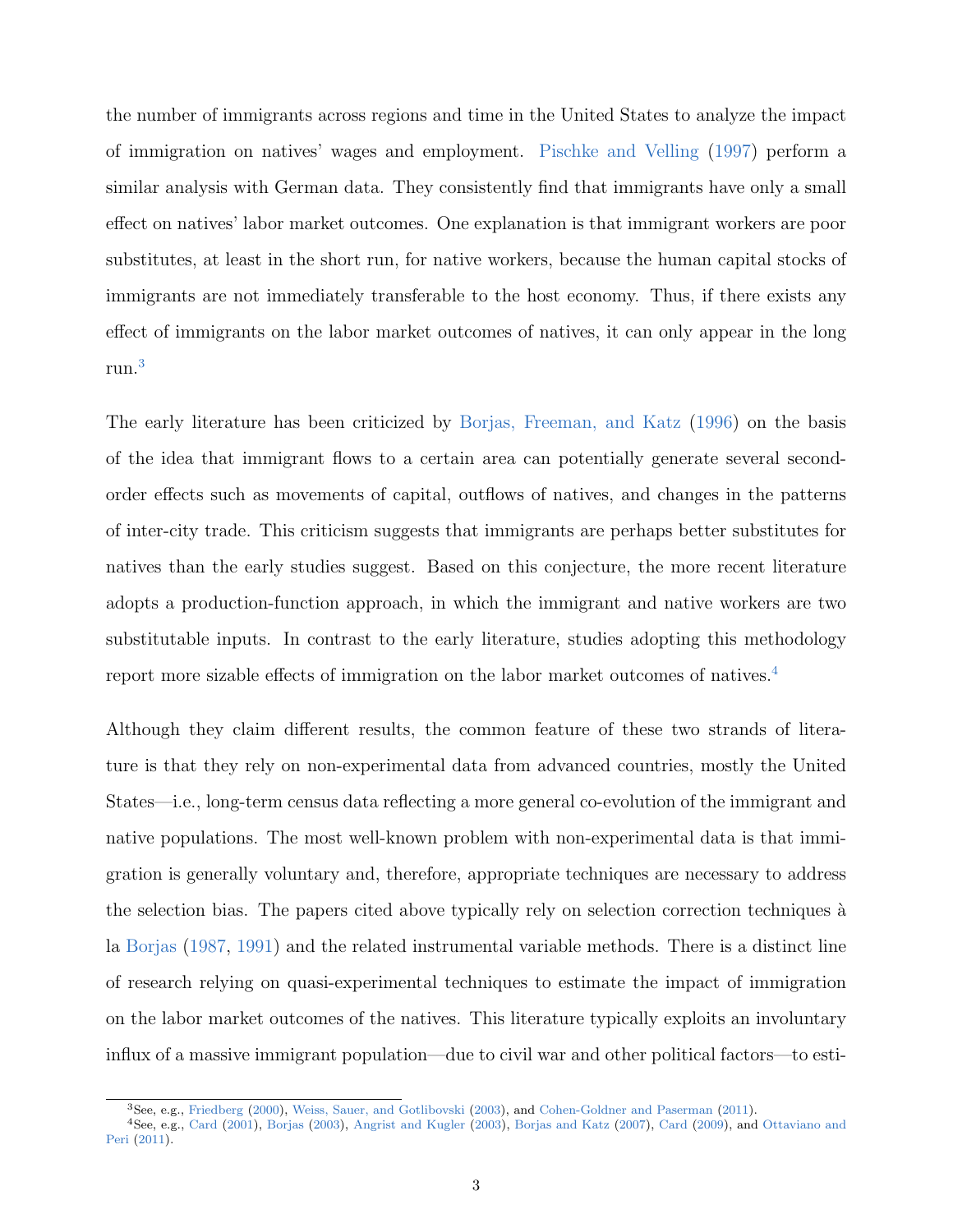mate the causal effect of interest without relying on the classical selection-correction methods. Major papers in this literature include [Card](#page-34-7) [\(1990\)](#page-34-7), [Hunt](#page-36-3) [\(1992\)](#page-36-3), [Carrington and de Lima](#page-34-8) [\(1996\)](#page-34-8), [Friedberg](#page-35-4) [\(2001\)](#page-35-4), [Mansour](#page-36-4) [\(2010\)](#page-36-4), and [Glitz](#page-35-5) [\(2012\)](#page-35-5).<sup>[5](#page-2-0)</sup> With a few exceptions, the quasi-experimental evidence does not point out a significant impact of immigration on natives' outcomes.

Our quasi-experimental design exploits the forced inflow of refugees from Northern Syria to the Southeastern regions of Turkey. We employ the following difference-in-differences strategy to estimate the impact of refugee inflows on the labor market outcomes of natives. Massive inflows of Syrian refugees to Turkey have started at the beginning of 2012. So, the date of treatment is assumed to be January 1st, 2012. We set a symmetric window around this date: 2010–2011 and 2012–2013 are set as pre-immigration and post-immigration periods, respectively. Although a tiny fraction of the Syrian refugees may have left Southeastern Turkey and moved toward the Northern and Western parts of the country, a very large portion of the refugees have been located in the cities nearby Turkey-Syria border. Using the official figures published by Turkish Disaster and Emergency Management Presidency (AFAD), we construct a "treatment area" from the cities in the Southeastern part of Turkey, for which the refugeepopulation ratio is above 2 percent. The rest of the cities in the neighboring regions that are hosting only negligible amounts of Syrian refugees form the "control area," which is similar to the "treatment area" in terms of cultural aspects, socio-demographic characteristics, and the level of economic development.<sup>[6](#page-2-0)</sup> The data set includes only the natives—i.e., we do not observe any details for the refugees.[7](#page-2-0) Given the data on natives, our difference-in-differences strategy identifies the impact of Syrian refugees on the labor market outcomes of the natives living in the treatment area, based on a pre- vs post-immigration comparison with the control

area.

<sup>5</sup>See also [Aydemir and Kirdar](#page-33-4) [\(2013\)](#page-33-4), [Maystadt and Verwimp](#page-36-5) [\(2014\)](#page-36-5), [Tumen](#page-36-6) [\(2015\)](#page-36-6), and [Zimmermann](#page-37-2) [\(2016\)](#page-37-2).

 $6$ Our empirical design is similar to various other studies attempting to identify the causal effect of interest by using data on neighboring regions. For example, [Card and Krueger](#page-34-9) [\(1994\)](#page-34-9) investigate the impact of a change in the minimum wage law in New Jersey on employment outcomes by performing a comparison across the fast food restaurants among New Jersey and Eastern Pennsylvania. The main identifying assumption is that the two regions are similar in many respects. Another example is [Lavy](#page-36-7) [\(2010\)](#page-36-7) who exploits regional proximity within Israel to identify the effect of a program allowing for free choice among public schools. We believe that the similarities between our control and treatment areas along several dimensions allow us to perform a difference-in-differences exercise.

<sup>7</sup>We use the Turkish Household Labor Force survey in our analysis. The sampling strategy of this survey is based on the "addressed-based population registration system," which targets the non-institutional civilian population only. Thus, refugees are not included into the sample. See Section 3 for further details on the data set and restrictions.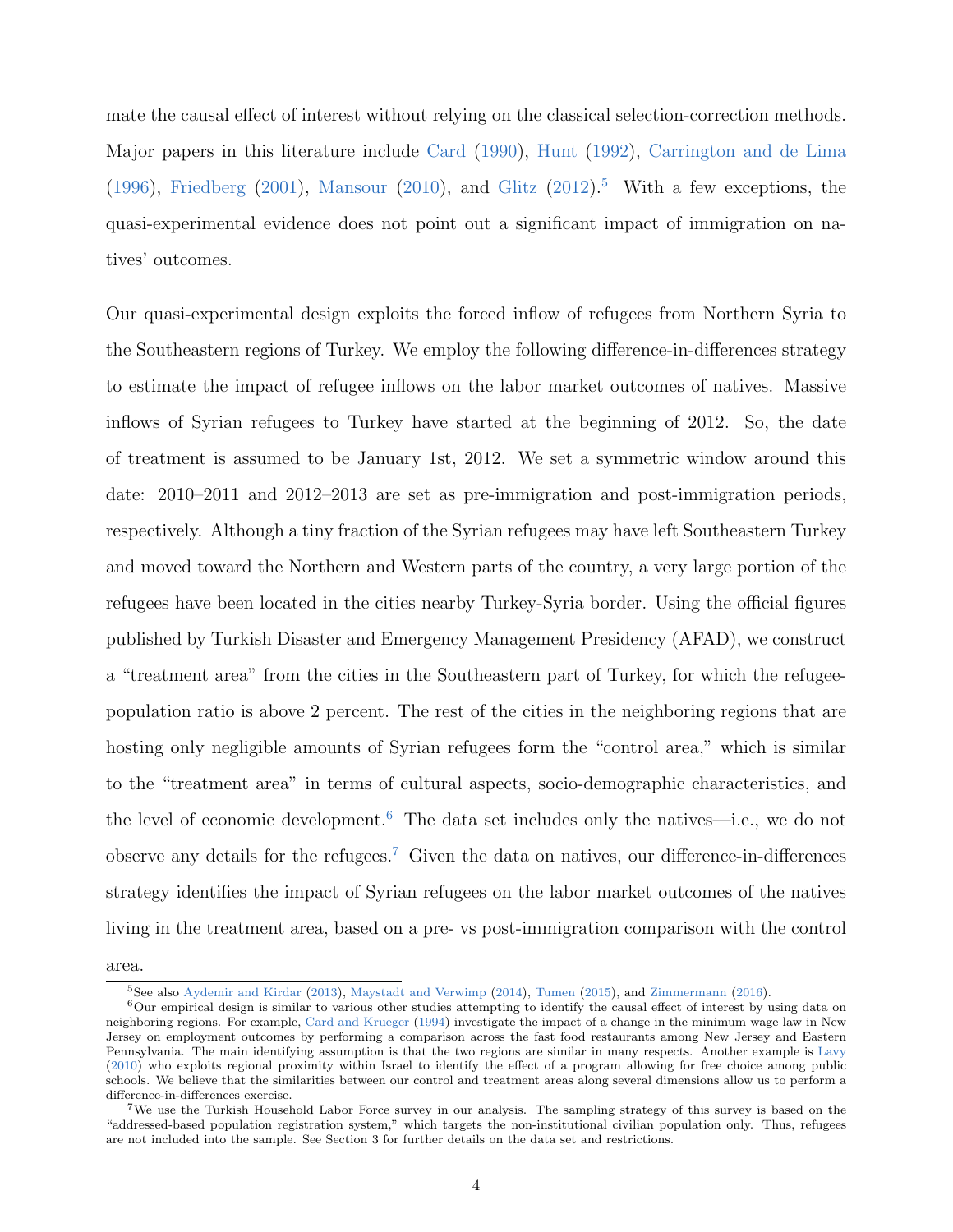We find that Syrian refugee inflows have negatively affected the likelihood of employment for natives, while their wage outcomes have not been affected in a statistically significant way. We focus on four mutually exclusive labor market outcomes defined in terms of their ratios to the population of native workers of age  $15-64$ : (i) not in labor force, (ii) formal employment,  $(iii)$  informal employment, and  $(iv)$  unemployment. We find that the informal employmentto-population ratio has declined by around 2.2 percentage points as a consequence of refugee inflows. Of this decline in informal employment, around 50 percent went out of the labor force, 32 percent remained unemployed, and 18 percent switched to a formal job. For men, the decline in the informal employment-to-population ratio is 1.9 percentage points. Most of the men who lost their informal jobs remained unemployed. For women, however, the decline is much higher, 2.6 percentage points. Almost all of the women who lost their informal jobs went out of the labor force. These findings suggest that native workers who lost their informal jobs were substituted by informal Syrian refugees. Among these substituted natives, women have found it extremely difficult to find new jobs and, consequently, dropped out of the workforce. Men, on the other hand, have preferred to stay in the labor force, which has led to increased incidence of unemployment. To summarize, unemployment has increased, while labor force participation, informal employment, and job finding rates have declined for natives. The disadvantaged groups—i.e., women, younger workers, and less-educated workers—have been affected the worst. We find a small, but unexpected, increase in formal employment among men, which we conjecture that is due to the increased presence of organizations to supply health, education, nutrition, security, childcare, and other services to the Syrian refugees located in the region. We conclude that the prevalence of informal employment in the Turkish labor markets has amplified the negative impact of Syrian refugee inflows on natives' labor market outcomes.

Our estimates are supplemented and supported by several robustness exercises. First, we replace our control area with a set of randomly selected regions from the rest of the Turkey. We find that the qualitative nature of the baseline results are unchanged. This exercise confirms that our estimates are not contaminated by effects specific to our control area. Second, we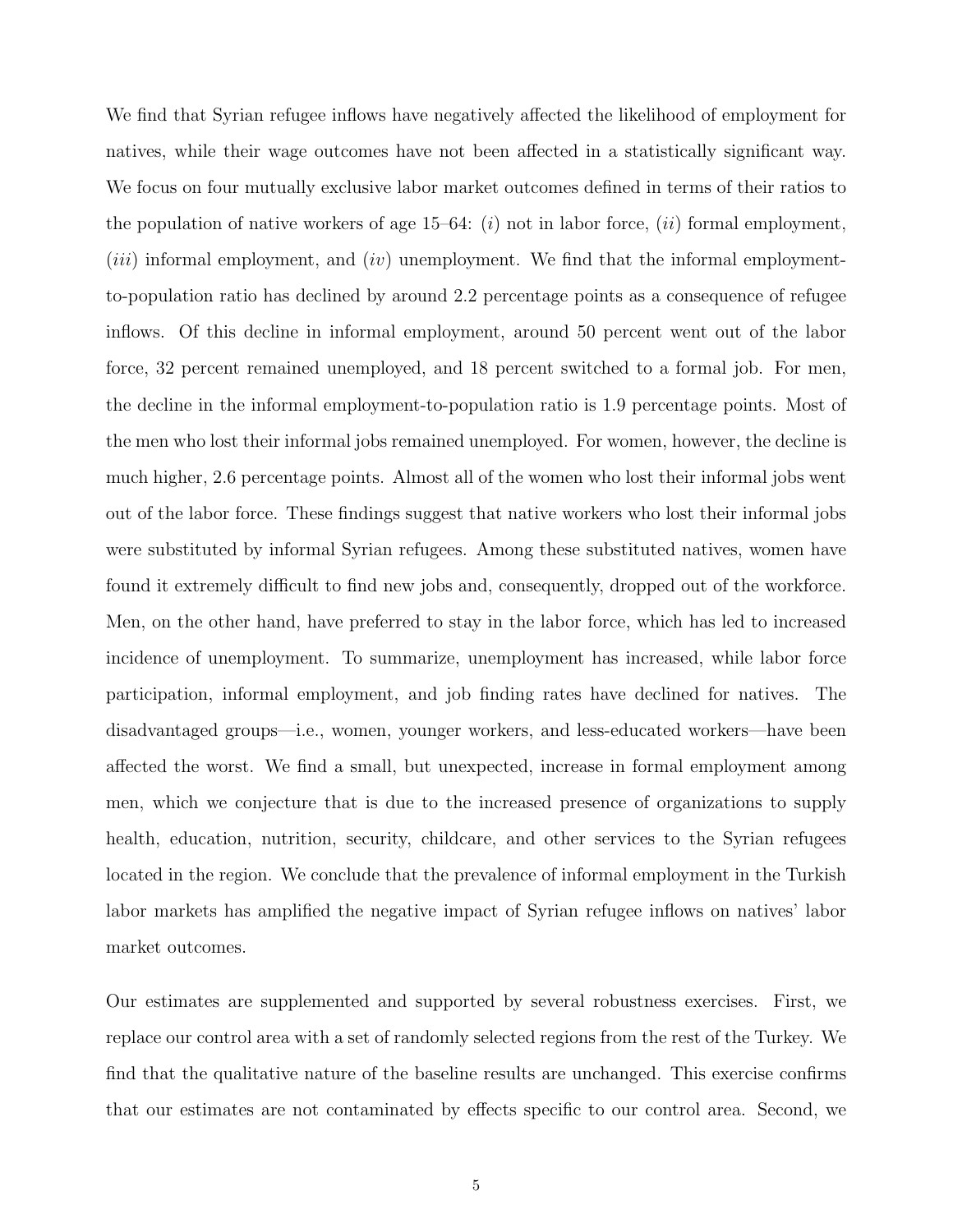compare the outcomes in 2010–2011 with the outcomes in 2012 and 2013, separately. The main motivation behind this exercise is the fact that the total number of refugees is much higher in 2013 than 2012. Our findings show that, although the effects are statistically significant for both years, the estimates for 2013 are much larger than those for 2012. This result suggests that our estimates highly likely capture the refugee effects. Finally, we check whether the refugee inflows have generated a further wave of internal migration among natives from the treatment area to other regions in Turkey. We see that the net flows of domestic migration have remained unchanged in the post-immigration era both in the treatment and control areas.

Our paper contributes to the literature in three ways. First, this is one of the first papers attempting to estimate the causal effect of Syrian refugee flows on the labor market outcomes of natives in Turkey. We employ an original quasi-experimental design to estimate the changes in the outcomes of natives as a result of refugee inflows. Second, we highlight the importance of informal employment. We argue that the prevalence of informal employment in Turkey—which is around 35 percent as of the end of 2014—has amplified the impact of immigration on natives' outcomes. This suggests that the existence of a market for informal employment accelerates the diffusion of immigrant workforce into the labor markets of a hosting country. Finally, unlike the common perception, we find that the effect of immigration on natives' wages is ignorable. Our analysis covers a period of two years before and after the immigrant flows started; so, the estimated wage effects can be regarded as "short-term" estimates. Studies using the Israel data generally report that wage effects do not exist in the short-run, but they become large in long-run [see, e.g., [Cohen-Goldner and Paserman](#page-35-3) [\(2011\)](#page-35-3)]. The main difference between Israeli and Turkish cases is that the Russian immigrants to Israel were highly educated (perhaps more educated than the average native), while the Syrian immigrants to Turkey are, on average, low educated. This suggests that our wage estimates are somewhat less likely to change in the long run.

There are two other papers in the literature investigating the labor market effects of Syrian refugees in Turkey. [Akgunduz, van den Berg, and Hassink](#page-33-5) [\(2015\)](#page-33-5) employ a difference-indifferences strategy similar to ours. They use aggregate labor market data with region-time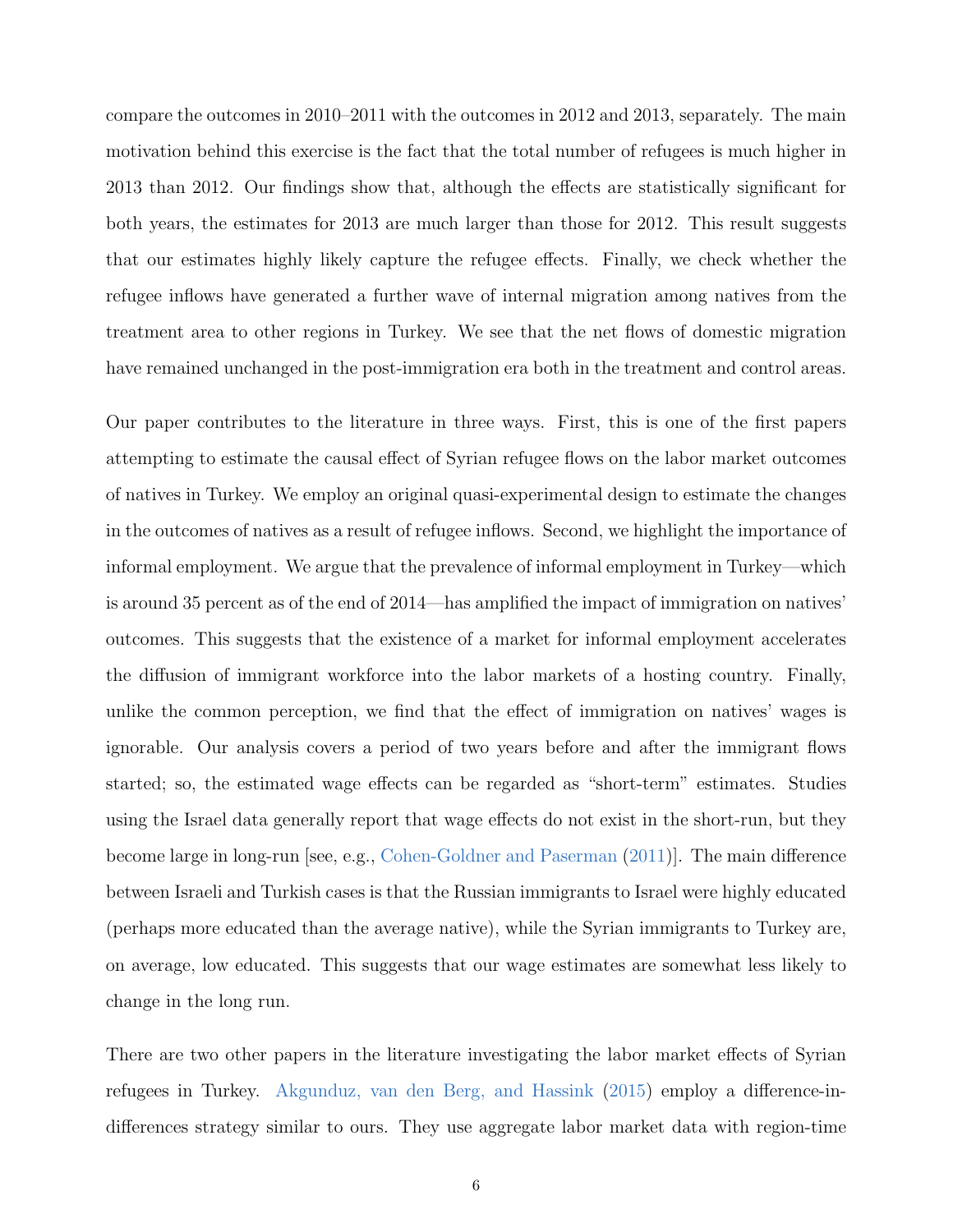variation, while our analysis is based on rich micro-data on labor market outcomes. [Akgunduz,](#page-33-5) [van den Berg, and Hassink](#page-33-5) [\(2015\)](#page-33-5) find that employment outcomes of the natives are not affected from refugee flows, while we find that refugees negatively affect the job prospects of informal native workers. [Del Carpio and Wagner](#page-35-6) [\(2015\)](#page-35-6) use the same micro-level data we use, but their econometric identification is based on an IV strategy. Their instrument is a weighted distance of the refugee receiving provinces to the Syrian border, where the weights are defined as the ratio of refugee population to native population in each Turkish province. Similar to our findings, they report that refugees mainly substitute out informal native workers and there are small increases in formal employment of natives following the refugee inflows. Different from our paper, they report meaningful declines in the wages of natives, while we report no wage effects. In another paper, [Fakih and Ibrahim](#page-35-7) [\(2016\)](#page-35-7) use data from Jordan and employ time-series methods to estimate the impact of Syrian refugees on labor market outcomes of natives in refugee-receiving countries. They find that the refugee inflows did not have any statistically meaningful effect on the Jordanian labor market.<sup>[8](#page-2-0)</sup>

The rest of the paper is organized as follows. Section 2 provides detailed information on the process of refugee inflows from Northern Syria to Southeastern Turkey. Section 3 describes our data set and summarizes the main properties of our sample. Section 4 explains our econometric identification strategy. Section 5 discusses the empirical results. Section 6 performs various robustness checks. Section 7 concludes.

#### 2 Contextual Details: Syrian Refugee Inflows

Following the internal conflict in Syria, which started in March 2011, masses migrated from the Northern Syria to the Southeastern regions of Turkey. People caught under fire were forced to leave their homes in a short period of time. Most of the refugees came from provinces of intense conflict close to the Syrian-Turkish border. Cities where refugees came from and the fraction of the refugees in Turkey originated from the corresponding city can be listed as follows: Aleppo (36%), Idlep (21%), Raqqa (11%), Lattika (9%), Hassakeh (5.4%), and Hama

<sup>8</sup>Other relevant papers include [Kirisci](#page-36-8) [\(2014\)](#page-36-8), [Balkan, Torun, and Tumen](#page-33-6) [\(2015\)](#page-33-6), [Fernandez-Huertas Moraga and Rapoport](#page-35-8) [\(2015\)](#page-35-8), [Balkan and Tumen](#page-33-1) [\(2016\)](#page-33-1), and [Tumen](#page-37-3) [\(2016b\)](#page-37-3).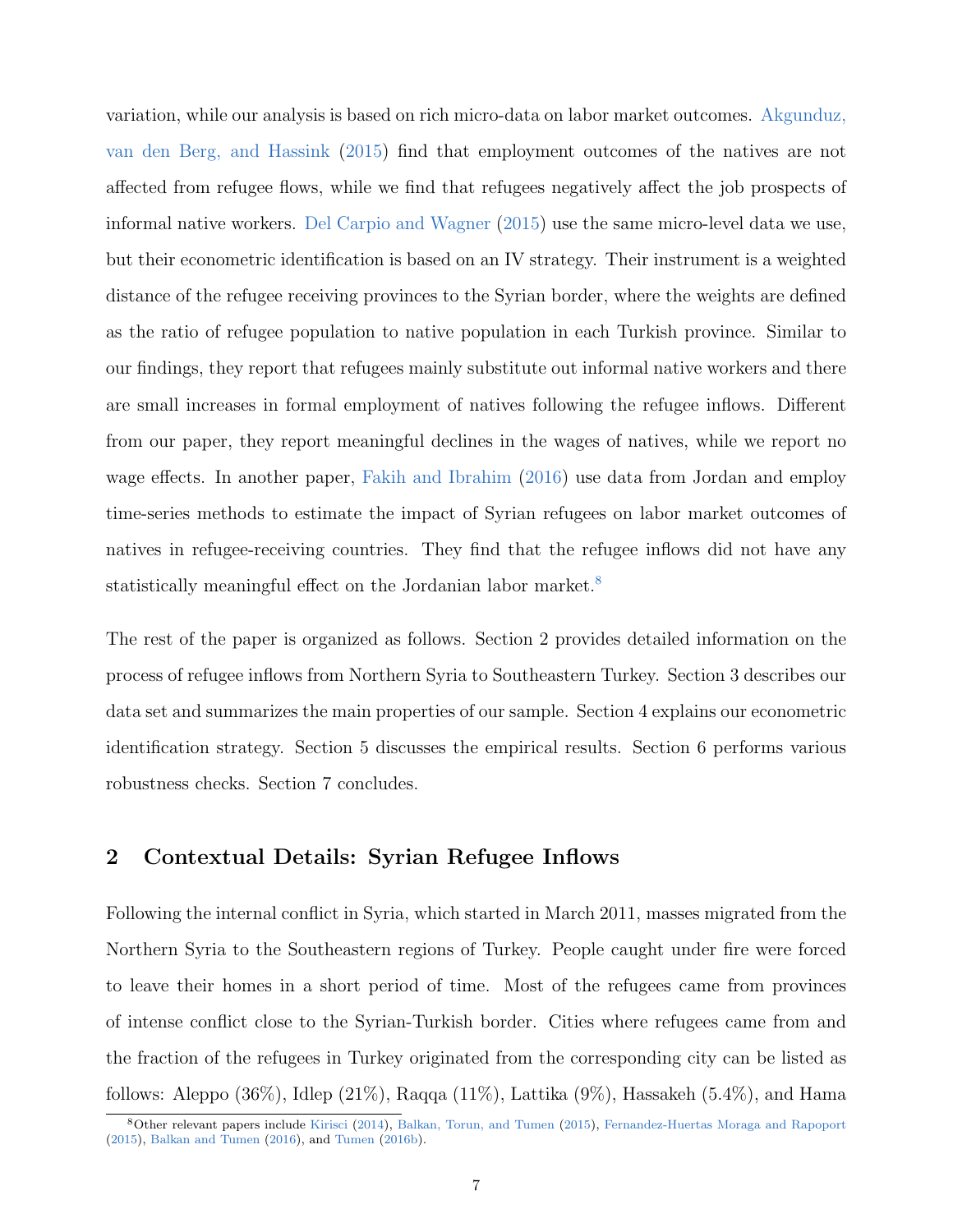<span id="page-9-0"></span>

Figure 1: Number of registered Syrian refugees in Turkey (thousands). Source: UN Refugee Agency, [http://data.unhcr.org/syrianrefugees/country.php?id=224.](http://data.unhcr.org/syrianrefugees/country.php?id=224)

(7.5%). These cities are very close to the Turkish border. The remaining 10% came from other cities relatively far from the border.

According to the UN figures, the number of registered refugees by the end of 2011 was only around 8,000. Figure [\(1\)](#page-9-0) shows that, by the end of 2013, the number of refugees has increased to 560,000 and the process is still ongoing. Initially, they were mostly based in the accommodation centers or camps constructed and operated by the Turkish government. But, in time, the refugee population living outside the camps has also increased. According to the survey results conducted by the Turkish Disaster and Emergency Management Presidency (AFAD), around three quarters of the Syrian refugees were living out of the camps as of June  $2013<sup>9</sup>$  $2013<sup>9</sup>$  $2013<sup>9</sup>$ Majority of those living out of camps have reported that they left Syria for security reasons and they chose Turkey because of the ease of transportation. Main routes of entrance were Syrian-Turkish borders and most of them stayed in cities close to the borders.

Table [\(1\)](#page-10-0) reports the number of refugees by hosting cities. There are 20 accommodation centers (camps) in 10 cities in Turkey. The accommodation centers are located in Adana, Adiyaman, Hatay, Gaziantep, Kahramanmaras, Kilis, Malatya, Mardin, Osmaniye, and Sanliurfa. Most of the Syrian refugees have been living in these or the neighboring cities. Although, there

 $9$ See [AFAD](#page-33-7) [\(2013\)](#page-33-7) for the details of the survey results.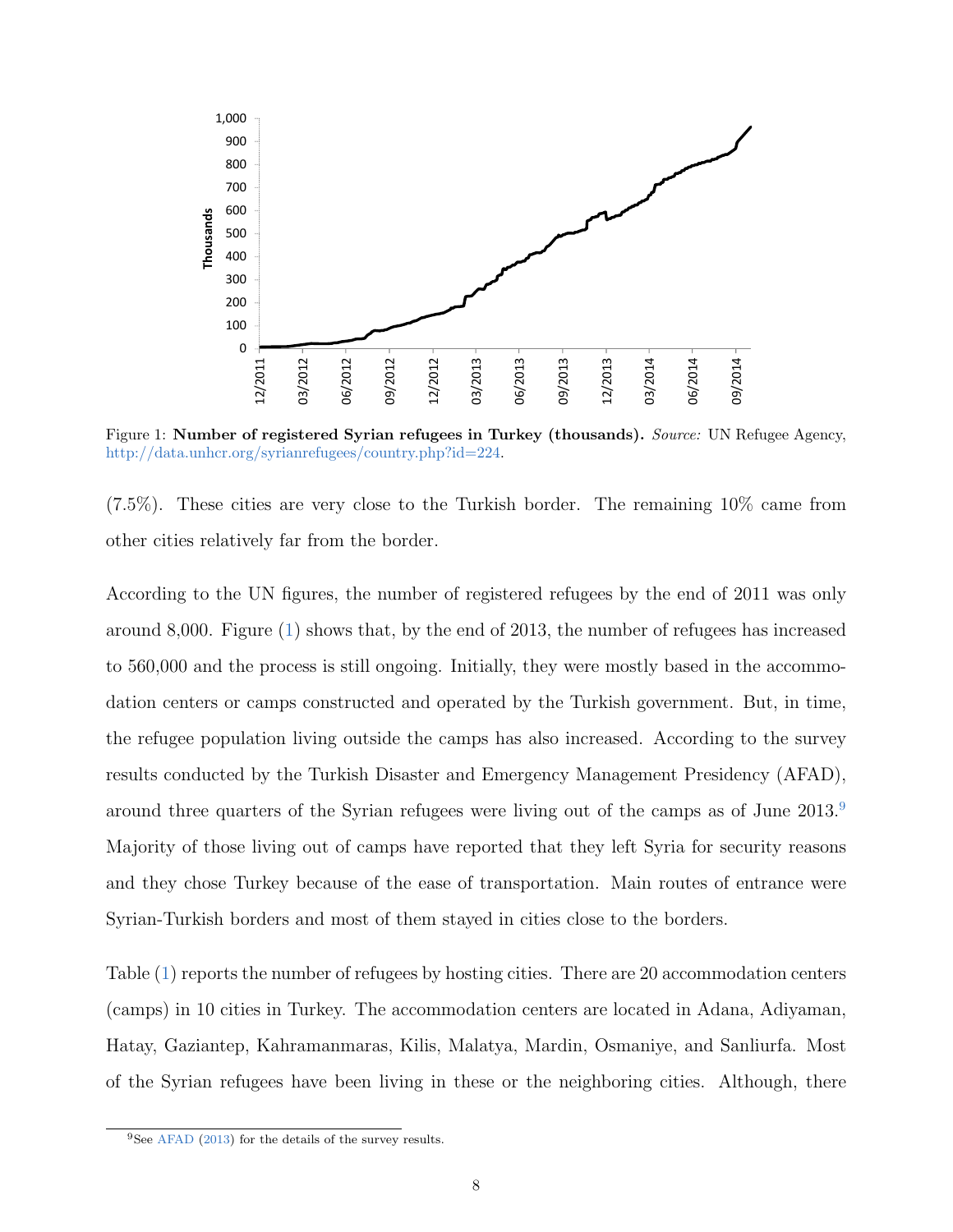<span id="page-10-0"></span>

|                   |                                      | <b>Number of Refugees</b>                |                      | Ratio of Ref. to Native Pop. $(\%)$ |                                |                   |  |
|-------------------|--------------------------------------|------------------------------------------|----------------------|-------------------------------------|--------------------------------|-------------------|--|
|                   |                                      |                                          |                      |                                     | Ref. Outside                   |                   |  |
|                   |                                      | Out of                                   |                      | Tot. Ref. <sup>(a)</sup> /          | $\text{Camps}^{(\mathbf{a})}/$ | Tot. Ref. $(b)$ / |  |
|                   | In Camps <sup><math>(a)</math></sup> | $\text{Camps}^{\left(\mathbf{a}\right)}$ | Total <sup>(a)</sup> | Population                          | Population                     | Population        |  |
| Cities with camps |                                      |                                          |                      |                                     |                                |                   |  |
| Sanliurfa         | 73,295                               | 45,000                                   | 118,295              | 6.6                                 | 2.5                            | 9.4               |  |
| Gaziantep         | 32,696                               | 90,000                                   | 122,696              | 6.7                                 | 4.9                            | 11.9              |  |
| Kilis             | 27,247                               | 10,000                                   | 37,247               | 29.0                                | 7.8                            | 38.1              |  |
| Hatay             | 15,404                               | 60,000                                   | 75,404               | 5.0                                 | 4.0                            | 12.6              |  |
| Kahramanmaras     | 14,970                               | 10,000                                   | 24,970               | 2.3                                 | 0.9                            | 4.1               |  |
| Adiyaman          | 9,893                                | 300                                      | 10,193               | 1.7                                 | 0.1                            | 0.4               |  |
| Adana             | 9,837                                | 9,500                                    | 19,337               | 0.9                                 | 0.4                            | 2.3               |  |
| Osmaniye          | 8,268                                | 10,000                                   | 18,268               | 3.7                                 | 2.0                            | 2.4               |  |
| Malatya           | 6,440                                | 200                                      | 6,640                | 0.9                                 | 0.0                            | 0.1               |  |
| Mardin            | 2,336                                | 35,000                                   | 37,336               | 4.8                                 | 4.5                            | 9.0               |  |

Table 1: The Geographical Distribution of Syrian Refugees in Turkey (2013). The table reports the figures for Syrian refugees in cities with camps. The data come from two different sources: (a) Syrian population as of June 2013. Data source is AFAD report "Syrian Refugees in Turkey, 2013 Field Survey Results" dated 2013. (b) Refugee population as of January 2014, for which the data are released by the Ministry of Internal affairs in August 2014. There are also significant amount of refugees in some cities without official camps. The names of these cities and the corresponding refugee shares within the city population can be listed as follows: Sirnak (4%), Batman (3.7%), Mersin (2.6%), Konya (2.2%) and Istanbul (2.3%). For the rest of the cities, the share of Syrian refugees is much below 1%.

is a significant number of refugees in other regions of Turkey, such as Istanbul and Konya, their number is small relative to the population in these regions. Based on the refugee over population ratios, we observe that the refugees have been quite densely located in Kilis, Sanliurfa, Gaziantep, Hatay, Osmaniye, and Mardin [see Table [\(1\)](#page-10-0)]. Strikingly, the refugeepopulation ratios amount up to 30 percent in Kilis. In these cities, refugees have significantly increased the local population with a high potential to affect the labor market outcomes of the natives. Syrian refugees are not officially allowed to work in Turkey as registered workers. The Turkish labor market, especially the labor market in the Southeastern Turkey, offers extensive informal employment opportunities. Syrian refugees, albeit not being permitted to work formally, are willing to be employed informally. In fact, according to survey results, about three quarters of the refugees are looking for a job.

Next, we look at the summary statistics for the demographic characteristics of the Syrian refugees in terms of gender, age, and educational attainment. These figures give us a pre-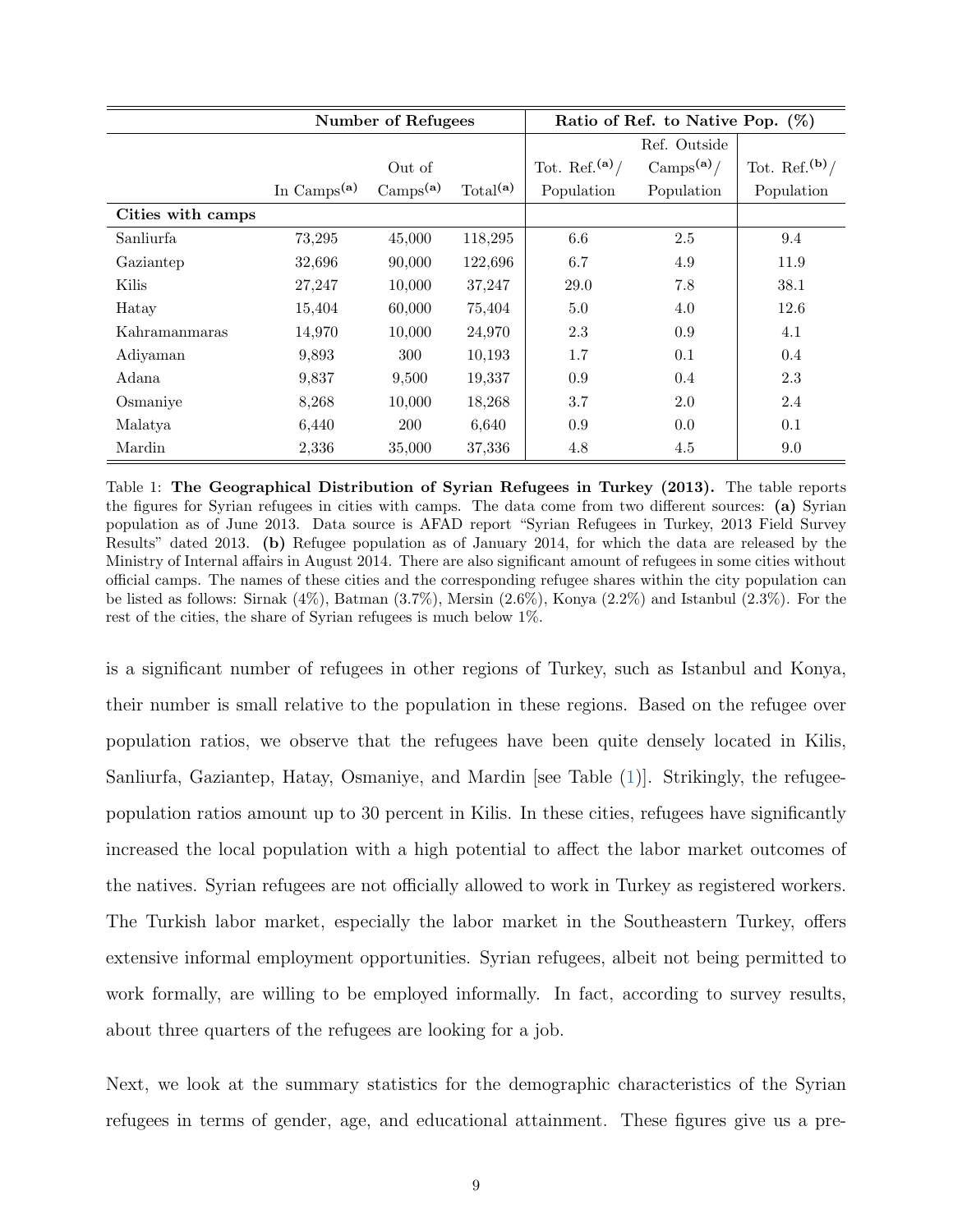<span id="page-11-0"></span>

|                               | Refugees |          |          |          | Natives (in 2013) |            |         |          |
|-------------------------------|----------|----------|----------|----------|-------------------|------------|---------|----------|
|                               |          |          |          |          |                   |            | Mardin  |          |
|                               |          |          |          | Hatay    | G.Antep           |            | Siirt   |          |
|                               |          | Out of   | Adana    | K.Maras  | Adiyaman          | Diyarbakir | Batman  |          |
|                               | In Camps | Camps    | Mersin   | Osmaniye | Kilis             | Sanliurfa  | Sirnak  | Overall  |
| Gender                        |          |          |          |          |                   |            |         |          |
| Men                           | 51.4     | $51.4\,$ | 49.7     | 49.4     | 48.7              | 49.1       | 49.0    | $49.2\,$ |
| Women                         | 48.6     | 48.6     | $50.3\,$ | 50.6     | 51.3              | 50.9       | 51.0    | 50.8     |
| Age Groups                    |          |          |          |          |                   |            |         |          |
| $1 - 12$                      | 36.7     | $34.0\,$ | $24.9\,$ | $28.5\,$ | 30.9              | 32.2       | 27.0    | $24.9\,$ |
| $13 - 18$                     | 16.3     | 14.9     | 12.2     | 13.1     | 14.8              | 15.5       | 13.1    | 12.2     |
| $19 - 54$                     | 42.4     | 45.0     | 48.3     | 47.3     | 45.0              | 44.1       | 48.0    | 48.3     |
| $55 - 64$                     | 2.8      | 3.7      | 8.0      | $5.4\,$  | 5.0               | 4.5        | $6.5\,$ | $8.0\,$  |
| $65+$                         | 1.7      | 2.4      | $6.6\,$  | $5.7\,$  | $4.3\,$           | $3.6\,$    | $5.4\,$ | $6.6\,$  |
| <b>Educational Attainment</b> |          |          |          |          |                   |            |         |          |
| Illiterate                    | 12.3     | 18.8     | 10.6     | $13.9\,$ | 14.5              | $23.0\,$   | 19.3    | 15.9     |
| Literate (no degree)          | $5.5\,$  | $\,9.5$  | 13.7     | 15.1     | 18.7              | 25.2       | 23.1    | 18.7     |
| Primary School                | 36.6     | 33.0     | 33.7     | 35.9     | 31.6              | 24.1       | 23.8    | $30.3\,$ |
| Middle School                 | 24.7     | 19.4     | 18.0     | 18.3     | 18.9              | 17.0       | 20.4    | 18.3     |
| High School                   | 13.2     | 9.6      | 15.5     | 10.9     | $10.0\,$          | 7.2        | 9.1     | 10.8     |
| <b>Higher Education</b>       | 7.8      | $9.7\,$  | 8.6      | $5.9\,$  | $6.3\,$           | $3.6\,$    | 4.2     | $5.9\,$  |

Table 2: Demographic Characteristics of Refugees vs Natives. The demographic characteristics of the Syrian refugees come from a survey conducted by AFAD in June 2013 (Syrian Refugees in Turkey, 2013 Field Survey). For the demographic characteristics of natives, we use the Turkish Household Labor Force Survey 2013 micro data set.

liminary idea about the potential impact of the refugee flows on the labor market outcome of the native population. The Syrian refugees and Turkish natives have similar educational characteristics, implying that the refugee labor supply is likely to be a substitute for native workers living in the Southeastern Turkey [Table [\(2\)](#page-11-0)].

As reported in Table [\(2\)](#page-11-0), the gender composition of the refugees is more or less balanced. The majority of the refugees are of the core working age group (19–54) and, on average, the refugees have low education. For around 80% of the refugee population, the level of education is less than high school. The share of refugees with less than a middle school degree is almost 55%. This educational profile bares notable resemblance to that of the natives residing in the hosting regions. Looking at the last column in Table [\(2\)](#page-11-0), the overall share of natives in the region with educational attainment below high school and middle school are 83% and 65%,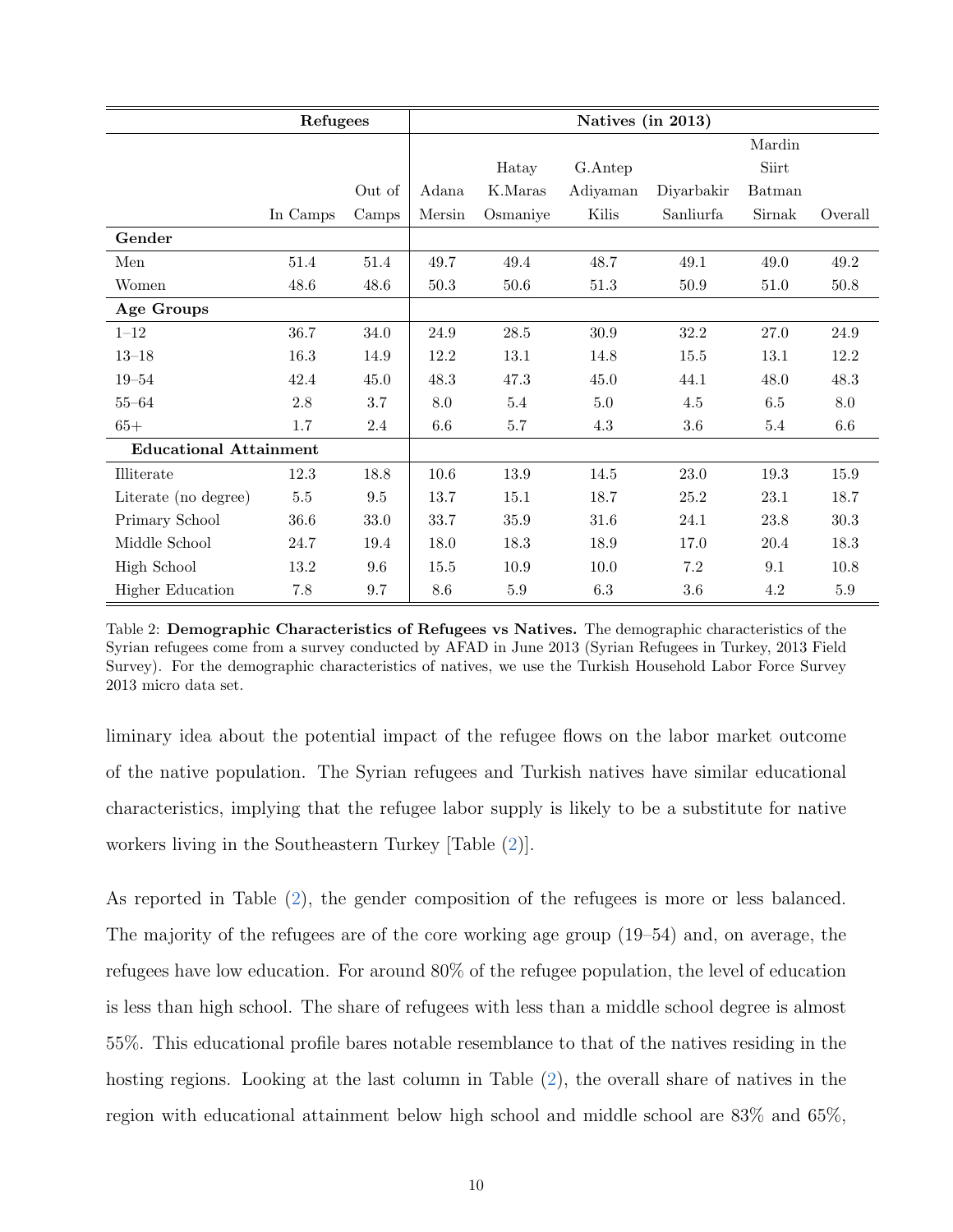respectively.

Overall, these institutional details suggest that: (1) the Syrian refugees are forced to enter Turkey and the pace of inflow is high; (2) the refugees are clustered into certain regions due to reasons that are not fully determined by their own locational preferences. The camps and accompanying public services as well as proximity to home have been the main determinants; and (3) the demographic and educational composition of the refugees is comparable to that of the natives living in the hosting regions suggesting that the potential for substitutability in the workforce is high. This setting suggests that both the decision to migrate and the location choice of the refugees are not entirely controlled by them; thus, there is a good opportunity to setup a quasi-experimental design to estimate the causal impact of Syrian refugees on natives' labor market outcomes.

#### 3 Data and Summary Statistics

In all of our estimations, we employ micro-level labor market data for natives. We use the Turkish Household Labor Force Survey micro-level data sets compiled and published by the Turkish Statistical Institute (TURKSTAT). The TURKSTAT Labor Force Surveys (LFS) are designed as repeated cross-sectional surveys with no panel dimension. They are nationallyrepresentative and publicly-available. The LFS micro-level data sets are released in annual frequency and have very large sample sizes even at regional level.<sup>[10](#page-2-0)</sup> We observe a rich set of labor market variables along with individual-level characteristics and the region of residence, which is particularly useful for our purposes. We use four consecutive waves of the LFS, from 2010 to 2013.

The difference-in-differences exercise we perform compares the outcomes of the natives in the regions that receive refugees to those that don't receive, before and after immigration. Since the cutoff date is January 1st, 2012, the pre-immigration period is 2010–2011, while the post-immigration period is 2012–2013. The criteria for being an immigrant-hosting city are:

 $10$ The national labor force statistics for Turkey are produced from the monthly LFS surveys. However, micro-level details of these monthly surveys are not publicly available.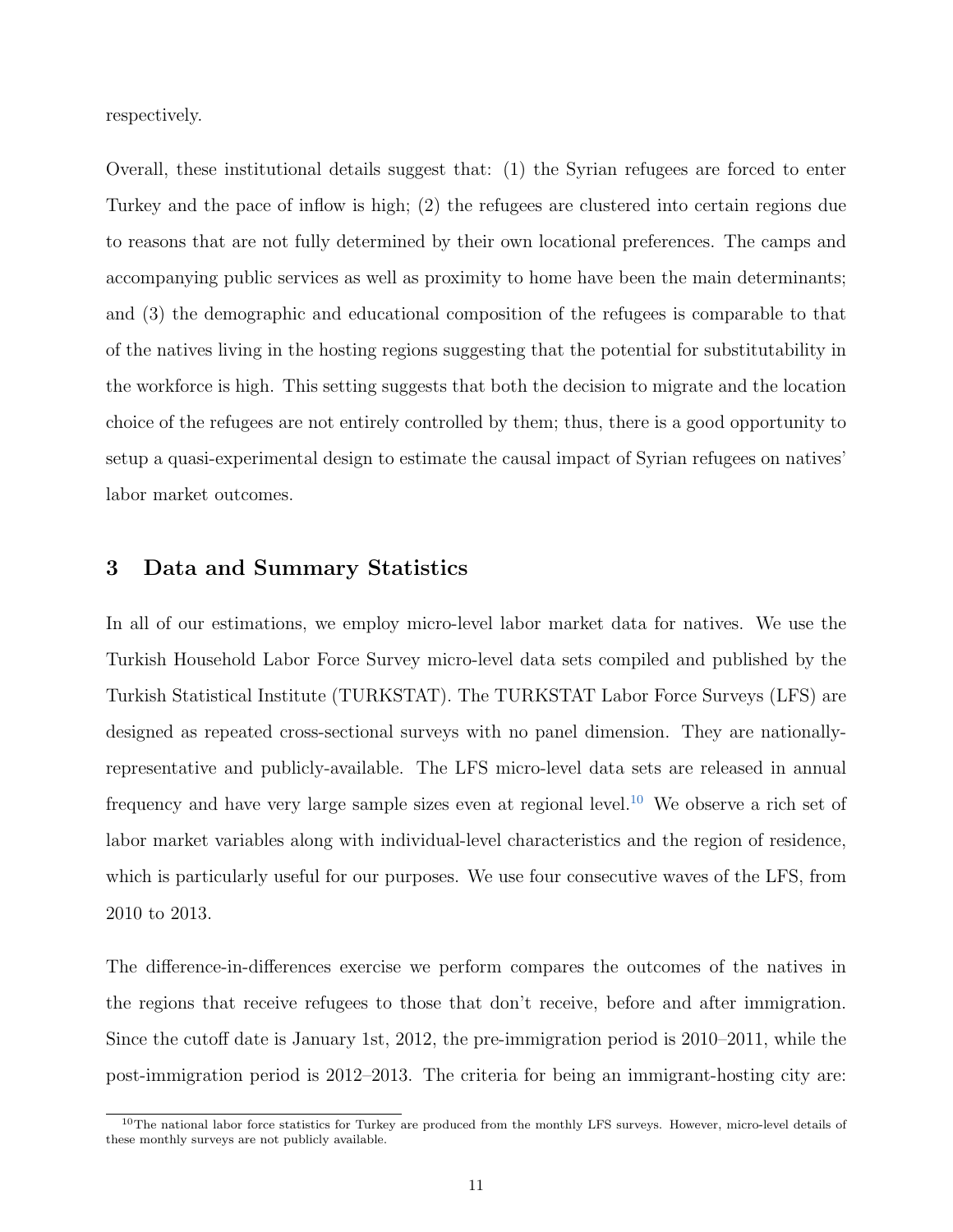(i) being close to the Syrian border and  $(ii)$  having a refugee/population ratio of 2 percent or above. Our sample includes 9 regions out of 26 regions in Turkey determined according to the NUTS2 classification.<sup>[11](#page-2-0)</sup> The treatment area includes 5 regions from the Southeastern Anatolia, whereas the control area includes 4 regions from Eastern Anatolia. See Section 4 for more details on our choice of treatment versus control areas along with the details of our identification strategy.

The LFS provides detailed information about the respondents' social and demographic characteristics such as age, education, and marital status. The LFS also contains extensive information about the individuals' labor market outcomes, including current and past labor market status, occupation, industry, formality status, firm size, previous employment sector, job-search preferences, earnings, and duration of unemployment. For the purpose of focusing on the outcomes of the natives, we exclude from our sample the individuals who were born outside of Turkey and entered the country after 2010. Children that are younger than 15 years old and individuals who are 65 and older are also dropped from our sample. As a result, our sample has 354,023 individual observations from the selected 9 regions for the period of analysis, 2010 – 2013. The demographic characteristics of the individuals in our sample are provided in Table [\(3\)](#page-38-0). Appendix A provides a very detailed description of the variables used in the empirical analysis.

We observe that social and demographic characteristics of individuals from treatment and control areas are quite similar. Moreover, their social and demographic characteristics did not change significantly between 2010 and 2013. The fraction of young individuals, who are at the early years of their working lives, is high in our sample, but the ratio of high school and university graduates to regional population is quite low in the treatment and control areas [Table [\(3\)](#page-38-0)].

There are some differences between treatment and control areas with respect to the levels of the main labor market outcomes. The employment and labor force participation rates are lower in the treatment area compared to the control area, whereas the unemployment

<sup>&</sup>lt;sup>11</sup>See Appendix B for the details of NUTS2-level regional classification in Turkey.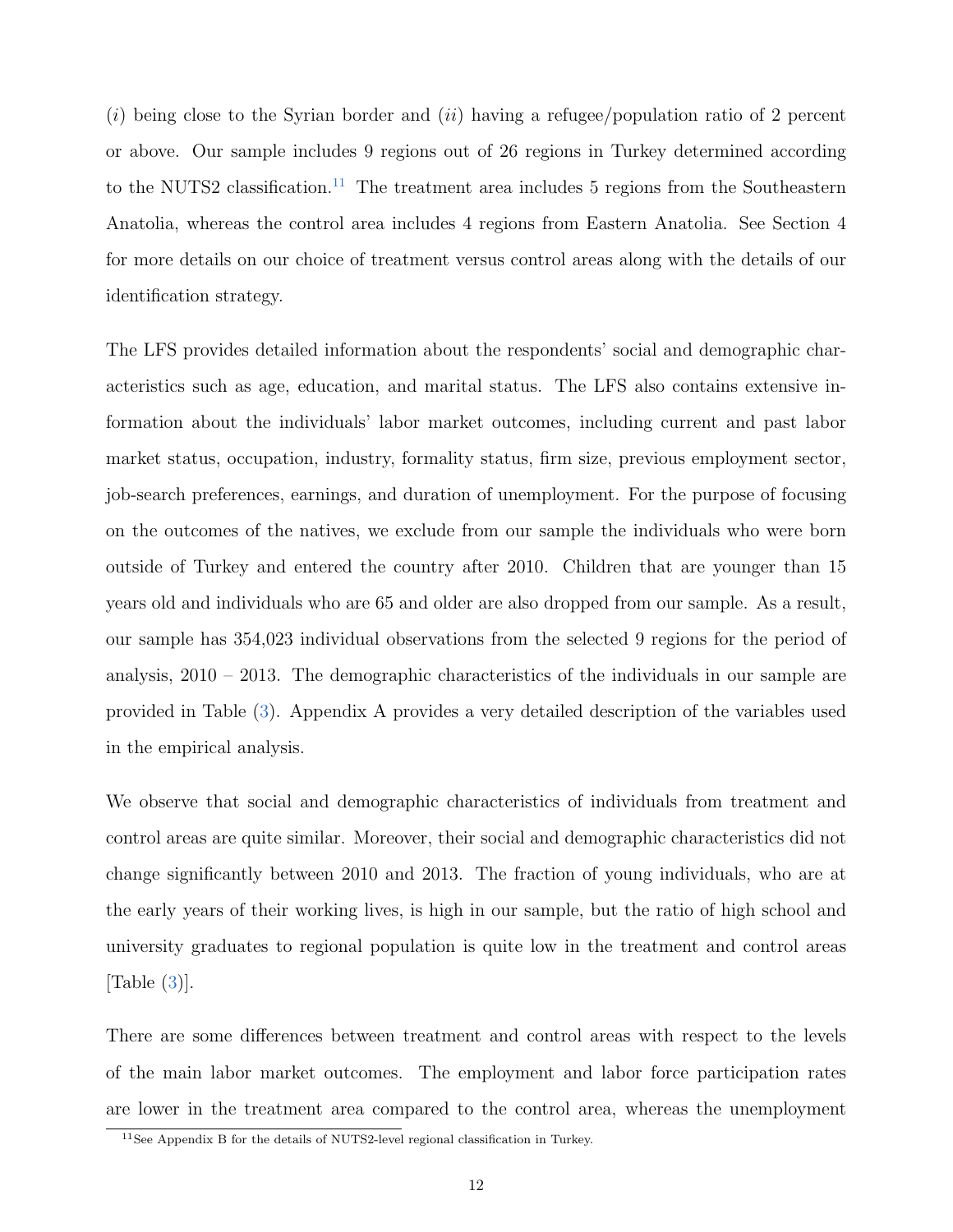rate is higher in the treatment area [Table [\(4\)](#page-39-0)]. A significant majority of the respondents are in full-time employment in both treatment and control areas. Approximately half of all working individuals are employed in the informal sector in the treatment area and this ratio is even higher in the control area. There are also some differences in terms of the urbanization rates [Table [\(3\)](#page-38-0)]. The treatment area is somewhat more urbanized than the control area. It is possible to attribute the differences in labor market outcomes to the differences in urbanization rates. To capture this possibility, we control for urban/rural residency status in our regressions.

#### 4 Empirical Analysis

In this section, we describe the details of the identification strategy that we use in this paper and we present our econometric specification. In our empirical analysis, we employ a difference-in-differences (DID) estimation, which is widely used in the recent program eval-uation literature.<sup>[12](#page-2-0)</sup> The advantage of this method is that, as long as there exists a natural experiment that leads to a differentiation between two groups along two consecutive time periods, it is possible to obtain causal estimates using data sets that can be labeled as "pooled cross sections over time."

Identification strategy. The classical approach in assessing the impact of immigration on the labor market outcomes of natives is to regress the labor market outcome of interest on the share of immigrants in the relevant region along with other controls. The coefficient of the immigrant share is then interpreted as the impact of immigration on natives' labor market outcomes. The existence of regional variation in immigrant shares is the source of identification. However, it is well-known that this approach suffers from an endogeneity problem due to self-selection of immigrants into the regions with high labor market returns. To overcome this endogeneity problem, either a valid instrumental variable or a convincing quasi-experimental design is needed.

The civil war in Syria has led to a massive wave of forced immigration from the Northern Syria to the Southeastern regions of Turkey. The Turkish government has established several

<sup>&</sup>lt;sup>12</sup>See [Angrist and Pischke](#page-33-8) [\(2008\)](#page-33-8) and [Wooldridge](#page-37-4) [\(2010\)](#page-37-4) for detailed background information about DID estimators.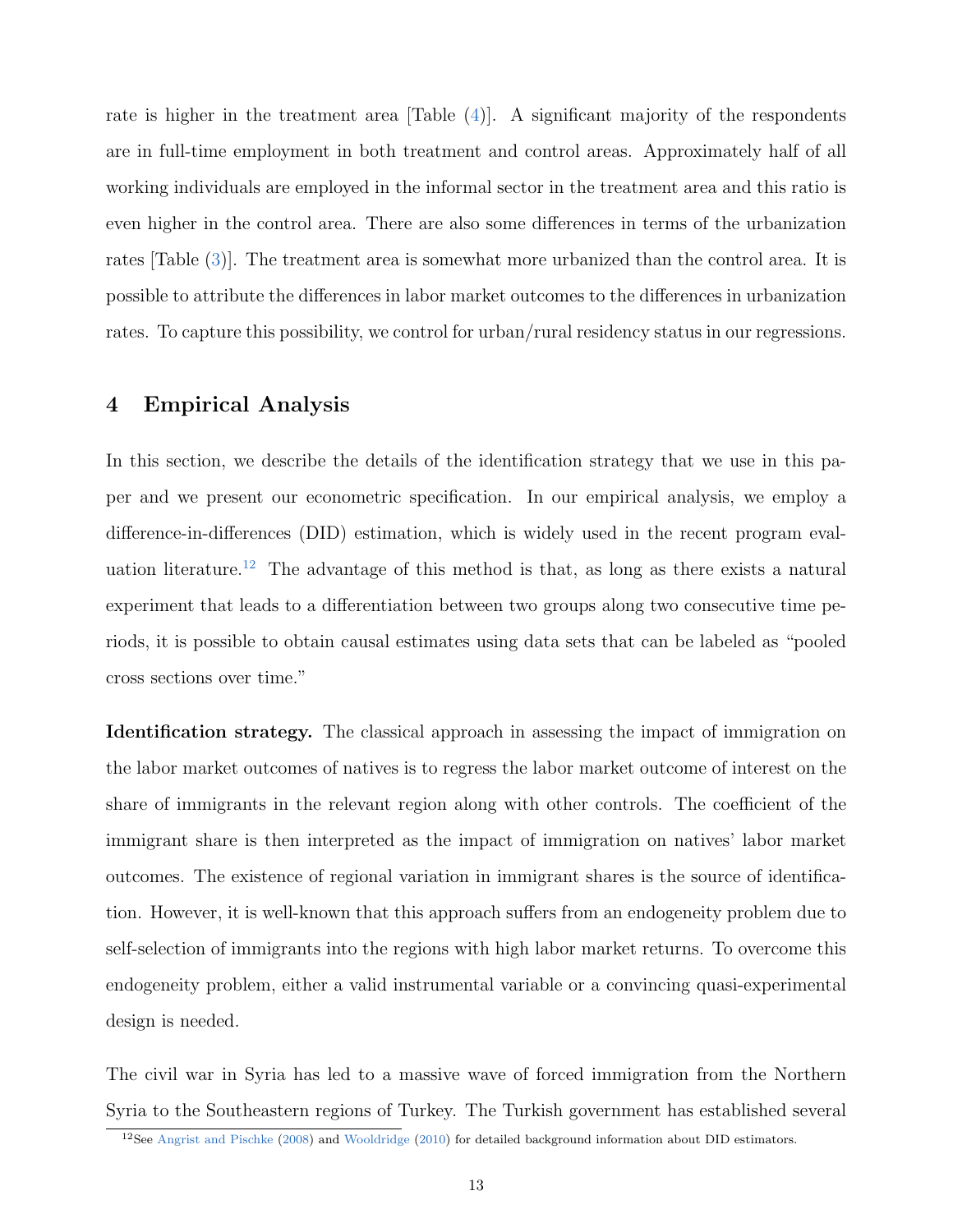<span id="page-15-0"></span>

Figure 2: Visual display of treatment and control areas. The dark gray area is the treatment area, while the light gray area describes the control area. The blue bars measure the refugee/population ratios in the corresponding cities. The refugee/population ratios are also provided on the right of the figure. For example, the number of refugees is 38.11 percent of the native population in Kilis. The red squares indicate the major source cities in Syria.

refugee camps near the Southeastern border to accommodate the refugees until the conflict in Syria is resolved. As we describe in Section 2, the border cities in the Southeastern region of Turkey are hosting large numbers of Syrian refugees. The main sources of this clustering are the proximity to Syria and the existence of government-operated camps as well as other supplementary regulations put into force in these cities. Many of the neighboring regions, however, have received only few refugees amounting to a tiny fraction of the population in these regions. This situation resembles a natural experiment that leads to massive immigrant inflows into certain cities—in the range of 2 to 30 percent of the total population in these cities—while other surrounding regions have not received important inflows of refugees. The surrounding regions are quite similar to the hosting regions in terms of cultural background, social norms and attitudes, level of economic development, and labor market characteristics. As a result, we label the hosting regions as the "treatment area," while the surrounding regions are called the "control area."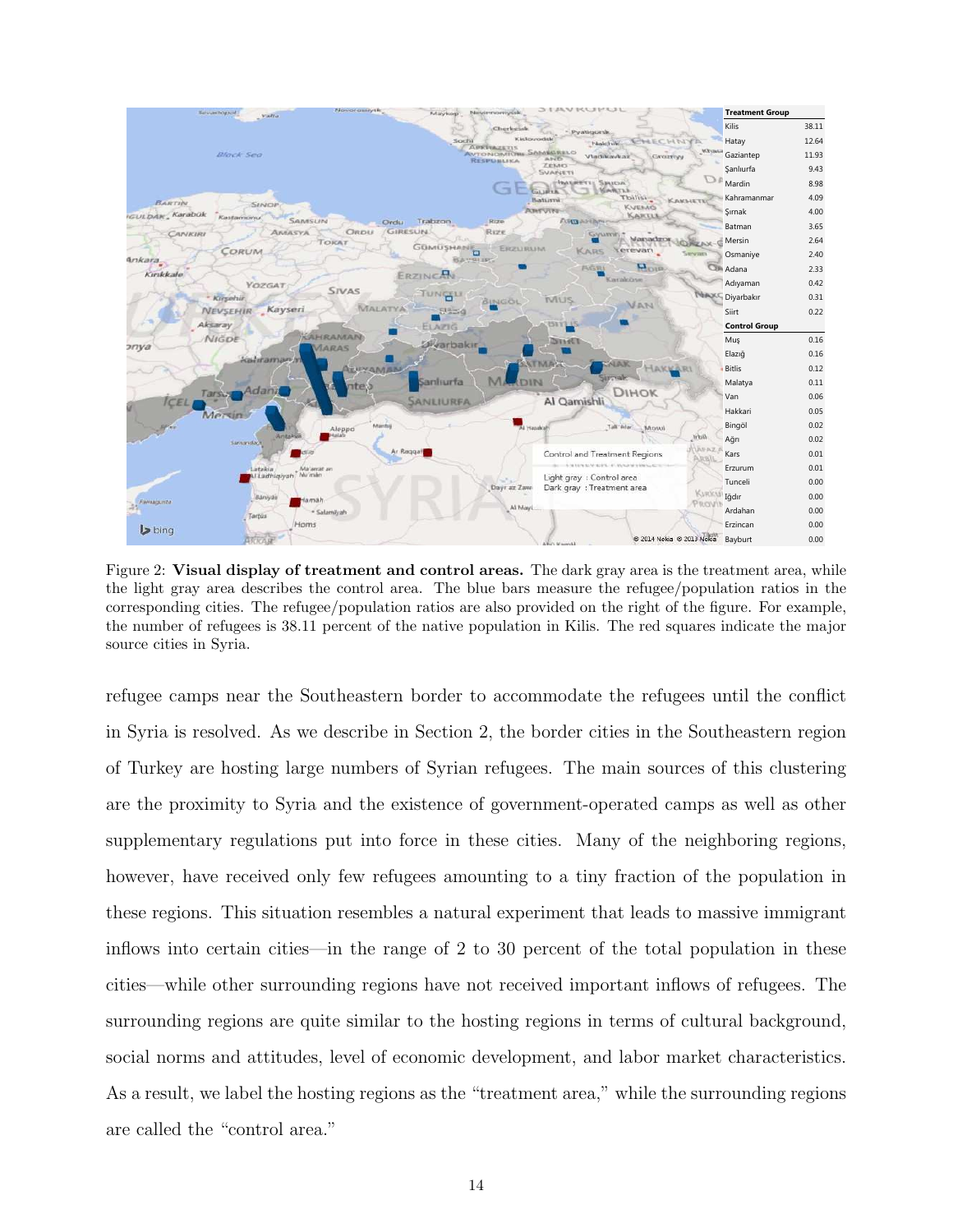Figure [\(2\)](#page-15-0) presents a visual characterization of our treatment and control areas. The treatment area consists of 5 NUTS2-level regions consisting of cities for which the refugee/population ratio is above 2 percent. The treatment area is marked with darker gray color on the map. The cities in the treatment area include Kilis, Osmaniye, Gaziantep, Kahramanmaras, Sanliurfa, Batman, Diyarbakir, Adiyaman, Sirnak, Siirt, Adana, Mardin, Hatay, and Mersin.[13](#page-2-0) The control area consists of 4 NUTS2-level regions with refugee/population ratios very close to 0. The cities in the control area are Erzurum, Erzincan, Elazig, Malatya, Mus, Van, Kars, Ardahan, Agri, Igdir, Hakkari, Bingol, Tunceli, Bayburt, and Bitlis. The control area is indicated with light gray on the map.<sup>[14](#page-2-0)</sup> The treatment and control areas are not only very close to each other in terms of cultural background, social norms and attitudes, and level of economic development, but they are also quite similar in terms of the prior trends of the main labor market outcomes. Figure [\(3\)](#page-40-0) plots the pre-immigration trends for employment, unemployment, and labor force participation variables in the treatment versus control areas and documents these similarities in prior trends. Note that, in Section 6, we try alternative control areas constructed from other regions in Turkey and show that our estimates are not specific to our choice of the control area.

Figure [\(1\)](#page-9-0) suggests that the refugee inflows have basically started after January 2012. Taking this date as the cutoff point, we construct a symmetric window that sets 2010–2011 as the pre-immigration period and 2012–2013 as the post-immigration period. Existence of a treatment area, a control area, a pre-immigration period, and a post-immigration period allows us to perform a DID analysis to estimate the impact of immigration on the labor market outcomes of the natives. In a nutshell, this identification strategy aims at estimating the impact of immigration on the labor market outcomes of natives by comparing the pre- and post-immigration outcomes in the treatment area to those in the control area. Next we present the details of the econometric specification.

 $13$ Notice that for Adiyaman, Diyarbakir, and Siirt, the refugee/population ratios are less than 2 percent. The data set allows us to identify only the regions not the cities. For example, we know that the individual is residing in the Sanliurfa-Diyarbakir region, not specifically in Diyarbakir or Sanliurfa. Therefore, we include these cities into our treatment area because the NUTS2-level classification groups these cities with the cities with high refugee densities.

<sup>14</sup>See Appendix B for a comprehensive description of the NUTS2-level regional division in Turkey.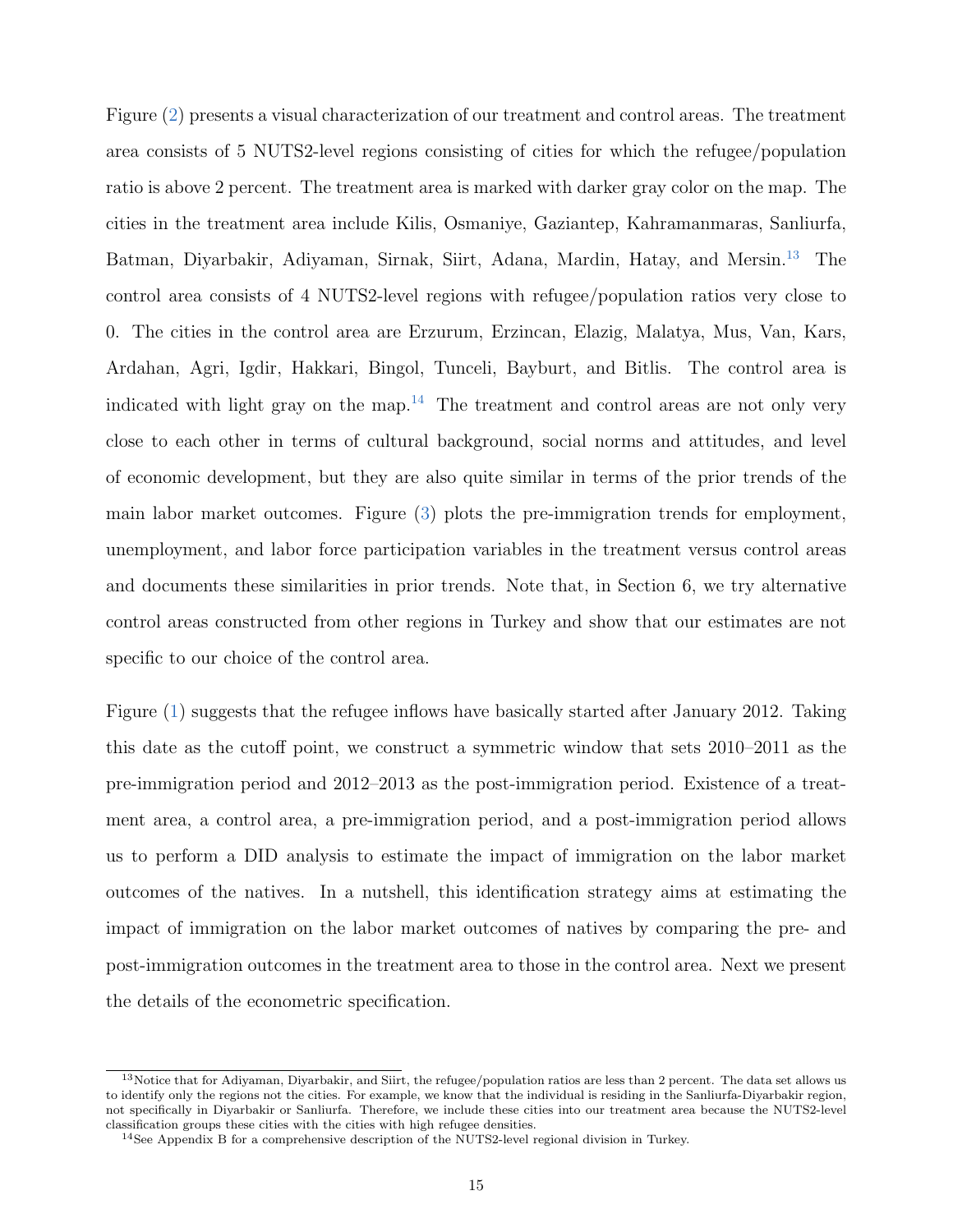Econometric specification. To set a formal language on econometric specification, we construct a dummy variable  $R$  taking 1 in the treatment area, 0 in the control area and another dummy variable  $T$  taking 1 in the post-immigration period, 0 in the pre-immigration period. Our DID equation is formulated as follows:

$$
y_{i,j,t} = \alpha + \gamma \cdot R_i + \phi \cdot T_i + \beta \cdot (R_i \times T_i) + \theta' \cdot \mathbf{X}_{i,j,t} + \kappa \cdot Z_{j,t} + \epsilon_{i,j,t},\tag{4.1}
$$

where  $i, j$ , and  $t$  index individuals, regions, and years, respectively,  $y$  is the labor market outcome of interest,  $\boldsymbol{X}$  is a vector of individual-level characteristics,  $Z_{j,t}$  is a region- and timespecific proxy for economic activity, and  $\epsilon$  is an error term. The main parameter of interest is  $\beta$ , which yields the change in the labor market outcome of natives in the treatment area as a result of the refugee flows. The proxy for region level activity is included to control for the fact that the impact of Syrian civil conflict on labor market outcomes might also operate through its impact on economic activity. The individual-specific variables are included to capture the differences in labor market outcomes due to differences in their observed characteristics. A full list of control variables along with their detailed descriptions can be found in Appendix A.

It is also possible to express the DID regression by dropping  $R$  and  $T$ , and including a full set of region and year fixed effects denoted by  $f_j$  and  $f_t$ , respectively. So, the DID equation can also be written as follows:

$$
y_{i,j,t} = \alpha + \beta \cdot (R_i \times T_i) + \theta' \cdot X_{i,j,t} + \kappa \cdot Z_{j,t} + f_j + f_t + \epsilon_{i,j,t}.
$$
\n(4.2)

This reformulation is fully consistent with the spirit of the standard DID analysis and can be used in the regressions spanning several years and regions [see, e.g., [Carpenter](#page-34-10) [\(2004\)](#page-34-10) and [Wooldridge](#page-37-4) [\(2010\)](#page-37-4). Since we are not directly interested in the coefficients  $\gamma$  and  $\phi$ , we use the second specification in our regressions.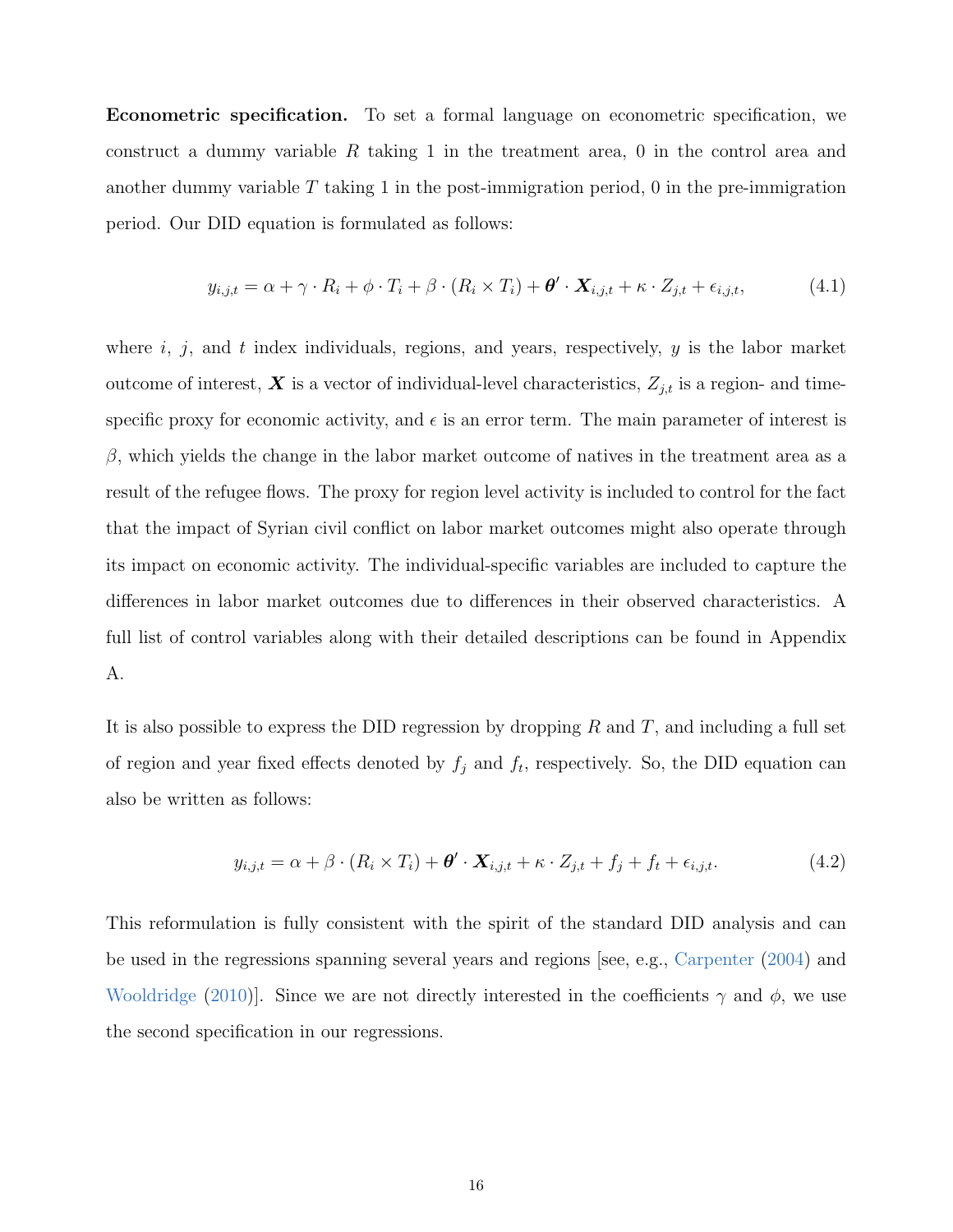#### 5 Results and Discussion

In this section, we present the estimated effect of the refugee inflow on the labor market outcomes of natives in the Southeastern regions of Turkey. First, we present the estimated effect of the refugee inflows on the labor market status of native individuals. We construct four mutually exclusive labor market outcomes for the native population of age  $15-64$ : (i) not in labor force,  $(ii)$  formal employment,  $(iii)$  informal employment, and  $(iv)$  unemployment. Accordingly, we generate four separate binary indicators for these outcomes within the whole sample of natives of age  $15-64$  $15-64$ .<sup>15</sup> For example, the binary indicator for being formally employed takes the value 1 if an individual has a formal job, and 0 otherwise.<sup>[16](#page-2-0)</sup> Using a difference-indifferences strategy, we investigate the displacement effect of the refugee inflow and examine if displaced natives stay in the labor force or exit from the market. Refugee inflows may also affect the earnings of the native individuals. Accordingly, we analyze the refugee effect on the monthly wages of employed natives working for a salary. In all tables, the first two columns present the estimated effects for the total population of interest. The next two columns present the estimates for men and women separately, and the last two columns present the estimates for individuals with no high school degree and individuals with high school degree or above, separately.

We would like to note that the economic activity in the treatment area may partially depend on trade relationships with Syria both in terms of exports and imports. So, changes in labor market conditions after the civil conflict has started in Syria may partially depend on changes in trade volumes as well as inflow of Syrian refugees. To control for this possibility, we include trade volumes  $(Z_{j,t})$ , defined as exports plus imports, by regions and years into our regressions. Since we employ a DID strategy, the trade volumes are included both for the treatment and control areas, which means that the impact of trade volume on labor market outcomes in the treatment area relative to the impact in the control area is accounted for. The first column in each table excludes the proxy for regional economic activity, while the second column includes

<sup>15</sup>See Appendix A for further details on the construction of these variables.

 $16$ Note that the sample is not the labor force, but the total native population of age 15–64. In each regression we examine the likelihood of being in a labor market status within the whole population.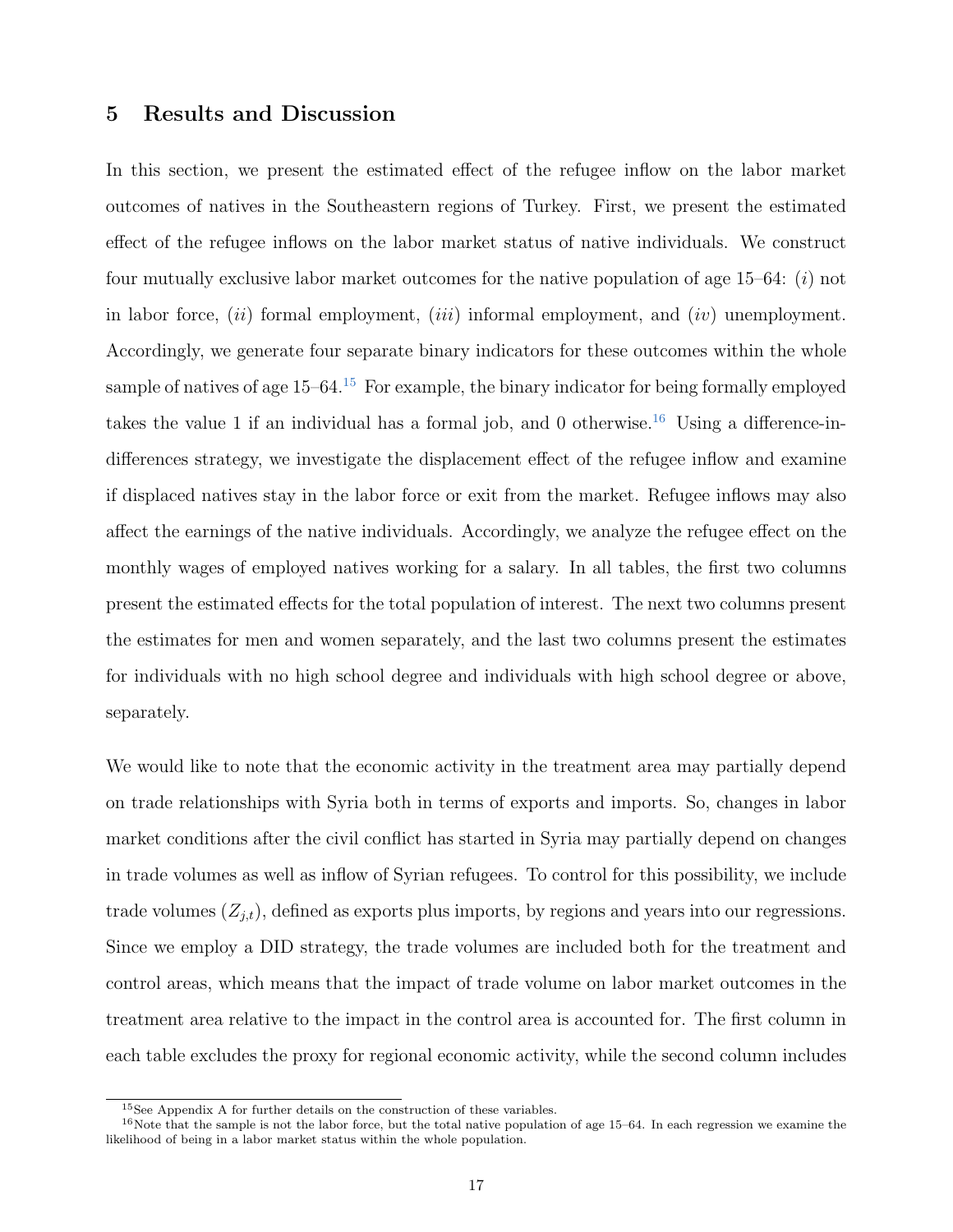Table [\(5\)](#page-41-0) reports the effect of the refugee inflow on the likelihood of informal employment for natives. The dependent variable is a binary indicator that takes the value 1 if an individual has an informal job and 0 otherwise.<sup>[17](#page-2-0)</sup> The first column shows that the refugee inflow to the treatment areas in Turkey reduces the likelihood of having an informal job by 2.2 percentage points for natives in those regions compared to the natives in the control areas. In the second column, we control for the annual trade volumes of the corresponding regions. The results are nearly the same implying that the refugee inflow drives the estimated effects rather than the changing economic activity of the regions. The third and the fourth columns illustrate that the effect is statistically significant among both men and women with a larger magnitude among women. The last two columns show that the effect is concentrated among less-educated individuals—i.e., the ones with no high school degree.

The interpretation of the change in informal employment requires careful consideration. Having an informal job is quite common in Turkey and can be considered as the second-best outcome for unemployed individuals. Therefore a decline in the likelihood of having an informal job is considered as a negative consequence, unless they switch to formal employment. As will be explained later, in the current context, most of those who lose their informal jobs either exit the labor force or stay unemployed. We examine the transition in further detail later in the text.

Those who lost their informal jobs switch to one of the remaining three labor market status. They either exit the labor force, stay unemployed, or find a formal job. Table [\(6\)](#page-42-0) reports the estimated effect of the refugee inflows on the labor force participation of native individuals in the Southeastern regions of Turkey. The sample is the same as the one in Table [\(5\)](#page-41-0). The dependent variable is a binary indicator that takes the value 1 if an individual is in the labor force and 0 otherwise. The second column shows that the refugee inflows reduce the labor force participation of native individuals in the treatment area by 1.1 percentage points compared to

 $17$ Informal job holders are the ones who are employed, but do not have a social security coverage. See Appendix A for a detailed description of the dependent and independent variables.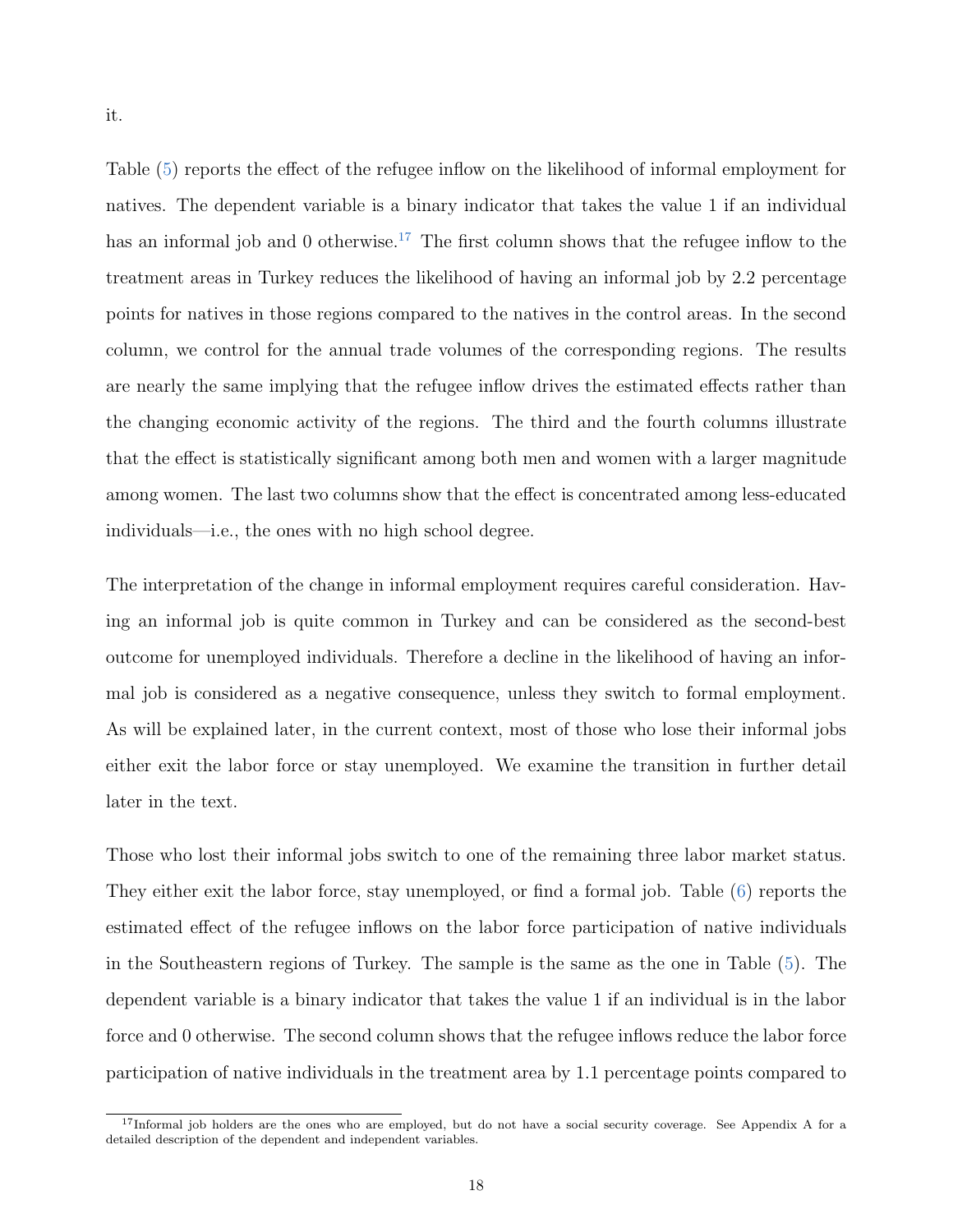the natives in the control area. The third and the fourth columns illustrate that the effect is mostly driven by women. The estimated effect is positive, but statistically insignificant among men, while it is negative and statistically significant among women. The last two columns show that the effect is concentrated among individuals with low levels of education.

Table [\(7\)](#page-43-0) shows the estimated effect of the refugee inflows on the unemployment of native individuals in the Southeastern regions of Turkey. Again, the sample is the same as Table [\(5\)](#page-41-0) and Table [\(6\)](#page-42-0), and includes all individuals of age 15–64 regardless of their labor force participation status. The first two columns show that the rate of unemployed individuals in total population in the treatment area has increased by 0.7 percentage points after the refugee inflows. The next two columns illustrate that the effect is statistically and economically significant among men and insignificant among women. The last two columns show that the effect is driven by individuals with no high school degree. Finally, Table [\(8\)](#page-44-0) reports the estimated effect of the refugee inflows on the likelihood of having a formal job among native individuals in the Southeastern regions of Turkey. The first two columns show that the likelihood of having a formal job among native individuals in the treatment areas has increased by 0.4 percentage points compared to the natives in the control areas after the refugee inflow. The next four columns show that the effect is concentrated among men and individuals with low education levels.

Overall, we find that the likelihood of having an informal job has declined by 2.2 percentage points for native individuals in the treatment area regions as a consequence of the refugee inflow. Of this decline in the informal employment, 1.1 percentage points went out of the labor force, 0.7 percentage points remained unemployed, and 0.4 percentage points switched to a formal job. For men, the decline in the informal employment likelihood is 1.9 percentage points. Men who lost their informal jobs do not exit from the labor force. For women, the decline in the likelihood of having an informal job is much higher, 2.6 percentage points. Unlike men, we do not find any increase in the unemployment or formal employment likelihood of women. We find that all women who lost their informal jobs went out of the labor force. This can be explained by the low labor-market attachment levels among the informally employed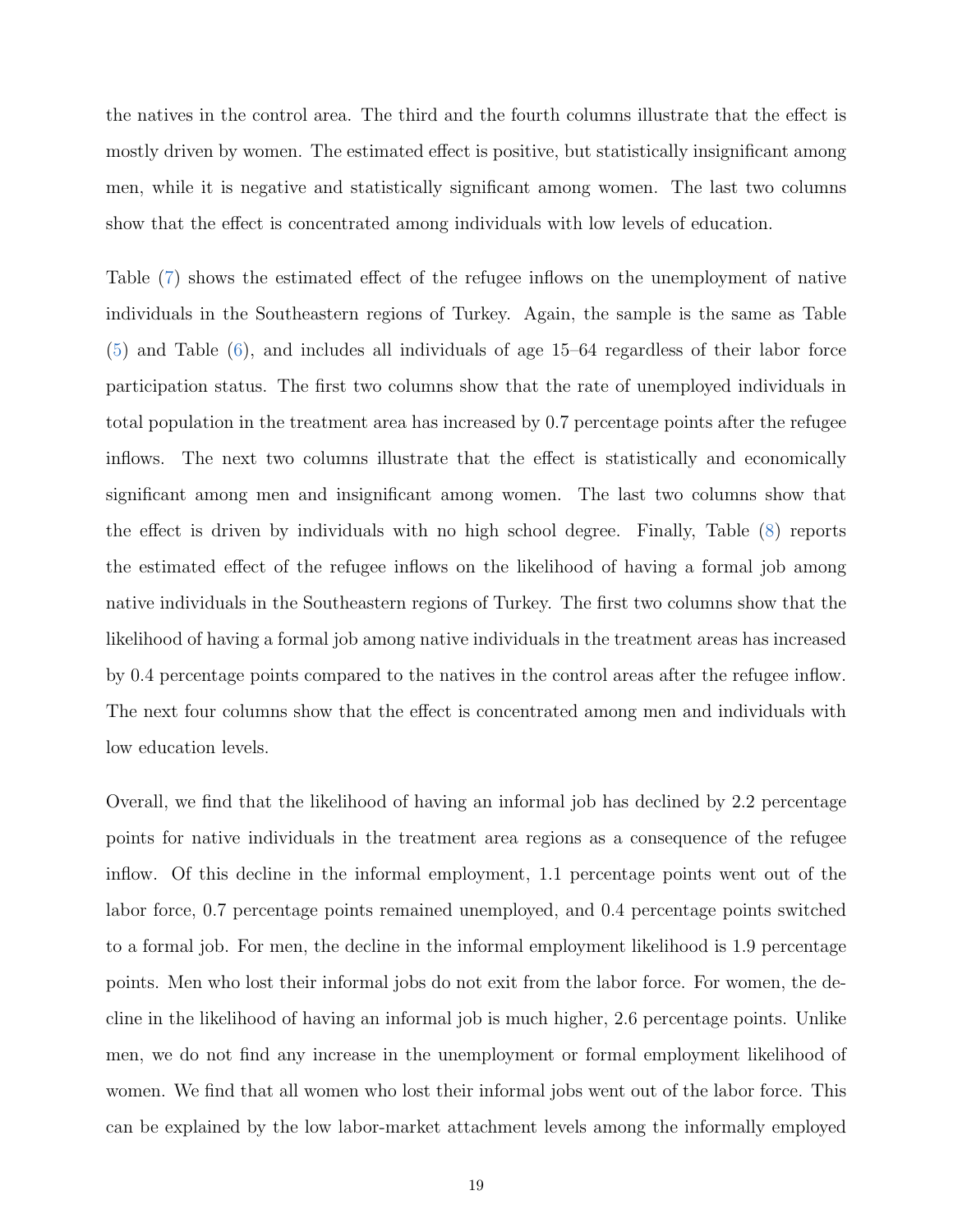women. The gender differences in labor market response to refugee inflows may also be partly explained by the patriarchal social norms prevalent in the region. Labor force participation rates for women are typically very low in the region and women mostly choose to work informally in jobs within the close vicinity of their residential neighborhood. By definition, job alternatives for those women are very limited and once they lose their jobs, the natural outcome is to move out of the labor force.

We should also note that finding a negative effect on informal employment is in line with the legal regulations regarding the Syrian refugees. Refugees hosted and accommodated by the Turkish government do not have working permits. Therefore, it is very unlikely for refugees to substitute for the formally employed individuals. Moreover, due to cultural and language barriers, refugees cannot utilize their labor market experience and skills in the Turkish labor market.<sup>[18](#page-2-0)</sup> Thus, it is in line with our expectations to see the negative effect concentrated among native individuals with no high school degree.

Next, we investigate the effect of the refugee inflows on the job separation and job finding probabilities of the native individuals. Table [\(9\)](#page-45-0) shows the effect of the refugee inflows on the job separation probability of native individuals in the treatment areas. The sample includes all individuals aged 15–64, who were employed exactly one year ago. The binary indicator takes the value one if an individual was employed last year but not employed now. We do not observe any effect of the refugee inflow on the job separation probability of native individuals. Table [\(10\)](#page-46-0) repeats the same exercise for the job finding probability. The sample in Table [\(10\)](#page-46-0) includes all individuals aged 15–64, who were not working and were actively seeking for a job exactly one year ago. The binary indicator takes the value one if an individual who was unemployed last year currently has a job. The estimates are negative and statistically significant. Both men and women in the treatment areas have a harder time in finding a job compared to those in the control areas after the refugee inflows. The effect is concentrated among individuals with no high school degree. These two tables suggest that the effect of the

<sup>&</sup>lt;sup>18</sup>This is also related to the human capital non-transferability argument made by [Cohen-Goldner and Paserman](#page-35-3) [\(2011\)](#page-35-3). They emphasize that the new immigrants may not fully utilize their human capital in the host country, since the labor market in the host country may not immediately price the skills transferred from the source country to the host country. No work permit, as in the case of Syrian refugees in Turkey, can amplify this non-transferability effect.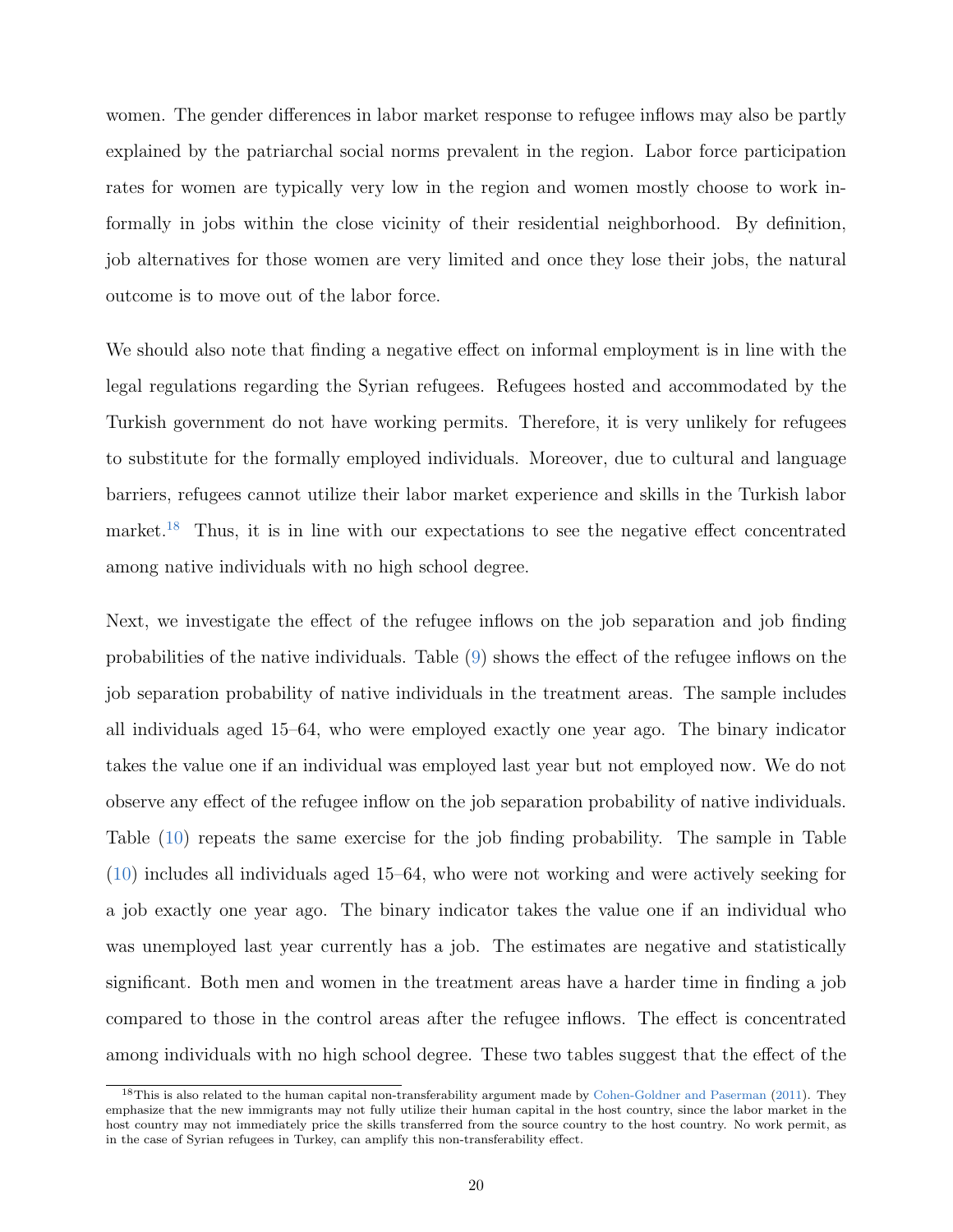refugee inflow happens through reducing the job finding probability, rather than raising the separation probability.

Table [\(11\)](#page-47-0) summarizes the results of the DID regressions for all of the labor market outcomes described above by age groups. We focus on six equally-spaced age groups ranging between 15–24 and 55–64. We find that the effects summarized above have mostly operated through young individuals—i.e., those below 35. In particular, the patterns of losing informal jobs and either remaining unemployed (for young men) or leaving the labor force (for young women) are most prevalent for individuals younger than 35.

Finally, we examine the effect of the refugee inflows on natives' wages. Table [\(12\)](#page-48-0) and Table [\(13\)](#page-49-0) examine the effect of the refugee inflows on the real monthly earnings of formal and informal employees, respectively. The samples in Table [\(12\)](#page-48-0) and Table [\(13\)](#page-49-0) include employed native individuals aged 15–64, who work for salary. The dependent variable is defined as the log of the real monthly earnings. Overall, we do not find statistically significant effect of the refugee inflow on the real wages of the native individuals. We have also performed regressions for new hires only, rather than the whole sample of wages.<sup>[19](#page-2-0)</sup> Our result is unchanged: the refugee inflows do not have any statistically significant effect on natives' wages even after conditioning the regressions on new hires only.

It will perhaps be useful to review these results in the light of the existing literature relying on quasi-experimental techniques to estimate the impact of immigration on the labor market outcomes of natives. [Card](#page-34-7) [\(1990\)](#page-34-7) documents that the Mariel Boatlift of Cubans to Miami in 1980 had virtually zero effect on the labor market outcomes of the existing Miami residents. [Hunt](#page-36-3) [\(1992\)](#page-36-3) reports that the 1962 Algerian repatriates only had a negligible effect on the labor market outcomes in France. [Friedberg](#page-35-4) [\(2001\)](#page-35-4) finds that the rapid and unexpected inflow of Russian immigrants to Israel had almost no adverse effects on the labor market outcomes of natives. [Glitz](#page-35-5) [\(2012\)](#page-35-5) analyzes the impact of the labor supply shock generated by the collapse of Berlin wall on the labor market outcomes in Germany. He documents that the employment outcomes have been negatively affected, while the effect on wage outcomes have been nil.

<sup>&</sup>lt;sup>19</sup>[Pissarides](#page-36-9) [\(2009\)](#page-36-9) finds that wages of new hires are likely more responsive to the changes in labor market conditions.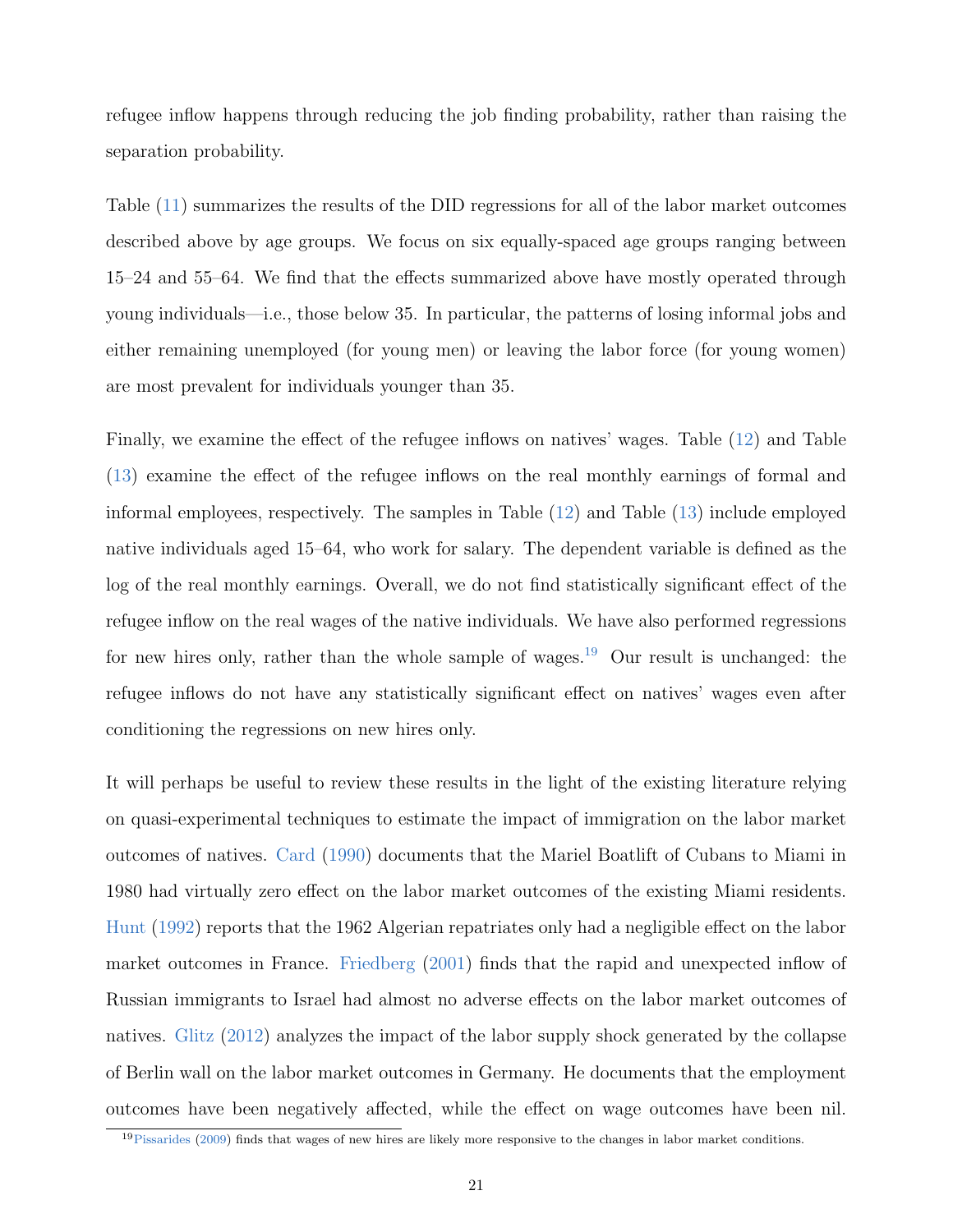Our paper is similar to all these papers in the sense that the wage outcomes have not been affected, while we observe some negative effects on employment outcomes of the natives. The distinctive feature of our paper is that we identify informality as the main channel through which the impact of immigrants on the labor market outcomes of natives operates.

Finally, it should be noted that there are important conceptual differences between "immigrants" and "refugees," which can potentially affect the interpretation of our estimates. [Tumen](#page-36-6) [\(2015\)](#page-36-6) argues that the estimates obtained from refugee data can be generalized to the immigration literature to the extent that data on refugees accurately represent data on general immigrants.<sup>[20](#page-2-0)</sup> However, this condition is not immediately satisfied most of the time. Syrian refugees in Turkey were the residents of Northern Syria and their main motivation in moving to Turkey was the search for immediate security. A typical immigrant, on the other hand, moves to (labor market) opportunity; that is, immigration is driven by selectivity and it does not involve a "forced" movement. In this sense, immigrants are more likely to complement natives, while refugees tend to substitute them out. Which segments of native workers are substituted out by refugees depends on the characteristics of the refugees and natives. There is also a broad controversy in the related literature as a number of studies document a "refugee gap" in labor market outcomes suggesting that refugees have a more disadvantaged position in the labor market than normal immigrants, while other studies say that refugees earn even more than immigrants. Whether the refugee-immigrant differences require treating them differently in econometric analysis is not clear and should be kept in mind when interpreting the empirical results. It is clear, however, that the refugee data offers an obvious advantage in the sense that it allows for constructing quasi-experimental econometric designs, while the immigrant data do not allow for straightforward quasi-experiments and more difficult to obtain causal estimates.

<sup>&</sup>lt;sup>20</sup>See also [Hein](#page-36-10) [\(1993\)](#page-36-10), [Cortes](#page-35-9) [\(2004\)](#page-35-9), and [Connor](#page-35-10) [\(2010\)](#page-35-10).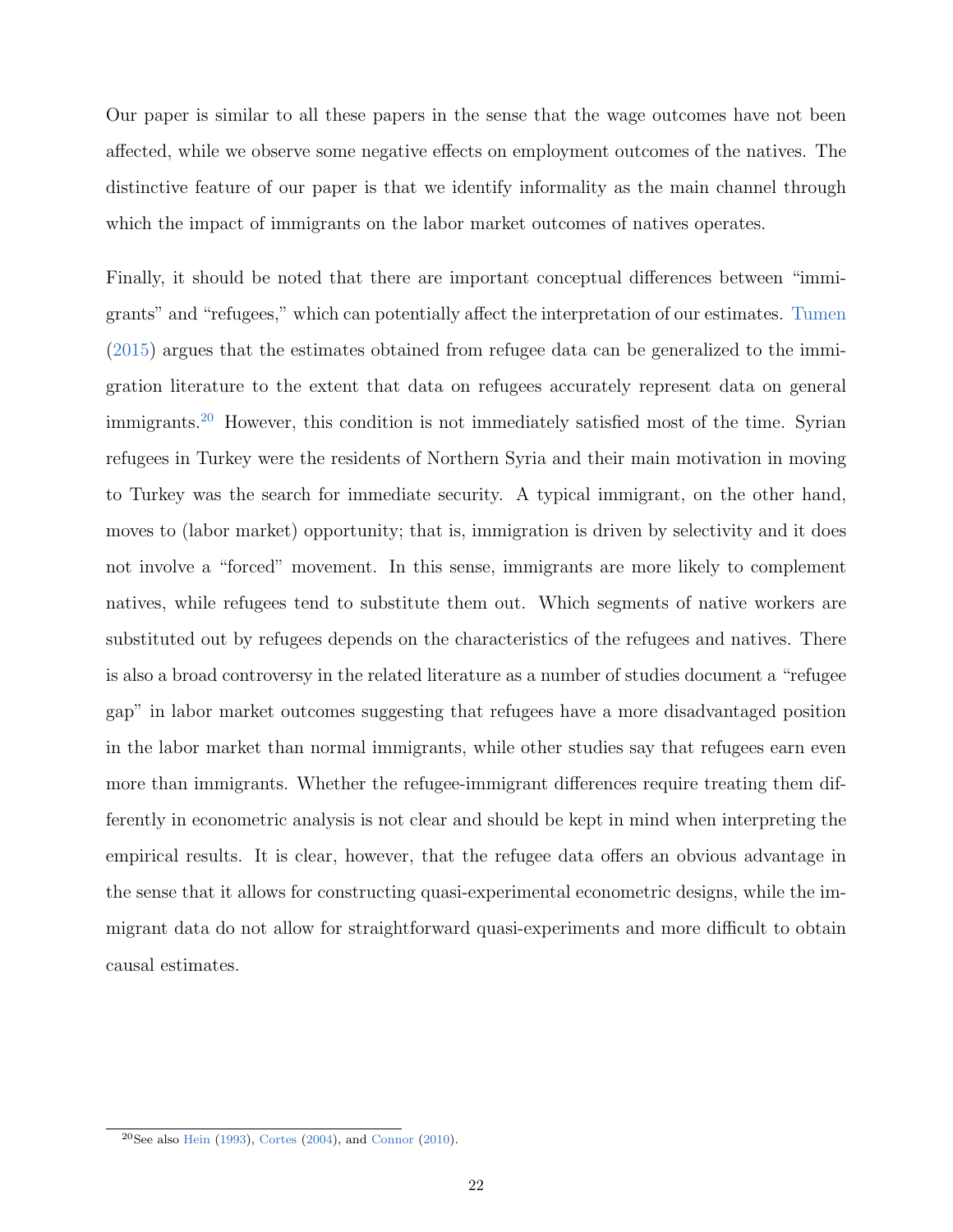### 6 Robustness Checks

In this section, we perform two distinct robustness exercises to check the relevance of the baseline results. First, we replace our control areas (i.e., the Eastern Anatolia) with 12 different randomly selected alternative control areas chosen among the other regions of Turkey excluding the treatment areas and the original control areas. The same DID regressions are performed separately for these 12 alternative control areas, holding the treatment area fixed. If our baseline results are robust, than we should not observe any significant change in the qualitative nature of our results from these regressions. Second, we hold the pre-treatment period as 2010– 2011, but change the post-treatment period as only 2012 and only 2013. The motivation for this exercise is provided by Figure [\(1\)](#page-9-0), which suggests that the refugee inflows were much more intensive in 2013 than 2012. Thus, if our estimates indeed reflect "refugee effects," we should see larger coefficients when we set only 2013 as the post-treatment period relative to the case in which we set only 2012 as the post-treatment period.

We start with the first exercise. The control area that we use in our baseline analysis is pretty much similar to the treatment area in terms of socio-demographic characteristics, economic development levels, cultural factors, and labor market conditions. Despite this similarity, we carry out robustness checks to make sure that results are not driven solely by the choice of the control area. In doing so, we compare the treatment area with 12 different randomly selected alternative control areas. These areas are selected from a pool of 15 regions in groups of  $4.^{21}$  $4.^{21}$  $4.^{21}$ 

Table [\(14\)](#page-50-0) reports the results of these exercises for the four main labor market outcomes: informal employment, labor force participation, unemployment, and formal employment. The descriptions of these variables are identical to the original regressions. The regressions are performed for the total population of interest and the specification includes the annual trade volume as well as all the remaining control variables. Thus, the results reported in Table [\(14\)](#page-50-0) are fully comparable to those reported in the second columns of the main tables in Section 5.

 $21$ We also exclude the Istanbul and Konya regions. These regions are not considered eligible, because they have received non-negligible numbers of refugees amounting up to 2 percent of their native population. These regions are also excluded from the treatment area for two reasons: first these cities are large and subject to many outside factors apart from the Syrian refugee flows and second they have different socio-demographic features and economic development levels compared to the other regions within the treatment area.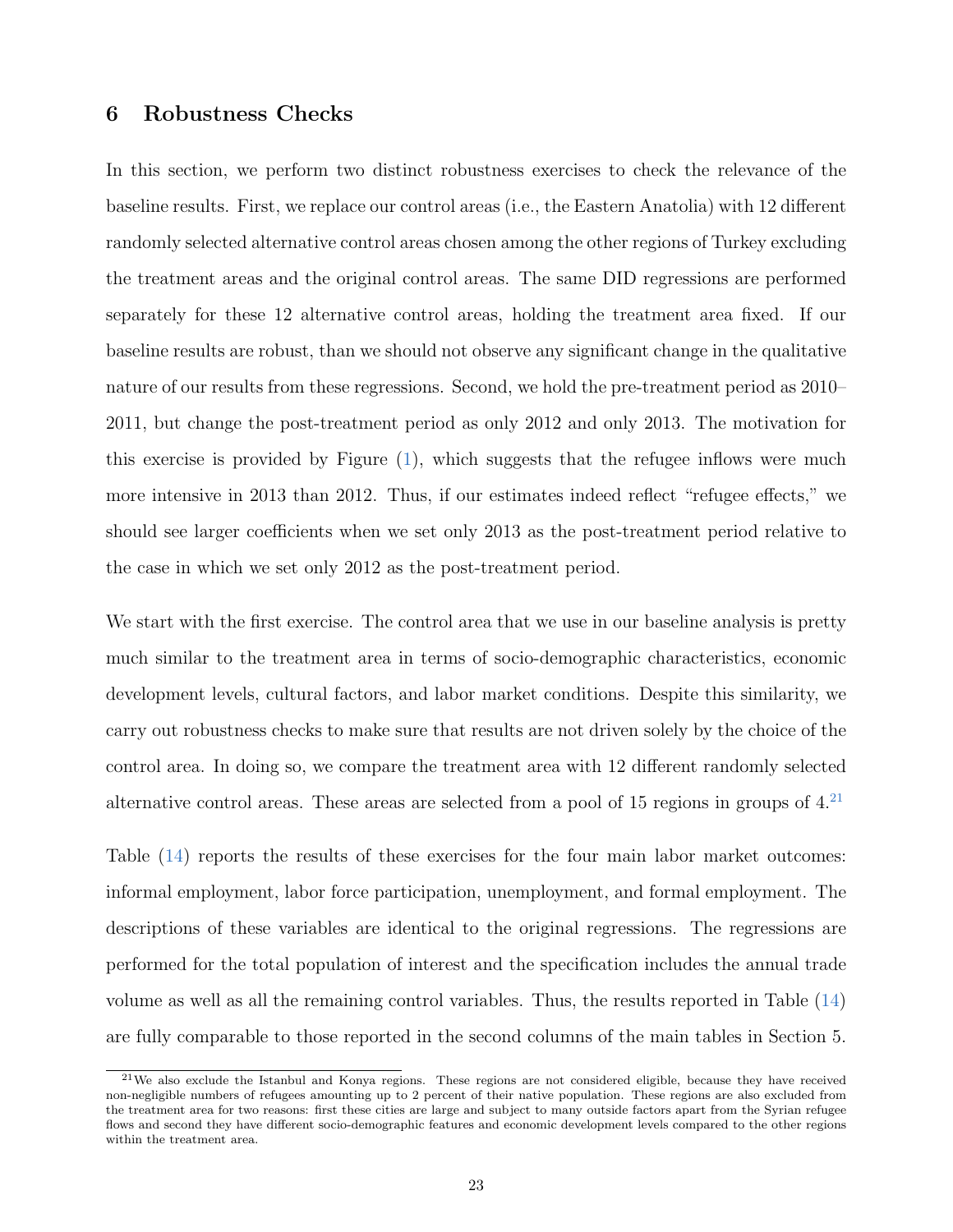We find that the results from the regressions with alternative control areas are reasonably similar to the results obtained in our baseline analysis, which justifies the validity of the results presented and discussed in Section 5. Similar to our main results, the likelihood of having an informal job is significantly lower in the treatment area irrespective of the control area. We also find that the labor force participation rates decline significantly in the treatment area relative to the alternative control areas. Strikingly, for most of the regressions, the size of the impact is even more pronounced compared to the baseline regressions. As reported in Table [\(6\)](#page-42-0), the refugee inflows to the treatment area reduce the labor force participation rates by 1.1 percentage points for natives compared to the natives in the control area. When the original control area is replaced with the alternative control areas, this impact takes a much larger value—mostly within the range of -1.6 to -4.0 percentage points. We find that, for some groups (around one thirds of them), there are slight differences between the baseline and alternative regressions in terms of unemployment and formal employment. One potential reason for this small discrepancy might be related to diversification in regional labor force participation trends. Overall, our robustness exercises justify the validity of the baseline results presented in Section 5.

Table [\(15\)](#page-51-0) reports the results of our second robustness exercise. We find that for all four outcomes of interest, the refugee effect is much larger in 2013 than 2012. For informal employment, the effects for 2012 and 2013 are -1.3 and -3.2 percentage points, respectively. For labor force participation, the refugee effects are estimated to be -0.85 and -1.2 percentage points for 2012 and 2013, respectively. For unemployment, the corresponding effects for 2012 and 2013 are 0.3 and 1.2 percentage points, respectively. Finally, for formal employment, there is not any statistically significant effect in 2012, while, in 2013, the refugee effect is approximately 0.8 percentage points. This is consistent with the differences in the volume of refugee inflows across 2012 and 2013. As Figure [\(1\)](#page-9-0) suggests, the inflows were almost more than doubled in 2013 relative to 2012. Our estimates documented in Table [\(15\)](#page-51-0) are in line with these figures.

As a separate exercise, we also check whether the refugee inflows have generated a further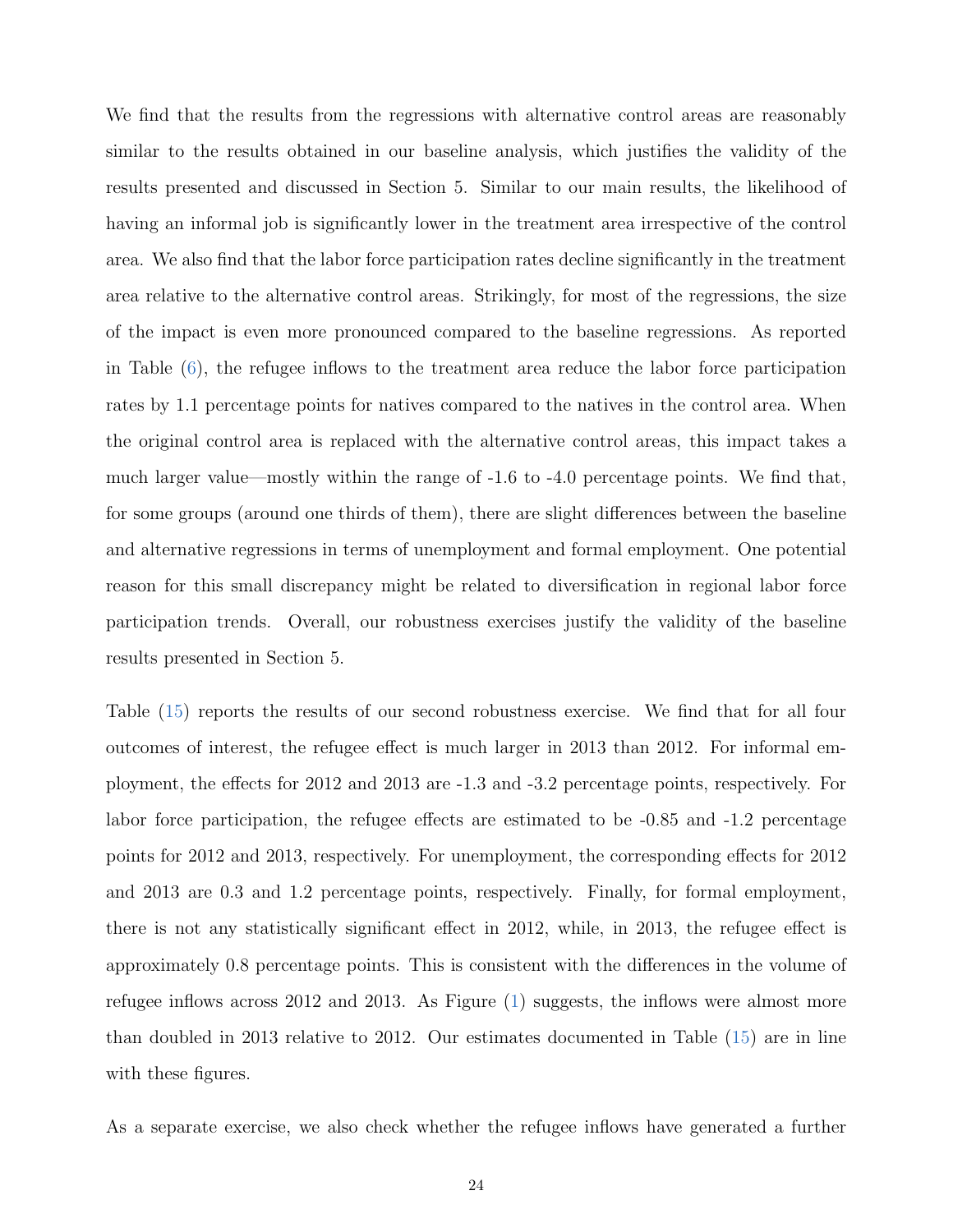wave of internal migration from the treatment area to the other regions of Turkey. This is the criticism posed by [Borjas, Freeman, and Katz](#page-34-1) [\(1996\)](#page-34-1): if the refugee inflows push the natives in the hosting region toward other regions, then the estimates would be biased by the fact that the natives would selectively stay in the region. To check this possibility, we use the internal migration statistics compiled and published in annual frequency by the Turkish Statistical Institute. Micro-level details are not available. For each city, the internal migration per year is described by two numbers: inflow and outflow. We construct yearly gross and net numbers for the treatment and control areas that we use in our baseline analysis. Looking at the figures from 2007 to 2013, we observe that there is no visible change in the trends of internal migration both for the treatment and control areas. This provides suggestive evidence that our estimates are not contaminated by internal migration waves triggered by refugee inflows.

#### 7 Concluding Remarks

The recent forced inflow of Syrian refugees to Turkey due to severe civil conflict in Syria provides a natural experiment that allows us to study the impact of immigration on labor market outcomes of natives in Turkey. Using a difference-in-differences strategy motivated by the regional variation in refugee settlement patterns in Turkey, we find that refugee inflows have had considerable effects on the employment outcomes of the Turkish natives, while there is no statistically significant effect on wages. Specifically, we find that refugee inflows have reduced the informal employment to population ratio by approximately 2.2 percentage points—1.9 and 2.6 percentage points for men and women, respectively. The informal employment outcomes have been affected the most, because the Syrian refugees are not allowed to work officially and they are mostly uneducated; thus, they can only diffuse into the Turkish labor market through informal employment. The behavior of the displaced natives differs across men and women. The displaced men have mostly remained unemployed, while the displaced women have left the labor force. Various robustness exercises confirm the validity of the baseline estimates. We conclude that the forced inflow of Syrian refugees from the Southeastern border of Turkey, have negatively affected the employment outcomes of natives in the treatment area relative to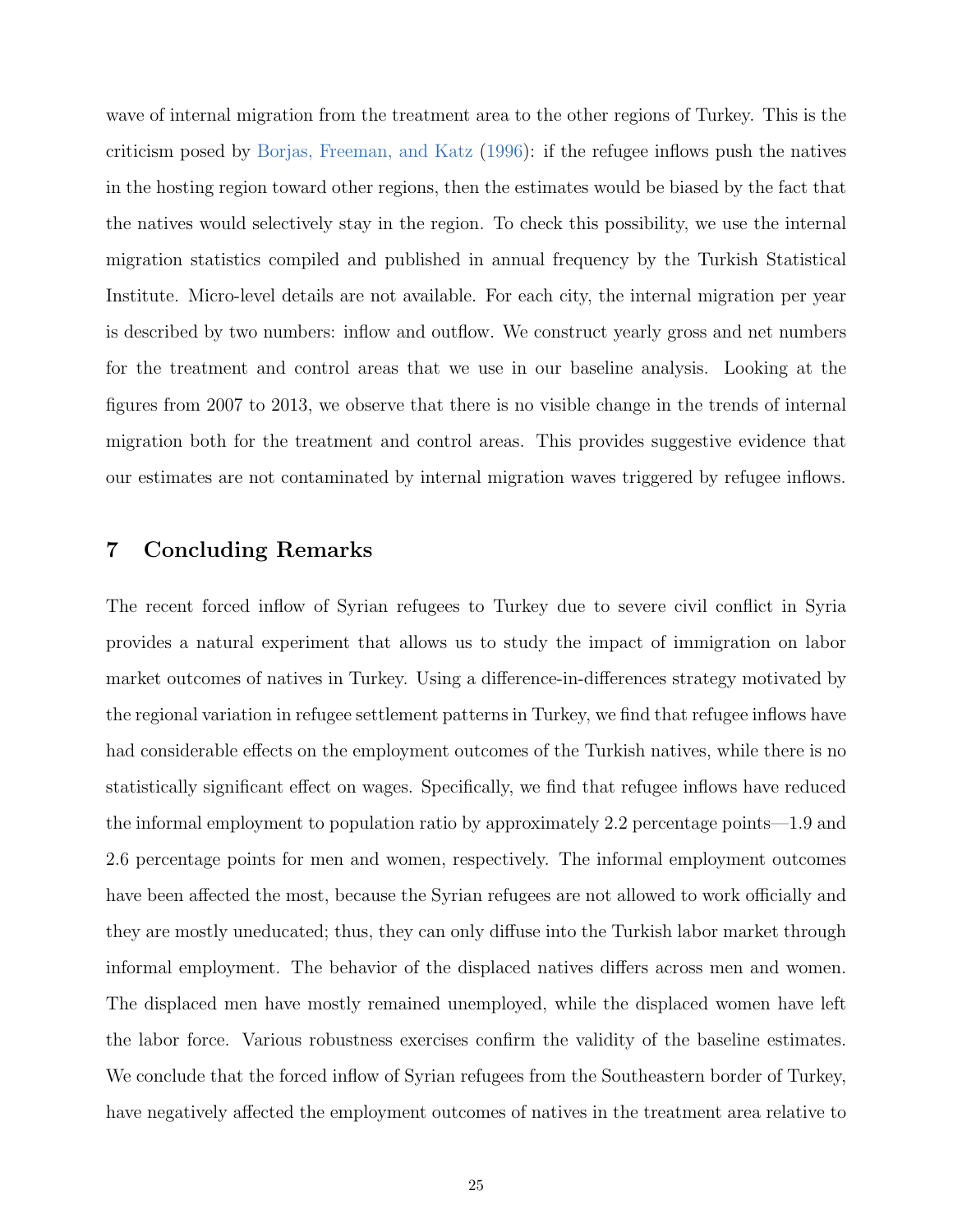the control area, but the wage outcomes have mostly remained unaffected. Overall, the impact of Syrian refugee inflows on the Turkish labor markets has been limited, which suggests that the potential costs on the European and other affected labor markets might also be limited.

Our paper contributes to the literature that estimates the impact of immigration on the labor market outcomes of the natives. In particular, our work is most closely related to the strand of this literature focusing on exogenous refugee inflows rather than voluntary immigration. The problem of Syrian refugees is of primary importance for many countries in the region. By now, it is clear that the refugee problem will not only have short-term impacts, but it will also impose several long-term consequences on the hosting countries. These consequences span a large horizon of topics including economic, social, and political outcomes. It will not be surprising to see that there will be a surge of new research on the impact of Syrian refugees on most of these outcomes as new data sets with greater micro-level details become available. Our paper is only one of the first efforts in uncovering the economic impacts of the Syrian refugees on the hosting regions.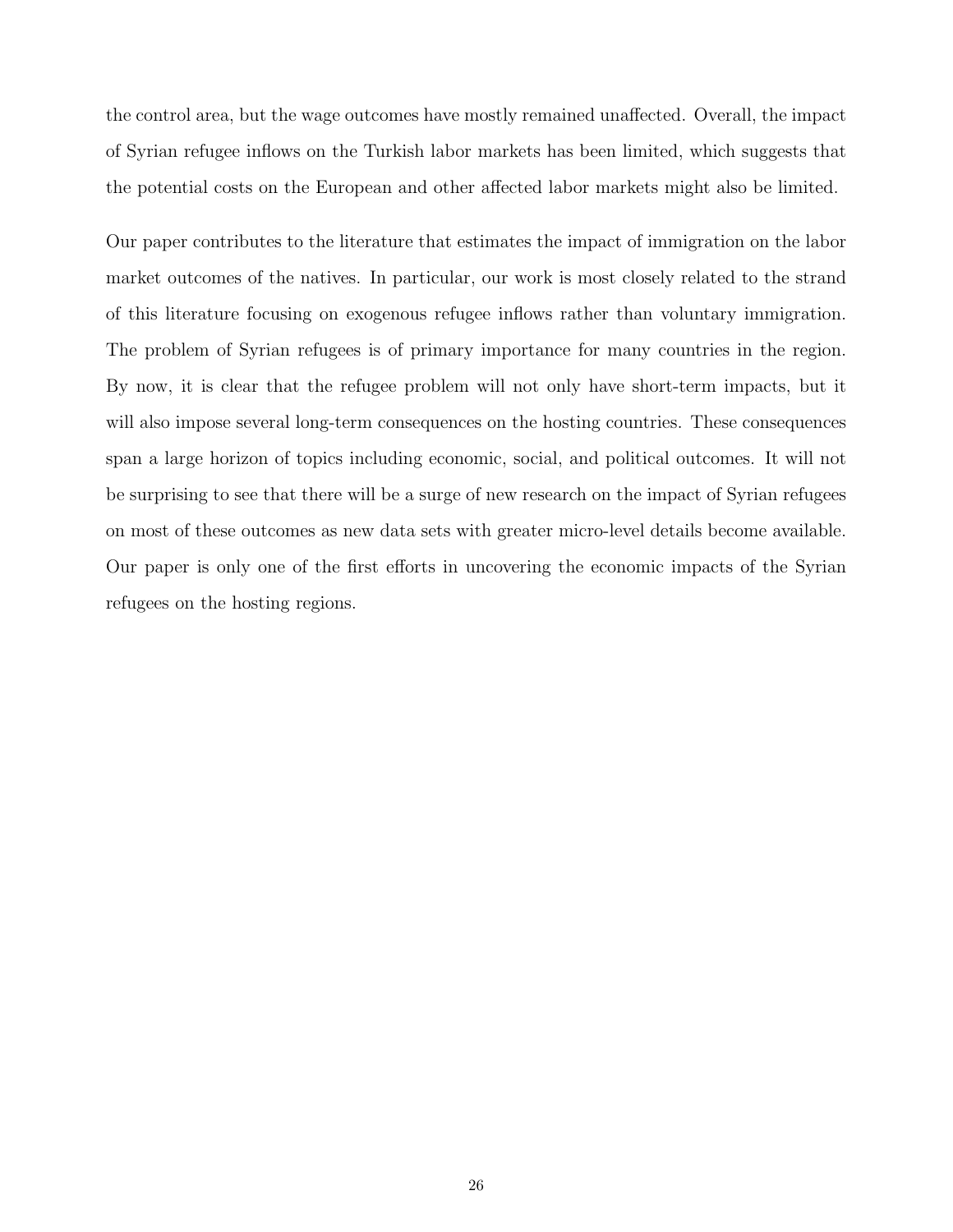#### A Description of Variables

In this appendix, we provide detailed descriptions of the concepts we have defined throughout the paper as well as the variables we have used in the regressions.

#### General Definitions:

- **Native population:** Among those who were born in foreign countries (i.e., countries other than Turkey), the ones who started to reside in Turkey after 2010 are excluded for the purpose of focusing on the impact of Syrian refugees. After this trimming, all remaining workers in the age interval 15–64 constitute the native worker population relevant for our analysis.
- Treatment period  $(T = 1)$ : The treatment period is defined to be 2012–2013. This is the period right after the entrance of Syrian refugees into the country. In the text, we also use the term post-immigration period.
- Control period  $(T = 0)$ : The control period is defined as 2010–2011. This is the period right before the entrance of Syrian refugees. In the text, we also use the term pre-immigration period.
- Treatment area  $(R = 1)$ : The treatment area consists of 5 regions with numbers 12, 13, 24, 25, and 26—categorized based on the NUTS2 system (the Appendix B, Table A, provides the details of the NUTS2 regional categorization for Turkey). This is the area in which the Syrian refugees have been densely accommodated.
- Control area  $(R = 0)$ : The control area consists of 4 regions with numbers 20, 21, 22, and 23—see the Appendix B below for the descriptions of these numbers. The control area is very similar to the treatment area in terms of the socio-demographic characteristics and the level of economic development. The pre-immigration trends of the main labor market outcomes are also similar across the treatment and control areas [see Figure [\(3\)](#page-40-0)].
- Refugee effect  $(R \times T)$ : This is the variable that we use to identify the causal effect of immigration on natives' labor market outcomes. The cross product reflects the usual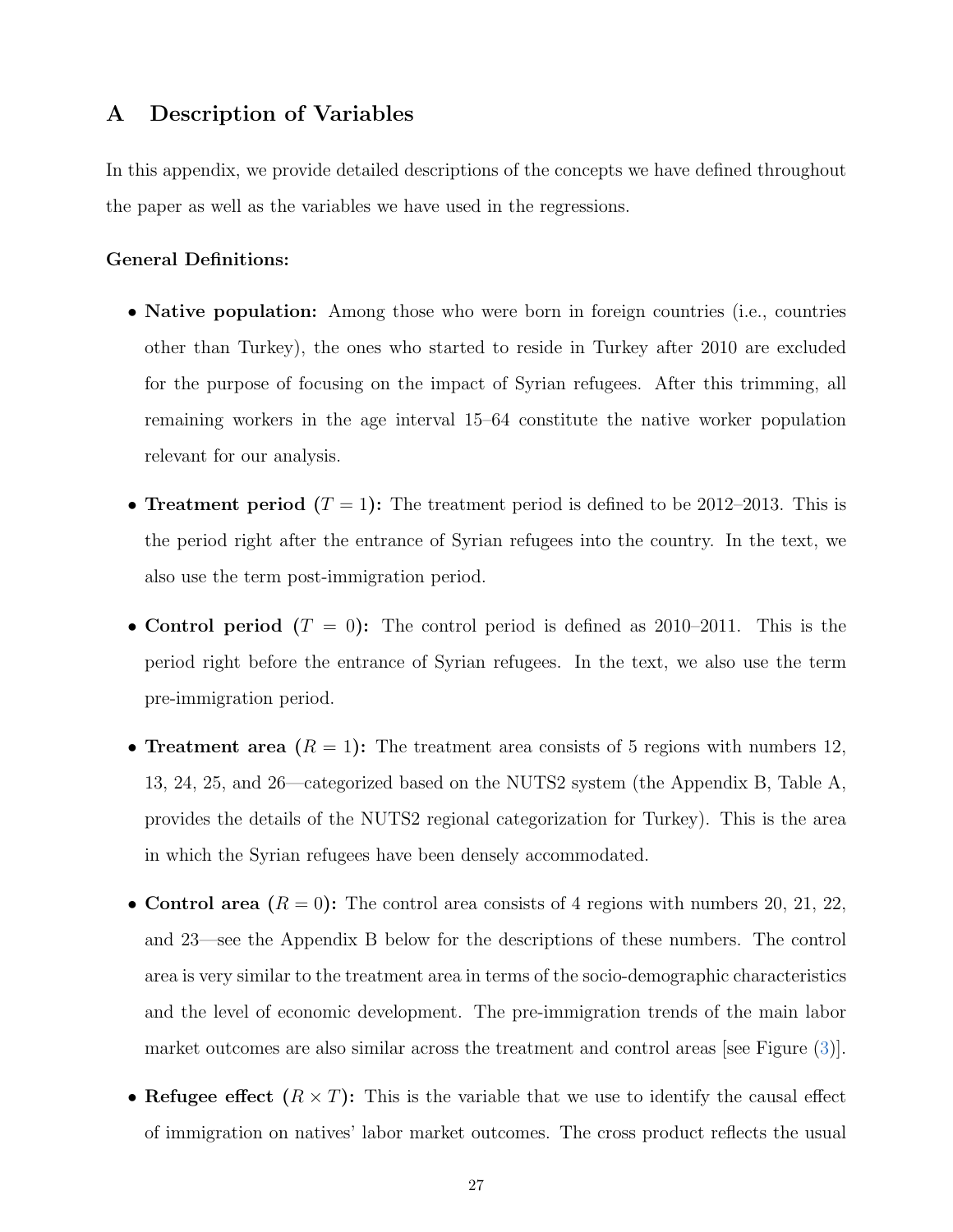spirit of the difference-in-differences approach.

- Informal employment: The informal employment is defined by a dummy variable taking 1 if the worker is NOT registered with the social security institution in his current job and 0 if he is registered. The relevant population is the "native worker population" as described above.
- Formal employment: The formal employment is described by a dummy variable taking 1 if the worker is registered with the social security authority in his current job and 0 if he is NOT registered. The relevant population is, again, the "native worker population" as described above.
- Unemployment: Unemployment is described by a dummy variable taking 1 if the worker is not working but actively seeking for a job and 0 otherwise. The relevant population is the "native worker population" as described above. Notice that, on aggregate, this variable is describing the unemployment-to-population ratio, rather than the traditional unemployment rate.
- Labor force participation: The labor force participation variable is described by a dummy variable taking 1 if the worker is either unemployed, formally employed, or informally employed, and 0 if the worker is not in labor force. The relevant population is the "native worker population" as described above.
- Job separation indicator: The job separation variable is described by a dummy variable taking 1 if the worker was employed one year ago and is currently non-employed, and 0 otherwise. The only information in the survey regarding employment status history comes from the question asking the employment status of the worker exactly one year before the interview.
- **Job finding indicator:** The job finding variable is described by a dummy variable taking 1 if the worker was not working but actively seeking for a job one year ago and is currently employed, and 0 otherwise.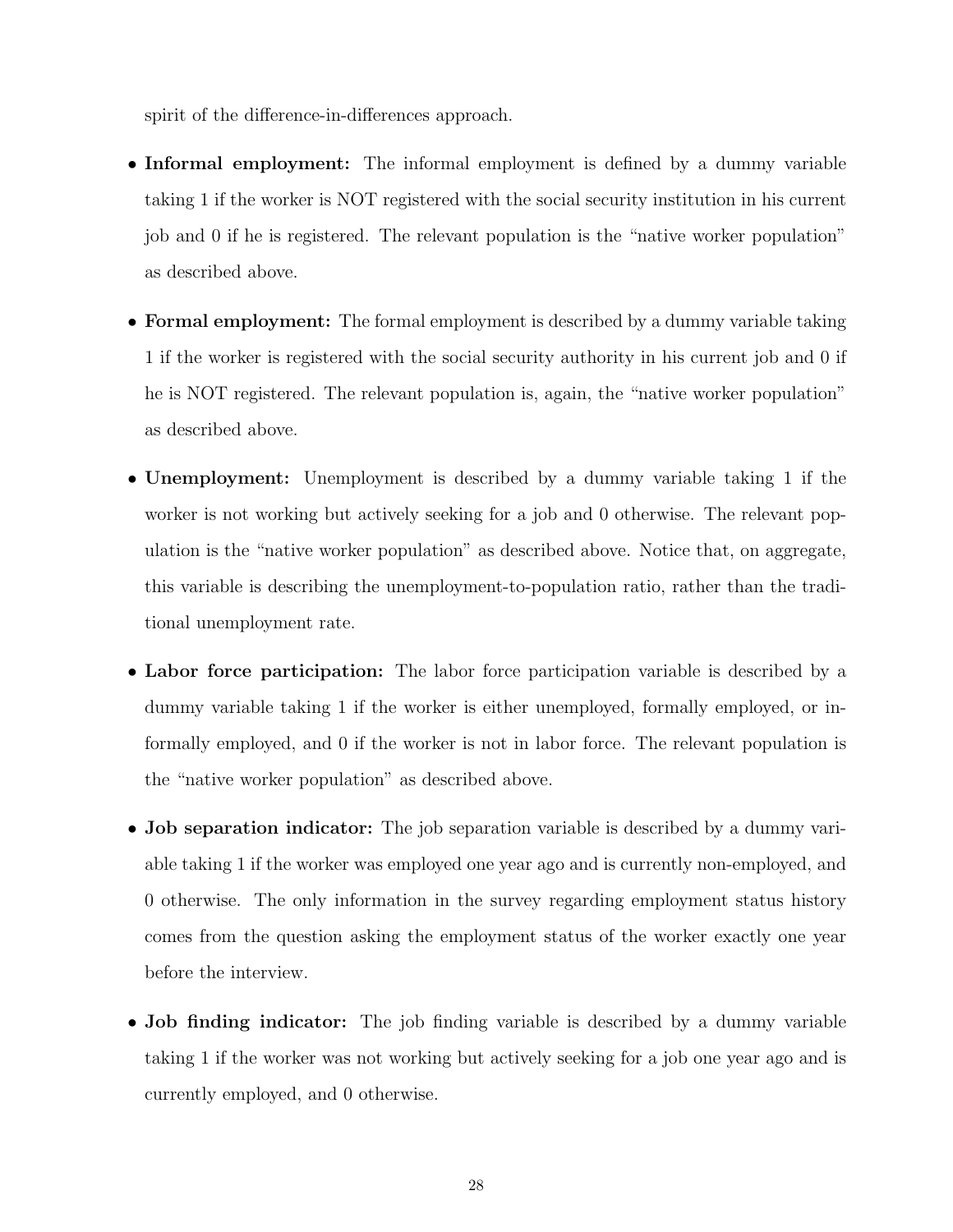- Marital status: The variable used to describe the marital status of the individuals is a dummy variable taking 1 if the worker is married and 0 otherwise.
- Low education: The education variable is described in 6 categories in the Turkish Household Labor Force Survey: 1 – no degree, 2 – primary school, 3 – middle school, 4 – high school, 5 – vocational high school, and 6 – college or above. In the paper, we define the workers with low education by a dummy variable taking 1 if the worker is a high school dropout, i.e., below (excluding) category 4.
- **High education:** Individuals with high education levels are described by a dummy variable taking 1 if the individual has a high school degree or above, i.e., above (including) category 4.
- Urban/rural status: Whether the worker resides in an urban versus rural area is described by a dummy variable taking 1 if the worker lives in an urban area and 0 otherwise. In the survey, an urban area defined as a residential area with population size above 20,000.
- Trade volume: The trade volume is defined as the sum of exports and imports denominated in USD. The data source is the Foreign Trade Statistics released by the Turkish Statistical Institute.

Other general variables that do not need any description include gender, age, region (NUTS2), and year dummies.

#### Variables in the earnings regressions:

- Real earnings: The earnings variable describes the worker's monthly earnings including the monthly salary plus bonuses, performance pays, overtime pays earned in the corresponding month. The nominal earnings is deflated (taking 2010 as the base year) by the official CPI figures to generate real earnings.
- Full-time job: The full- versus part-time status of a job is described by a dummy variable taking 1 if it is a full-time job and 0 otherwise.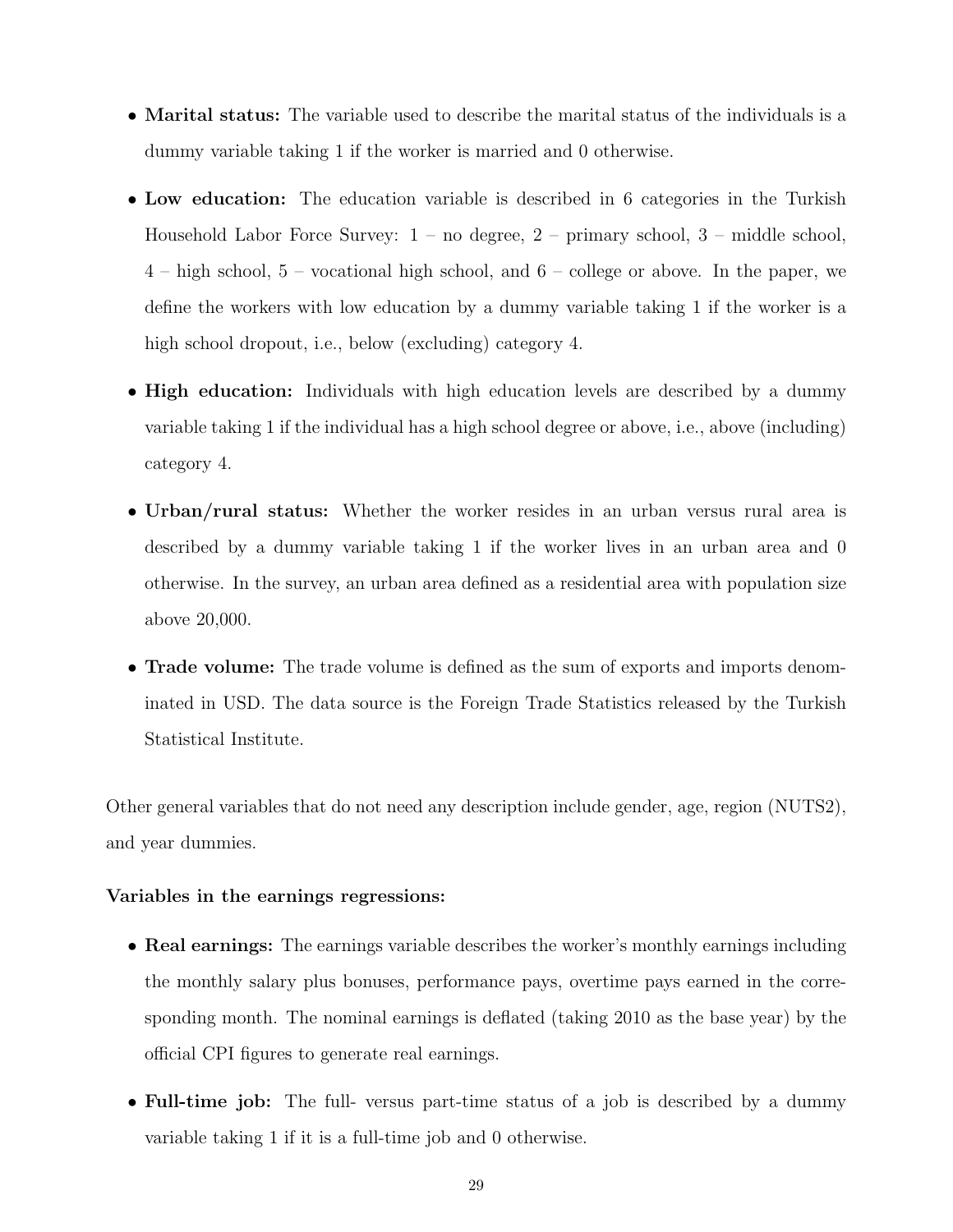- Firm-size: In the survey, firm-size is measured with the number of workers employed in the firm in which the worker is currently employed. This is a categorical variable describing firm size in 6 categories: 1–9, 10–24, 25–49, 50–249, 250–499, and 500 or above. Each category is included as a separate dummy variable into the regressions.
- Industry: The survey provides information on two-digit industry codes based on the standard Nace-Rev2 classification. There are 87 industry categories in our sample. These industry categories are also included into the regressions as separate dummy variables.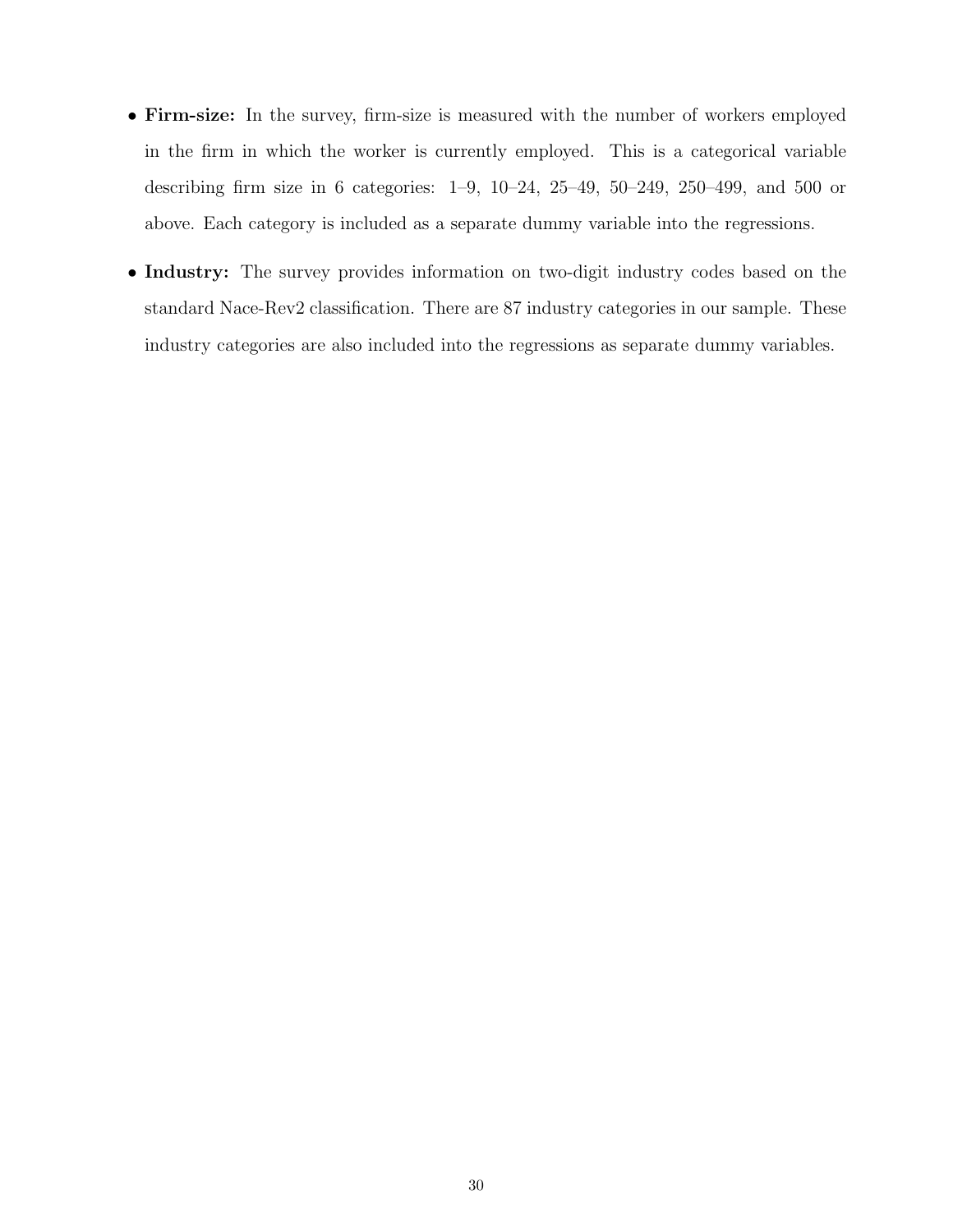# B Description of NUTS2 Regional Classification

| Region $#$       | <b>Region Name</b> | Cities Included                                 | Treatment Status |
|------------------|--------------------|-------------------------------------------------|------------------|
| 1                | Istanbul           | Istanbul                                        |                  |
| $\boldsymbol{2}$ | Tekirdag           | Tekirdag, Edirne, Kirklareli                    |                  |
| 3                | <b>Balikesir</b>   | Balikesir, Canakkale                            |                  |
| 4                | Izmir              | Izmir                                           |                  |
| 5                | Aydin              | Aydin, Denizli, Mugla                           |                  |
| 6                | Manisa             | Manisa, Afyonkarahisar, Kutahya, Usak           |                  |
| 7                | Bursa              | Bursa, Eskisehir, Bilecik                       |                  |
| 8                | Kocaeli            | Kocaeli, Sakarya, Duzce, Bolu, Yalova           |                  |
| 9                | Ankara             | Ankara                                          |                  |
| 10               | Konya              | Konya, Karaman                                  |                  |
| 11               | Antalya            | Antalya, Isparta, Burdur                        |                  |
| 12               | Adana              | Adana, Mersin                                   | T                |
| 13               | Hatay              | Hatay, Kahramanmaras, Osmaniye                  | T                |
| 14               | Kirikkale          | Kirikkale, Nevsehir, Aksaray, Nigde, Kirsehir   |                  |
| 15               | Kayseri            | Kayseri, Sivas, Yozgat                          |                  |
| 16               | Zonguldak          | Zonguldak, Karabuk, Bartin                      |                  |
| 17               | Kastamonu          | Kastamonu, Cankiri, Sinop                       |                  |
| 18               | Samsun             | Samsun, Tokat, Corum, Amasya                    |                  |
| 19               | Trabzon            | Trabzon, Ordu, Giresun, Rize, Artvin, Gumushane |                  |
| 20               | Erzurum            | Erzurum, Erzincan, Bayburt                      | С                |
| 21               | Agri               | Agri, Kars, Igdir, Ardahan                      | $\mathcal{C}$    |
| 22               | Malatya            | Malatya, Elazig, Bingol, Tunceli                | С                |
| 23               | Van                | Van, Mus, Bitlis, Hakkari                       | С                |
| 24               | Gaziantep          | Gaziantep, Adiyaman, Kilis                      | Т                |
| 25               | Sanliurfa          | Sanliurfa, Diyarbakir                           | T                |
| 26               | Mardin             | Mardin, Siirt, Batman, Sirnak                   | T                |

Table A: NUTS2-level Regional Division in Turkey. T: Treatment, C: Control.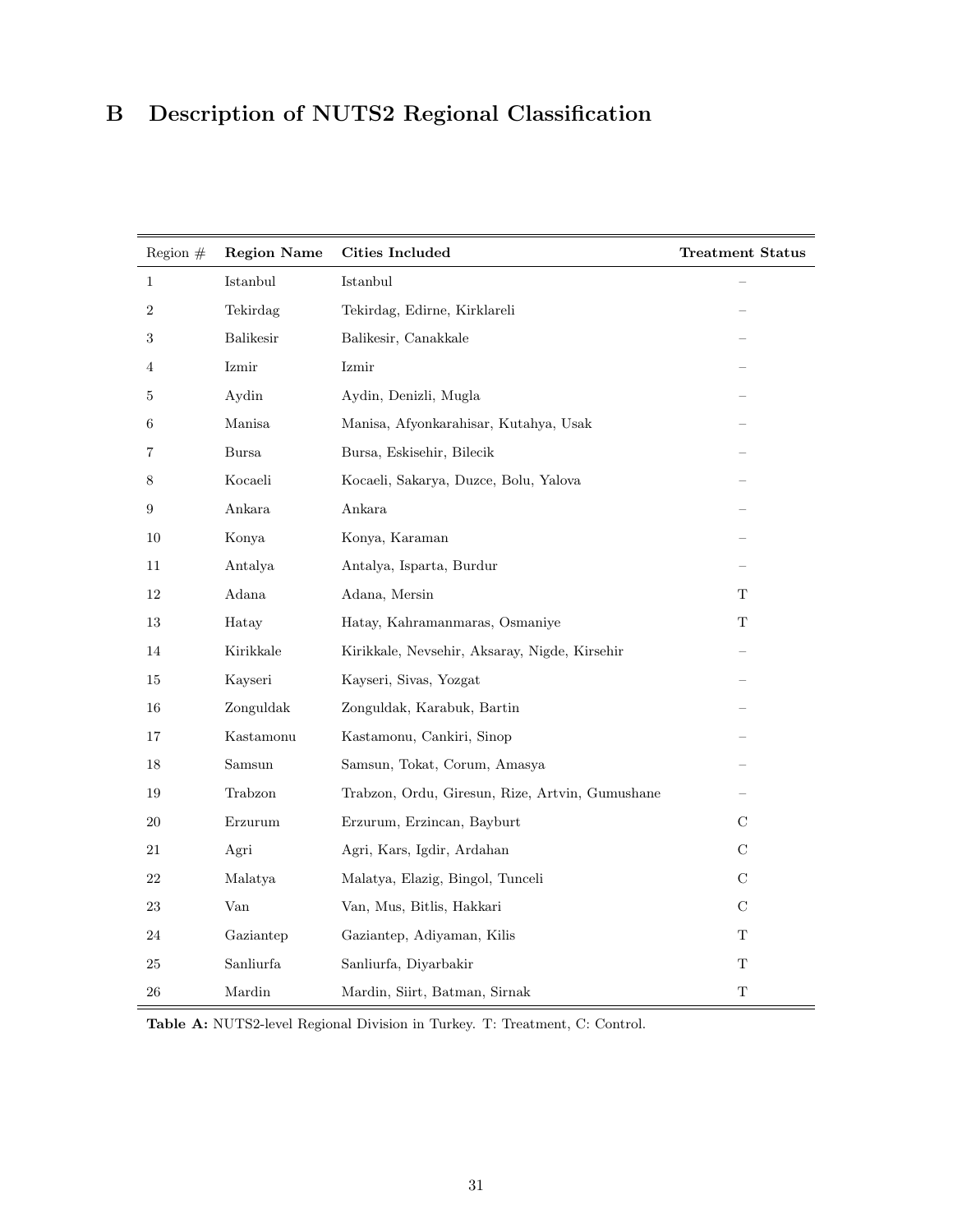## References

- <span id="page-33-7"></span>AFAD (2013): "Syrian Refugees in Turkey, 2013: Field Survey Results," Turkish Disaster and Emergency Management Presidency.
- <span id="page-33-5"></span>Akgunduz, Y. E., M. van den Berg, and W. Hassink (2015): "The Impact of Refugee Crises on Host Labor Markets: The Case of the Syrian Refugee Crisis in Turkey," IZA Discussion Paper No: 8841.
- <span id="page-33-0"></span>ALTONJI, J. G. AND D. CARD (1991): "The Effects of Immigration on the Labor Market Outcomes of Less-Skilled Natives," in Immigration, Trade, and the Labor Market, ed. by J. Abowd and R. B. Freeman, University of Chicago Press, 201–234.
- <span id="page-33-3"></span>Angrist, J. D. and Kugler (2003): "Protective or Counter-Productive? Labour Market Institutions and the Effect of Immigration on EU Natives," Economic Journal, 113, F302– F331.
- <span id="page-33-8"></span>ANGRIST, J. D. AND J.-S. PISCHKE (2008): Mostly Harmless Econometrics: An Empiricist's Companion, Princeton, NJ: Princeton University Press.
- <span id="page-33-4"></span>AYDEMIR, A. AND M. G. KIRDAR (2013): "Quasi-Experimental Impact Estimates of Immigrant Labor Supply Shocks: The Role of Treatment and Comparison Group Matching and Relative Skill Composition," IZA Discussion Paper #7161.
- <span id="page-33-6"></span>Balkan, B., H. Torun, and S. Tumen (2015): "Immigration, Housing Rents, and Residential Segregation: Evidence from Syrian Refugees in Turkey," Unpublished manuscript, Central Bank of the Republic of Turkey.
- <span id="page-33-1"></span>Balkan, B. and S. Tumen (2016): "Immigration and Prices: Quasi-Experimental Evidence from Syrian Refugees in Turkey," Journal of Population Economics, 29, 657–686.
- <span id="page-33-2"></span>BORJAS, G. J. (1987): "Self-Selection and the Earnings of Immigrants," American Economic Review, 77, 531–553.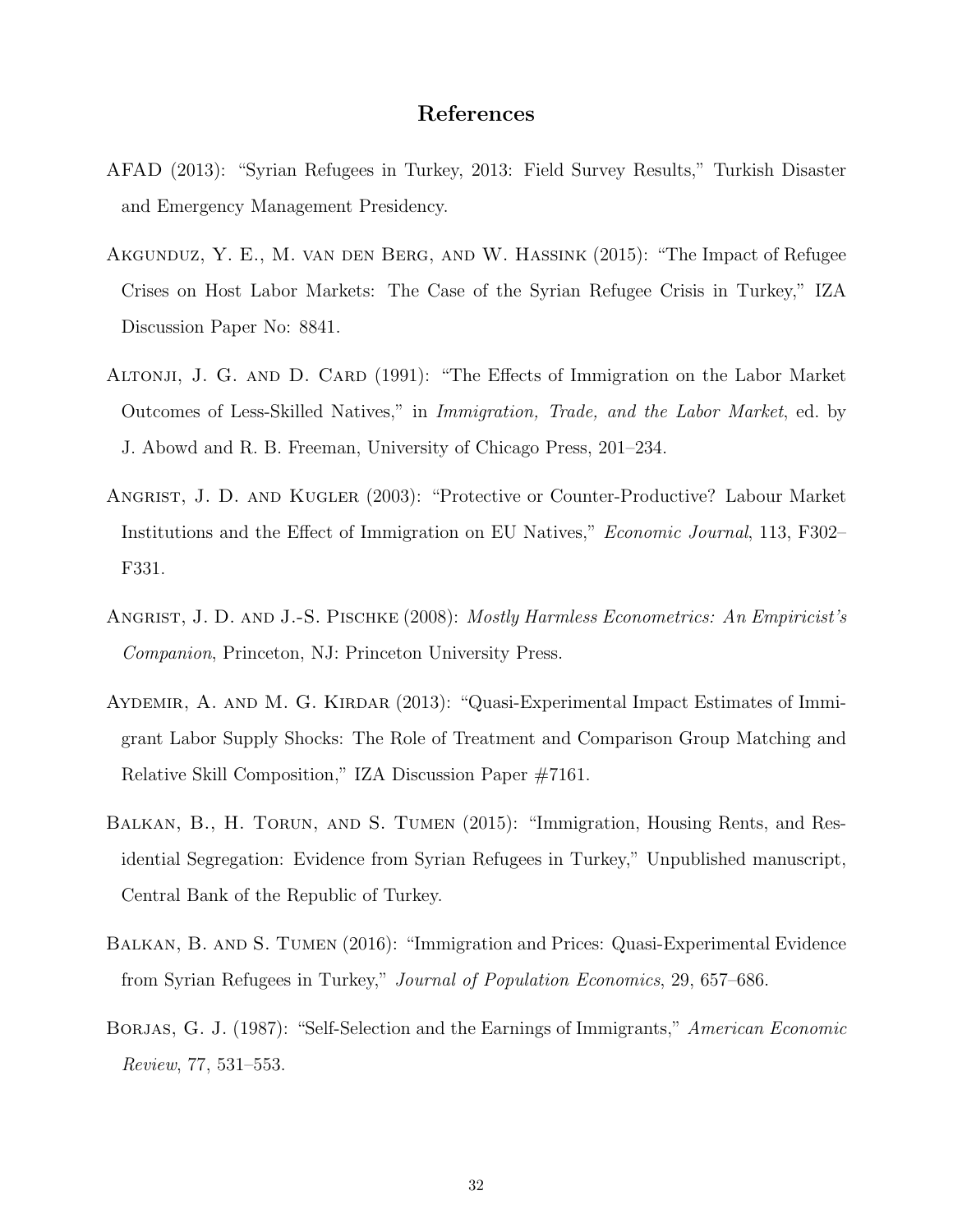<span id="page-34-2"></span> $-$  (1991): "Immigration and Self Selection," in Immigration, Trade, and the Labor Market, ed. by J. Abowd and R. B. Freeman, Cambridge, MA: National Bureau of Economic Research.

<span id="page-34-0"></span> $-$  (1994): "The Economics of Immigration," *Journal of Economic Literature*, 32, 1667– 1717.

- <span id="page-34-4"></span> $(2003)$ : "The Labor Demand Curve is Downward Sloping: Reexamining the Impact of Immigration on the Labor Market," Quarterly Journal of Economics, 118, 1335–1374.
- <span id="page-34-1"></span>BORJAS, G. J., R. B. FREEMAN, AND L. F. KATZ (1996): "Searching for the Effect of Immigration on the Labor Market," American Economic Review, 86, 246–251.
- <span id="page-34-5"></span>Borjas, G. J. and L. F. Katz (2007): "The Evolution of the Mexican-Born Workforce in the United States," in Mexican Immigration to the United States, ed. by G. J. Borjas, Cambridge, MA: National Bureau of Economic Research.
- <span id="page-34-7"></span>CARD, D. (1990): "The Impact of the Mariel Boatlift on the Miami Labor Market," *Industrial* and Labor Relations Review, 43, 245–257.
- <span id="page-34-3"></span>(2001): "Immigrant Inflows, Native Outflows, and the Local Labor Market Impacts of Higher Immigration," Journal of Labor Economics, 19, 22–64.

- <span id="page-34-9"></span>Card, D. and A. B. Krueger (1994): "Minimum Wages and Employment: A Case Study of the Fast-Food Industry in New Jersey and Pennsylvania," American Economic Review, 84, 772–793.
- <span id="page-34-10"></span>Carpenter, C. (2004): "How Do Zero Tolerance Drunk Driving Laws Work?" Journal of Health Economics, 23, 61–83.
- <span id="page-34-8"></span>Carrington, W. J. and P. J. F. de Lima (1996): "The Impact of 1970s Repatriates from Africa on the Portuguese Labor Market," Industrial and Labor Relations Review, 49, 330–347.

<span id="page-34-6"></span> $(2009)$ : "Immigration and Inequality," *American Economic Review*, 99, 1–21.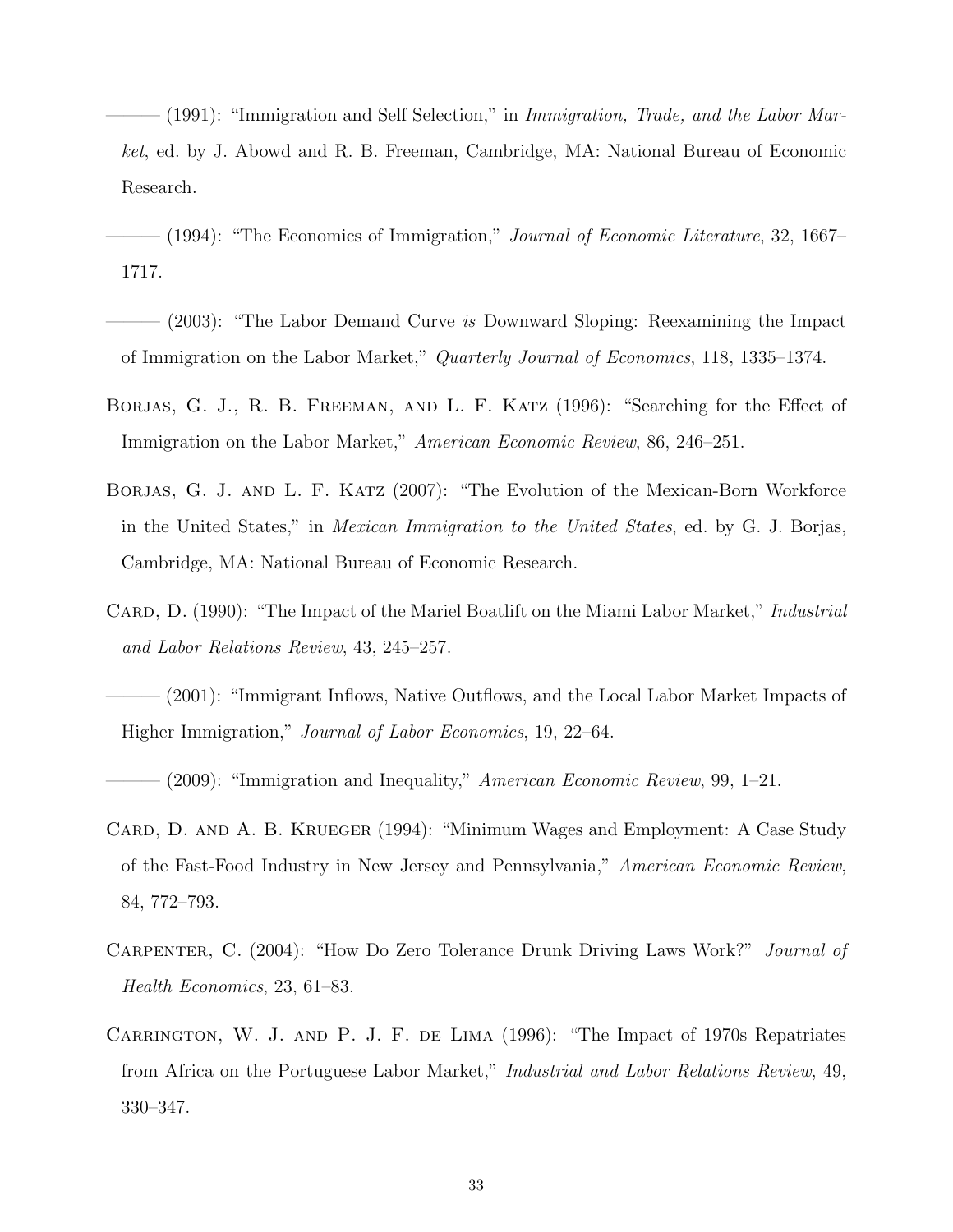- <span id="page-35-3"></span>Cohen-Goldner, S. and D. M. Paserman (2011): "The Dynamic Impact of Immigration on Natives' Labor Market Outcomes: Evidence from Israel," European Economic Review, 55, 1027–1045.
- <span id="page-35-10"></span>Connor, P. (2010): "Explaining the Refugee Gap: Economic Outcomes of Refugees versus Other Immigrants," Journal of Refugee Studies, 23, 377–397.
- <span id="page-35-9"></span>CORTES, K. E. (2004): "Are Refugees Different from Economic Immigrants? Some Empirical Evidence on the Heterogeneity of Immigrant Groups in the United States," Review of Economics and Statistics, 86, 465–480.
- <span id="page-35-6"></span>DEL CARPIO, X. AND M. WAGNER (2015): "The Impact of Syrian Refugees on the Turkish Labor Market," Unpublished manuscript, World Bank.
- <span id="page-35-7"></span>FAKIH, A. AND M. IBRAHIM (2016): "The Impact of Syrian Refugees on the Labor Market in Neighboring Countries: Empirical Evidence from Jordan," Defence and Peace Economics, 27, 64–86.
- <span id="page-35-8"></span>FERNANDEZ-HUERTAS MORAGA, J. AND H. RAPOPORT (2015): "Tradable Refugee-Admission Quotas (TRAQs), the Syrian Crisis and the New European Agenda on Migration," IZA Journal of European Labor Studies, 4, 1–13.
- <span id="page-35-2"></span>FRIEDBERG, R. M. (2000): "You Can't Take It with You? Immigrant Assimilation and the Portability of Human Capital," Journal of Labor Economics, 18, 221–251.

- <span id="page-35-1"></span>FRIEDBERG, R. M. AND J. HUNT (1995): "The Impact of Immigrants on Host Country Wages, Employment, and Growth," Journal of Economic Perspectives, 9, 23–44.
- <span id="page-35-5"></span>Glitz, A. (2012): "The Labor Market Impact of Immigration: A Quasi-Experiment Exploiting Immigrant Location Rules in Germany," Journal of Labor Economics, 30, 175–213.
- <span id="page-35-0"></span>GOLDIN, C. (1994): "The Political Economy of Immigration Restriction in the United States,

<span id="page-35-4"></span> $(2001)$ : "The Impact of Mass Migration on the Israeli Labor Market," *Quarterly* Journal of Economics, 116, 1373–1408.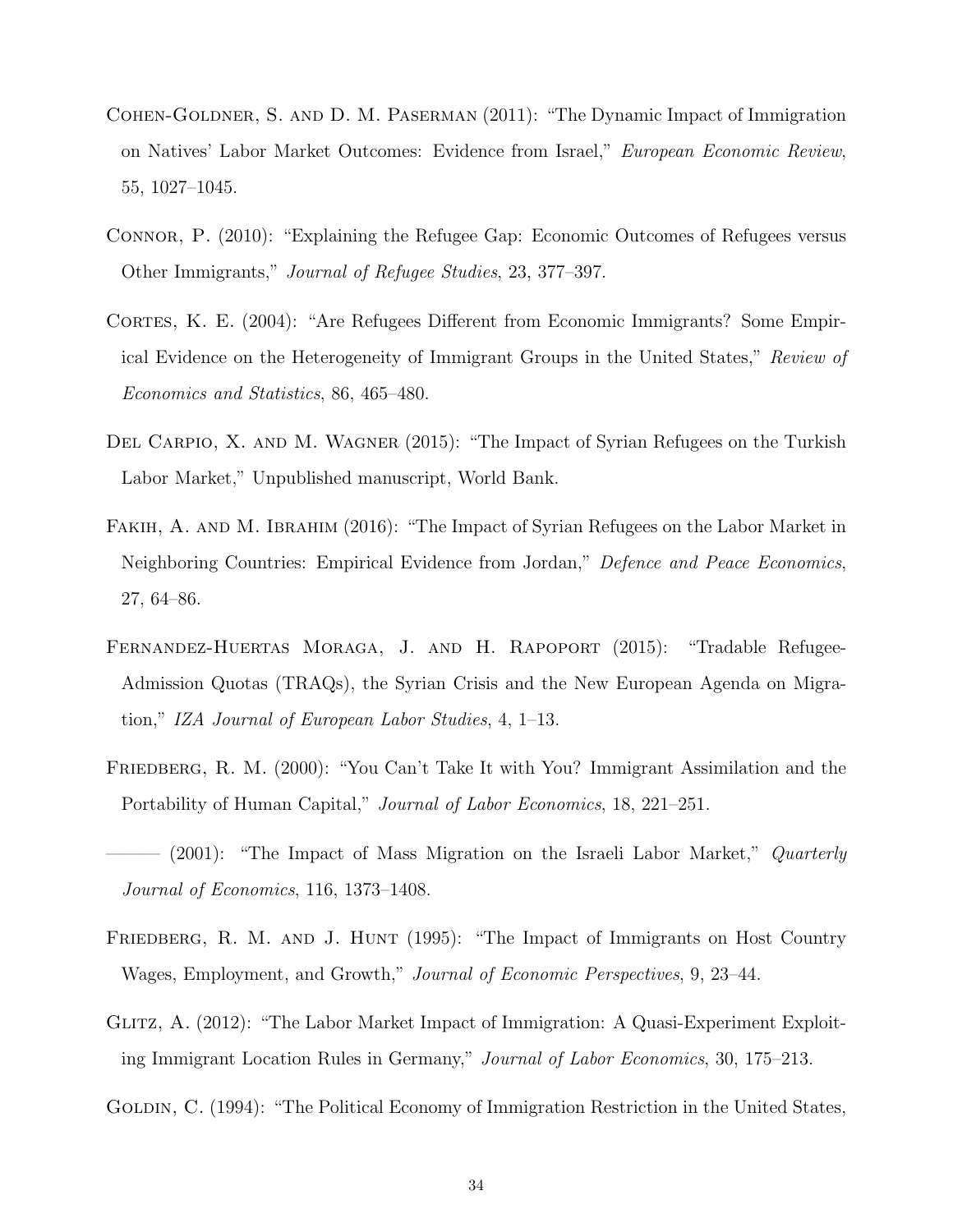1890–1921," in The Regulated Economy: A Historical Approach to Political Economy, ed. by C. Goldin and G. Libecap, University of Chicago Press, 223–257.

- <span id="page-36-10"></span>HEIN, J. (1993): "Refugees, Immigrants, and the State," Annual Review of Sociology, 19, 43–59.
- <span id="page-36-3"></span>HUNT, J. (1992): "The Impact of the 1962 Repatriates from Algeria on the French Labor Market," Industrial and Labor Relations Review, 43, 556–572.
- <span id="page-36-8"></span>Kirisci, K. (2014): "Syrian Refugees and Turkey's Challenges: Going beyond Hospitality," Brookings Institution: Washington, DC.
- <span id="page-36-0"></span>LALONDE, R. J. AND R. H. TOPEL (1997): "Economic Impact of International Migration and the Economic Performance of Migrants," in Handbook of Population and Family Economics, ed. by M. R. Rosenzweig and O. Stark, Amsterdam: Elsevier, 799–850.
- <span id="page-36-7"></span>LAVY, V. (2010): "Effects of Free Choice among Public Schools," Review of Economic Studies, 77, 1164–1191.
- <span id="page-36-4"></span>Mansour, H. (2010): "The Effects of Labor Supply Shocks on Labor Market Outcomes: Evidence from the Israeli-Palestinian Conflict," Labour Economics, 17, 930–939.
- <span id="page-36-5"></span>MAYSTADT, J.-F. AND P. VERWIMP (2014): "Winners and Losers among a Refugee-Hosting Population," Economic Development and Cultural Change, 62, 769–809.
- <span id="page-36-2"></span>Ottaviano, G. I. P. and G. Peri (2011): "Rethinking the Effect of Immigration on Wages," Journal of the European Economic Association, 10, 152–197.
- <span id="page-36-1"></span>PISCHKE, J.-S. AND J. VELLING (1997): "Employment Effects of Immigration to Germany: An Analysis Based on Local Labor Markets," Review of Economics and Statistics, 79, 594– 604.
- <span id="page-36-9"></span>Pissarides, C. A. (2009): "The Unemployment Volatility Puzzle: Is Wage Stickiness the Answer?" Econometrica, 77, 1339–1369.
- <span id="page-36-6"></span>Tumen, S. (2015): "The Use of Natural Experiments in Migration Research," IZA World of Labor.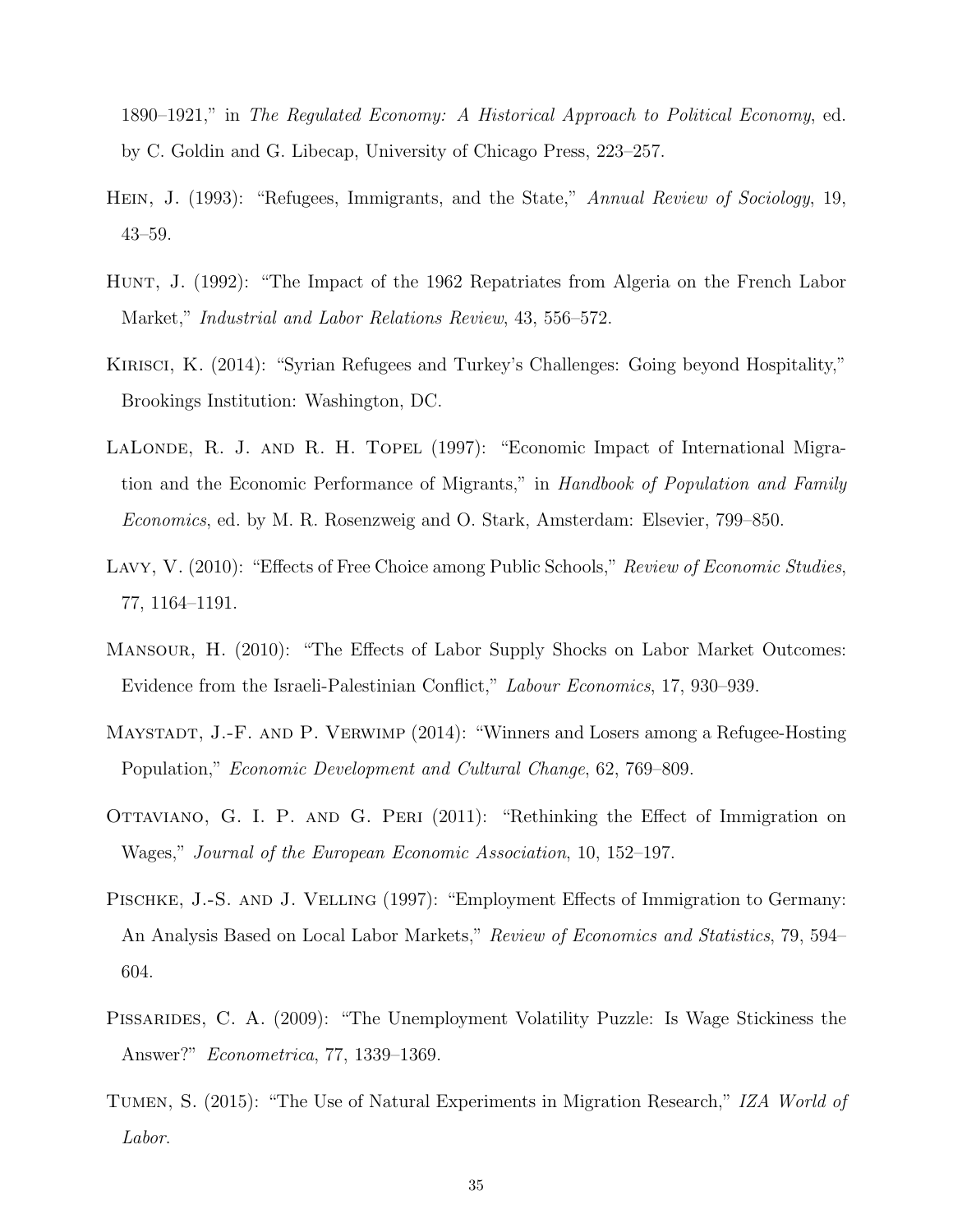<span id="page-37-0"></span>(2016a): "The Economic Impact of Syrian Refugees on Host Countries: Quasi-Experimental Evidence from Turkey," American Economic Review, 106, 456–460.

- <span id="page-37-3"></span> $-$  (2016b): "Syrian Refugees: Economic Challenges and Opportunities," in *Economic* Considerations of the Refugee Crisis in Europe, ed. by N. Bosch, A. Esteller-More, and P. Sorribas-Navarro, Barcelona, Spain: Institut dconomia de Barcelona, IEB Report, 2016/I, 10–11.
- <span id="page-37-1"></span>WEISS, Y., R. M. SAUER, AND M. GOTLIBOVSKI (2003): "Immigration, Search, and Loss of Skill," Journal of Labor Economics, 21, 557–591.
- <span id="page-37-4"></span>WOOLDRIDGE, J. M. (2010): Econometric Analysis of Cross Section and Panel Data, Cambridge, MA: Cambridge University Press, 2nd ed.
- <span id="page-37-2"></span>Zimmermann, K. F. (2016): "Refugee and Migrant Labor Market Integration: Europe in Need of a New Policy Agenda," Unpublished manuscript, UNU-MERIT.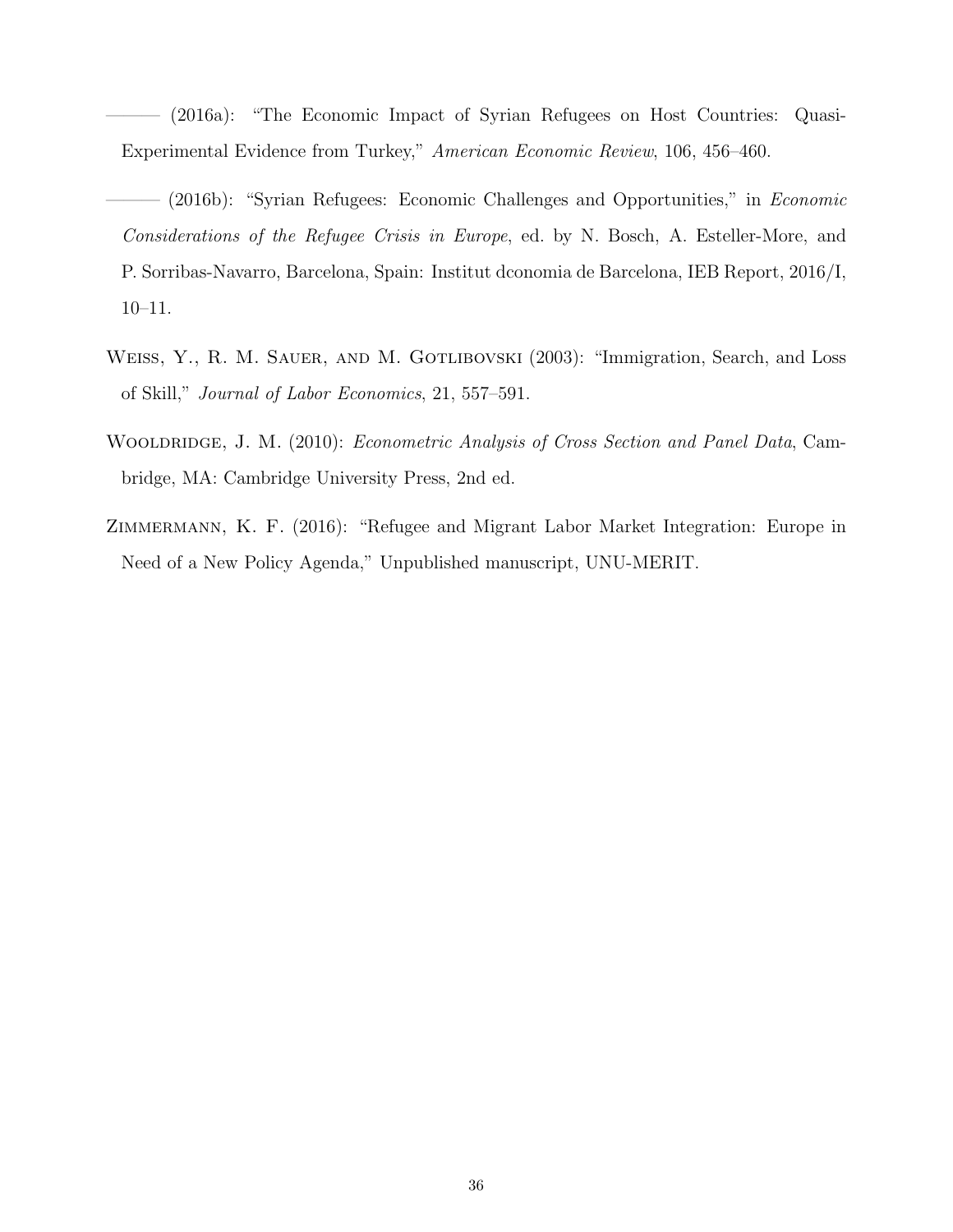<span id="page-38-0"></span>

|                       | Treatment Area |                      |              |                |         |  |  |
|-----------------------|----------------|----------------------|--------------|----------------|---------|--|--|
|                       |                | <b>Pre-treatment</b> |              | Post-treatment |         |  |  |
|                       | 2010           | 2011                 | 2012         | 2013           | Total   |  |  |
| Men                   | 0.481          | 0.482                | 0.480        | 0.480          | 0.481   |  |  |
| Age                   | 34.6           | 34.9                 | 35.2         | 35.5           | 35.0    |  |  |
| Married               | 0.645          | 0.640                | 0.635        | 0.638          | 0.640   |  |  |
| High school and above | 0.221          | 0.233                | 0.236        | 0.247          | 0.234   |  |  |
| Urban                 | 0.729          | 0.743                | 0.740        | 0.752          | 0.741   |  |  |
| $#$ of observations   | 58,143         | 56,382               | 56,167       | 54,656         | 225,348 |  |  |
|                       |                |                      | Control Area |                |         |  |  |
|                       |                | Pre-treatment        |              | Post-treatment |         |  |  |
|                       | 2010           | 2011                 | 2012         | 2013           | Total   |  |  |
| Men                   | 0.479          | 0.489                | 0.491        | 0.490          | 0.487   |  |  |
| Age                   | 34.0           | 34.1                 | 34.4         | 34.5           | 34.2    |  |  |
| Married               | 0.643          | 0.635                | 0.633        | 0.628          | 0.635   |  |  |
| High school and above | 0.216          | 0.232                | 0.261        | 0.248          | 0.239   |  |  |
| Urban                 | 0.532          | 0.509                | 0.512        | 0.525          | 0.520   |  |  |
| $#$ of observations   | 33,646         | 32,614               | 31,127       | 31,288         | 128,675 |  |  |

Table 3: Summary Statistics: Demographic Characteristics for Natives. The table reports the mean values for the corresponding individual-level characteristic.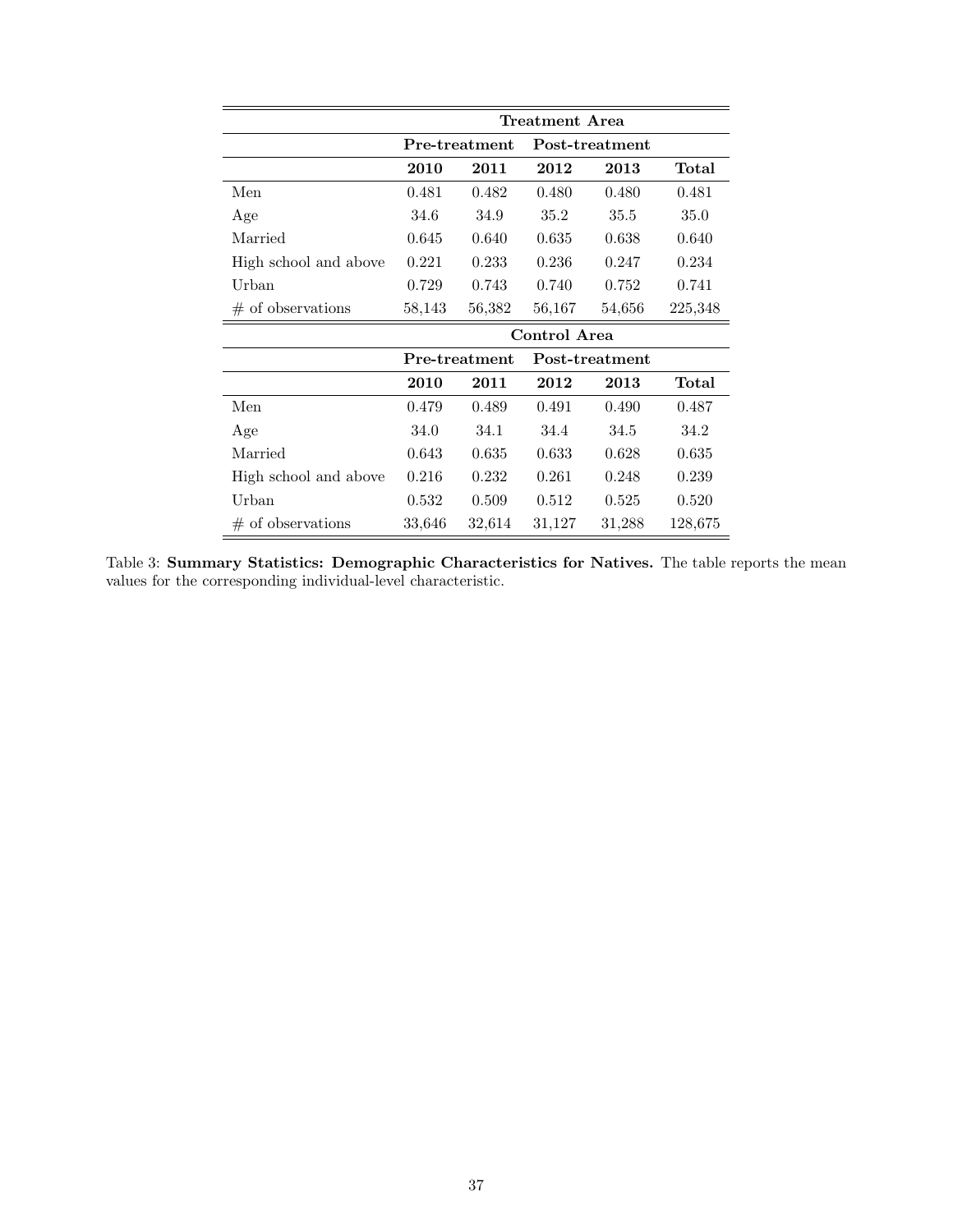<span id="page-39-0"></span>

|                   | Treatment Area |               |                     |                |              |  |  |  |
|-------------------|----------------|---------------|---------------------|----------------|--------------|--|--|--|
|                   |                | Pre-treatment |                     | Post-treatment |              |  |  |  |
|                   | 2010           | 2011          | 2012                | 2013           | Total        |  |  |  |
| TE/P              | 0.388          | 0.397         | 0.387               | 0.396          | 0.392        |  |  |  |
| FE/P              | 0.166          | 0.182         | 0.195               | 0.215          | 0.189        |  |  |  |
| IE/P              | 0.222          | 0.215         | 0.192               | 0.181          | 0.203        |  |  |  |
| U/P               | 0.066          | 0.054         | 0.050               | 0.061          | 0.058        |  |  |  |
| <b>LFP</b>        | 0.454          | 0.451         | 0.437               | 0.457          | 0.450        |  |  |  |
| Real wages (TL)   | 871.5          | 897.9         | 950.0               | 962.1          | 921.5        |  |  |  |
| Separation prob.  | 0.087          | 0.076         | 0.076               | 0.102          | 0.085        |  |  |  |
| Job finding prob. | 0.385          | 0.434         | 0.417               | 0.398          | 0.408        |  |  |  |
|                   |                |               | <b>Control Area</b> |                |              |  |  |  |
|                   |                | Pre-treatment | Post-treatment      |                |              |  |  |  |
|                   | 2010           | 2011          | 2012                | 2013           | <b>Total</b> |  |  |  |
| TE/P              | 0.439          | 0.457         | 0.462               | 0.476          | 0.458        |  |  |  |
| FE/P              | 0.158          | 0.180         | 0.198               | 0.200          | 0.183        |  |  |  |
| IE/P              | 0.281          | 0.277         | 0.264               | 0.275          | 0.275        |  |  |  |
| U/P               | 0.057          | 0.050         | 0.041               | 0.043          | 0.048        |  |  |  |
| LFP               | 0.496          | 0.507         | 0.502               | 0.519          | 0.506        |  |  |  |
| Real wages        | 1072.0         | 1077.5        | 1133.0              | 1103.3         | 1097.3       |  |  |  |
| Separation prob.  | 0.052          | 0.054         | 0.059               | 0.062          | 0.057        |  |  |  |
| Job finding prob. | 0.331          | 0.385         | 0.409               | 0.407          | 0.381        |  |  |  |

Table 4: Summary Statistics: Labor Market Outcomes for Natives. The table reports the mean values for the corresponding labor market outcome. The real wage variable is defined as monthly real wages in Turkish Liras (TL). 2010 is taken as the base year in calculating real wages. TE/P: Total employment over population, FE/P: Formal employment over population, IE/P: Informal employment over population, U/P: Unemployment over population, and LFP: Labor force over population.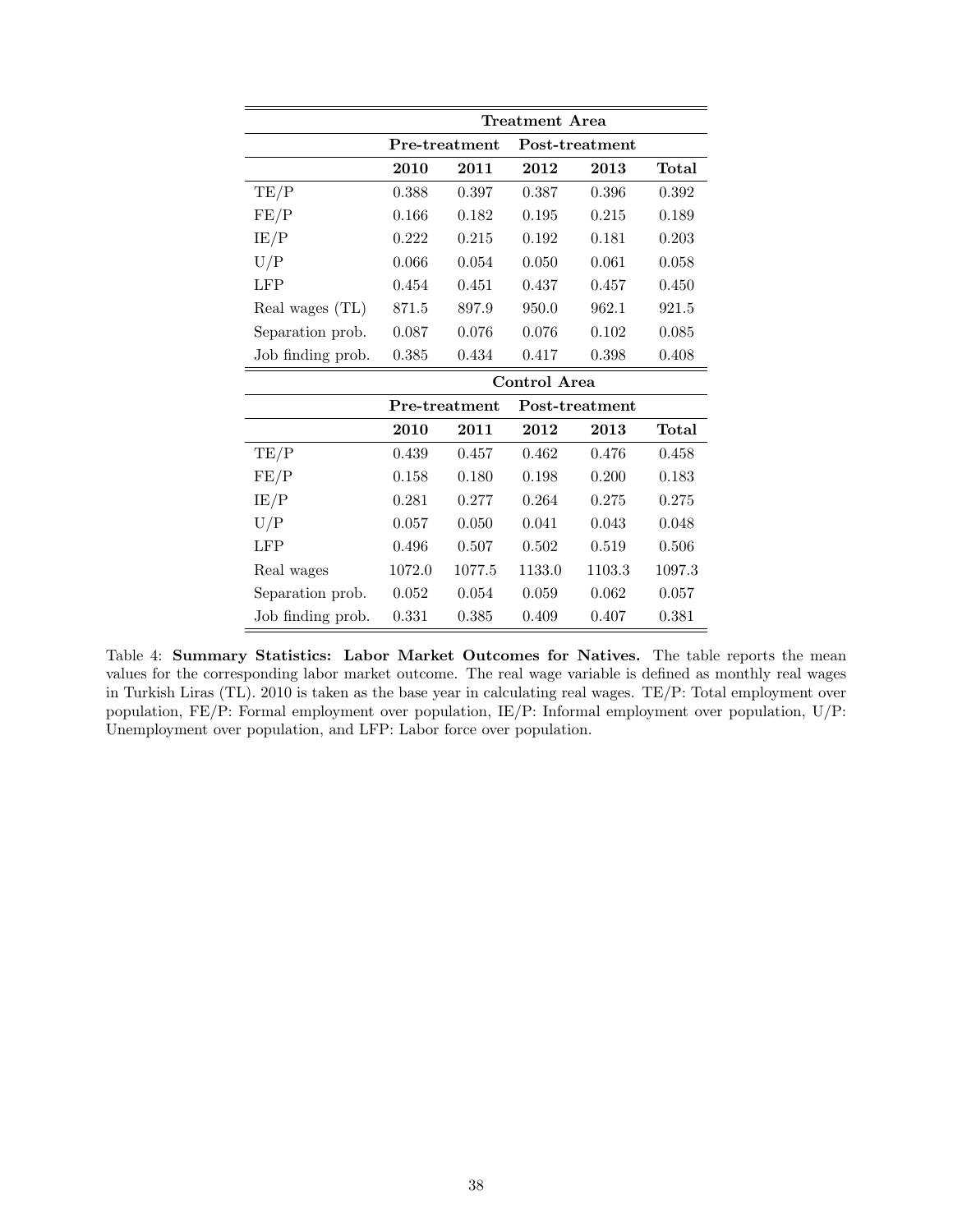<span id="page-40-0"></span>

Figure 3: Prior trends in treatment versus control areas. The figures above compare the trends in the labor market outcomes in treatment versus control areas prior to immigration (i.e., between 2004–2011). Note that all variables are characterized in terms of their ratios to the population of native individuals of age 15–64. For example, the unemployment rate should be read as the ratio of unemployed individuals to the population of individuals aged 15–64. The figures suggest that the prior trends are quite similar across treatment and control areas.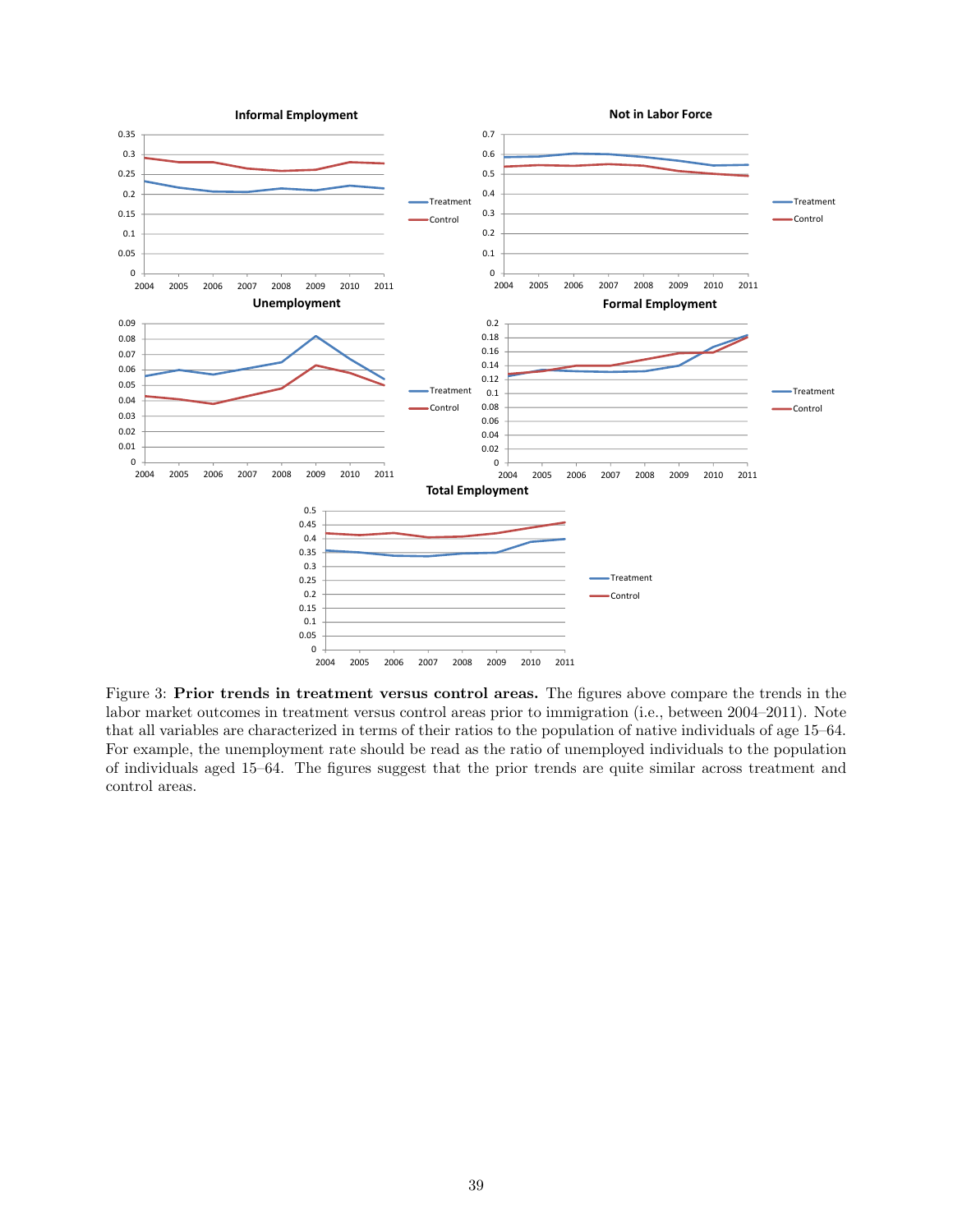| Variable                      | Total          | Total        | Men          | Women        | Low Ed.      | High Ed.  |
|-------------------------------|----------------|--------------|--------------|--------------|--------------|-----------|
| Refugee effect $(R \times T)$ | $-0.0226***$   | $-0.0223***$ | $-0.0190***$ | $-0.0260***$ | $-0.0335***$ | 0.0071    |
|                               | (0.0028)       | (0.0028)     | (0.0044)     | (0.0034)     | (0.0033)     | (0.0045)  |
| Log trade vol.                | N <sub>o</sub> | Yes          | <b>Yes</b>   | Yes          | Yes          | Yes       |
| Year fixed effects            | <b>Yes</b>     | Yes          | <b>Yes</b>   | Yes          | Yes          | Yes       |
| Region fixed effects          | Yes            | Yes          | <b>Yes</b>   | Yes          | Yes          | Yes       |
| Other Controls                | Yes            | Yes          | <b>Yes</b>   | Yes          | Yes          | Yes       |
| Intercept                     | $0.1904***$    | $0.4872***$  | $0.9640***$  | 0.2376       | $0.5985***$  | $-0.1571$ |
|                               | (0.0079)       | (0.1289)     | (0.2074)     | (0.1529)     | (0.1548)     | (0.2173)  |
| $\mathbb{R}^2$                | 0.139          | 0.139        | 0.119        | 0.129        | 0.137        | 0.077     |
| $\#$ of Obs.                  | 357,083        | 357,083      | 172,385      | 184,698      | 273,453      | 83,630    |
| Sample means                  | 0.2287         | 0.2287       | 0.3119       | 0.1511       | 0.2617       | 0.1211    |

<span id="page-41-0"></span>Informal employment-to-population ratio

Table 5: Informal Employment-to-population ratio. \*\*\*, \*\*, and \* refer to 1%, 5%, and 10% significance levels, respectively. Robust standard errors are reported in parentheses. Sample is restricted to the age group 15–64. Controls include: gender, marital status, age dummies, education dummies, a full set of age-education interactions, and urban versus rural area dummy. High education refers to high-school degree and above. Low education refers to high school dropouts and below.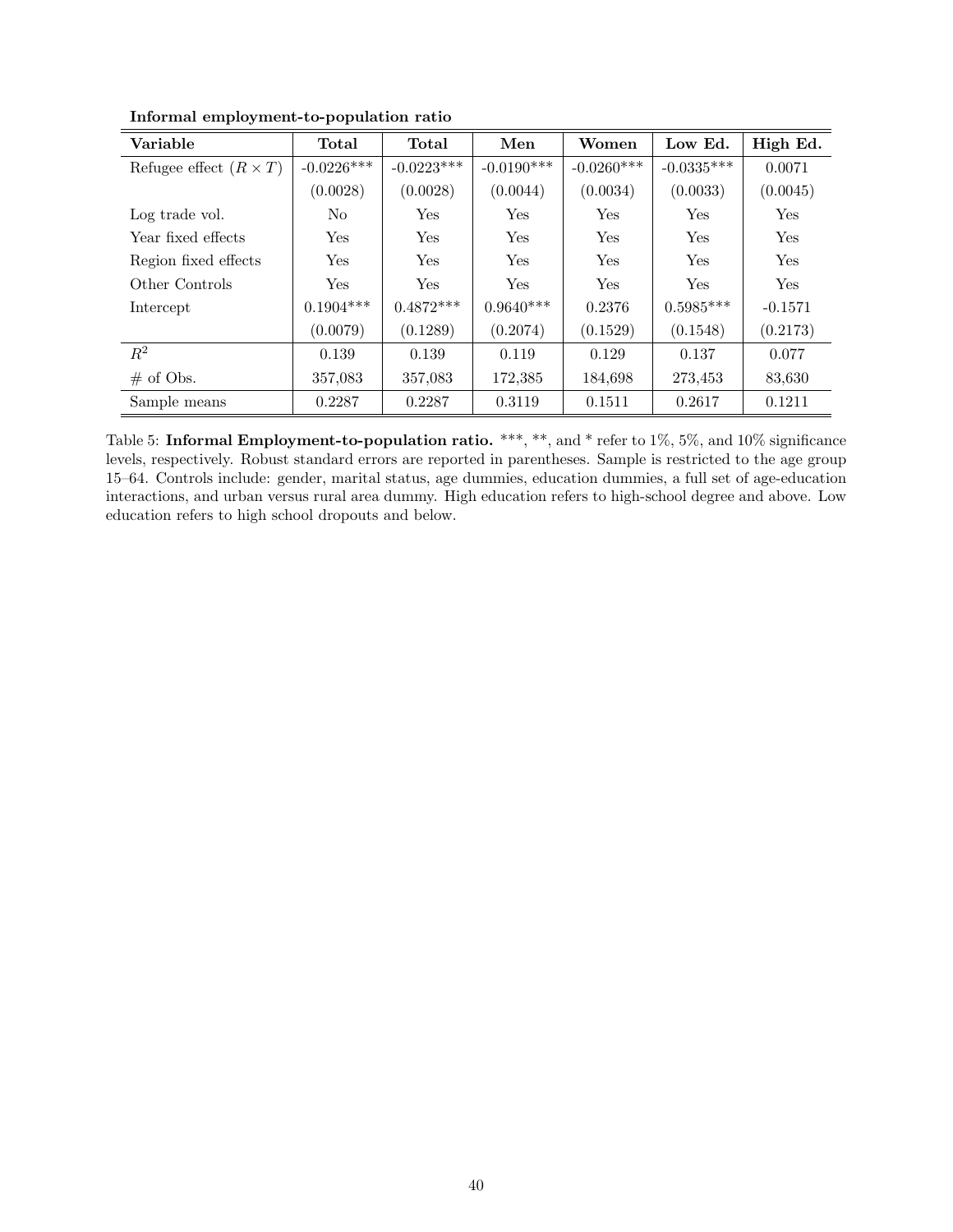| Variable                      | Total          | Total        | Men          | Women        | Low Ed.      | High Ed.     |
|-------------------------------|----------------|--------------|--------------|--------------|--------------|--------------|
| Refugee effect $(R \times T)$ | $-0.0103***$   | $-0.0110***$ | 0.0038       | $-0.0257***$ | $-0.0167***$ | 0.0029       |
|                               | (0.0028)       | (0.0028)     | (0.0037)     | (0.0039)     | (0.0032)     | (0.0055)     |
| Log trade vol.                | N <sub>0</sub> | Yes          | Yes          | Yes          | Yes          | Yes          |
| Year fixed effects            | <b>Yes</b>     | Yes          | Yes          | <b>Yes</b>   | Yes          | Yes          |
| Region fixed effects          | <b>Yes</b>     | Yes          | Yes          | <b>Yes</b>   | Yes          | Yes          |
| Other Controls                | <b>Yes</b>     | Yes          | Yes          | Yes          | Yes          | Yes          |
| Intercept                     | $0.0598***$    | $-0.6250***$ | $-0.8098***$ | $-0.0516$    | $-0.4138***$ | $-1.6204***$ |
|                               | (0.0087)       | (0.1306)     | (0.1822)     | (0.1739)     | (0.1489)     | (0.2972)     |
| $R^2$                         | 0.380          | 0.380        | 0.310        | 0.180        | 0.369        | 0.348        |
| $\#$ of Obs.                  | 357,083        | 357,083      | 172,385      | 184,698      | 273,453      | 83,630       |
| Sample means                  | 0.4700         | 0.4700       | 0.7212       | 0.2356       | 0.4193       | 0.6360       |

<span id="page-42-0"></span>Labor Force Participation

Table 6: Labor Force Participation. \*\*\*, \*\*, and \* refer to 1%, 5%, and 10% significance levels, respectively. Robust standard errors are reported in parentheses. Sample is restricted to the age group 15–64. Controls include: gender, marital status, age dummies, education dummies, a full set of age-education interactions, and urban versus rural area dummy. High education refers to high-school degree and above. Low education refers to high school dropouts and below.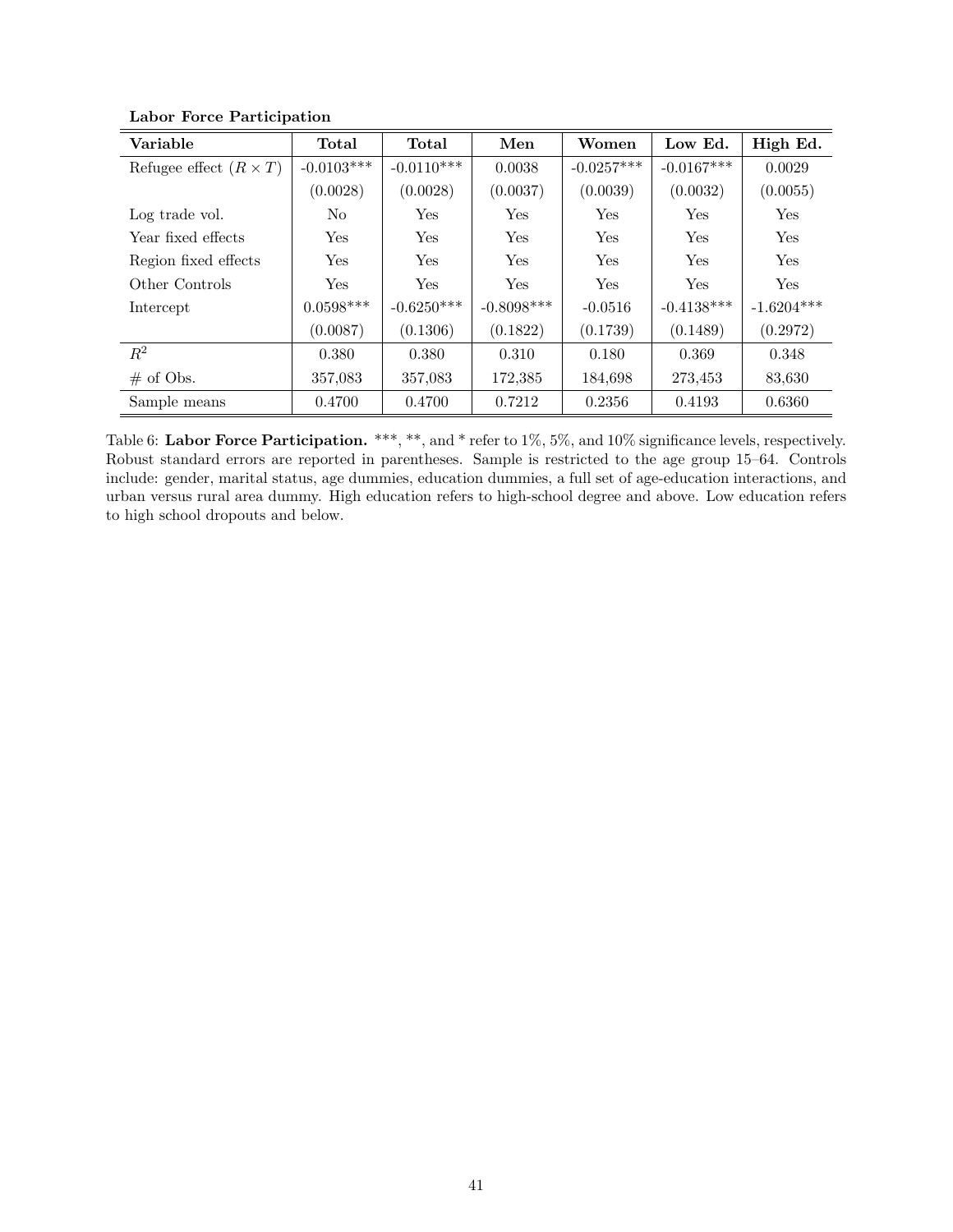| Variable                      | Total          | Total        | Men                  | Women        | Low Ed.      | High Ed.     |
|-------------------------------|----------------|--------------|----------------------|--------------|--------------|--------------|
| Refugee effect $(R \times T)$ | $0.0077***$    | $0.0070***$  | $0.0138***$          | 0.0007       | $0.0072***$  | 0.0054       |
|                               | (0.0015)       | (0.0015)     | (0.0027)             | (0.0014)     | (0.0016)     | (0.0037)     |
| Log trade vol.                | N <sub>0</sub> | Yes          | $\operatorname{Yes}$ | Yes          | Yes          | Yes          |
| Year fixed effects            | <b>Yes</b>     | Yes          | Yes                  | Yes          | <b>Yes</b>   | <b>Yes</b>   |
| Region fixed effects          | Yes            | Yes          | Yes                  | Yes          | <b>Yes</b>   | <b>Yes</b>   |
| Other Controls                | <b>Yes</b>     | Yes          | <b>Yes</b>           | Yes          | <b>Yes</b>   | <b>Yes</b>   |
| Intercept                     | $0.0069**$     | $-0.6696***$ | $-1.1540***$         | $-0.1816***$ | $-0.6592***$ | $-0.8264***$ |
|                               | (0.0034)       | (0.0683)     | (0.1258)             | (0.0588)     | (0.0729)     | (0.1677)     |
| $R^2$                         | 0.046          | 0.046        | 0.031                | 0.065        | 0.049        | 0.049        |
| $\#$ of Obs.                  | 357,083        | 357,083      | 172,385              | 184,698      | 273,453      | 83,630       |
| Sample means                  | 0.0543         | 0.0543       | 0.0855               | 0.0251       | 0.0471       | 0.0776       |

<span id="page-43-0"></span>Unemployment-to-population ratio

Table 7: Unemployment-to-population ratio. \*\*\*, \*\*, and \* refer to 1%, 5%, and 10% significance levels, respectively. Robust standard errors are reported in parentheses. Sample is restricted to the age group 15– 64. Controls include: gender, marital status, age dummies, education dummies, a full set of age-education interactions, and urban versus rural area dummy. High education refers to high-school degree and above. Low education refers to high school dropouts and below.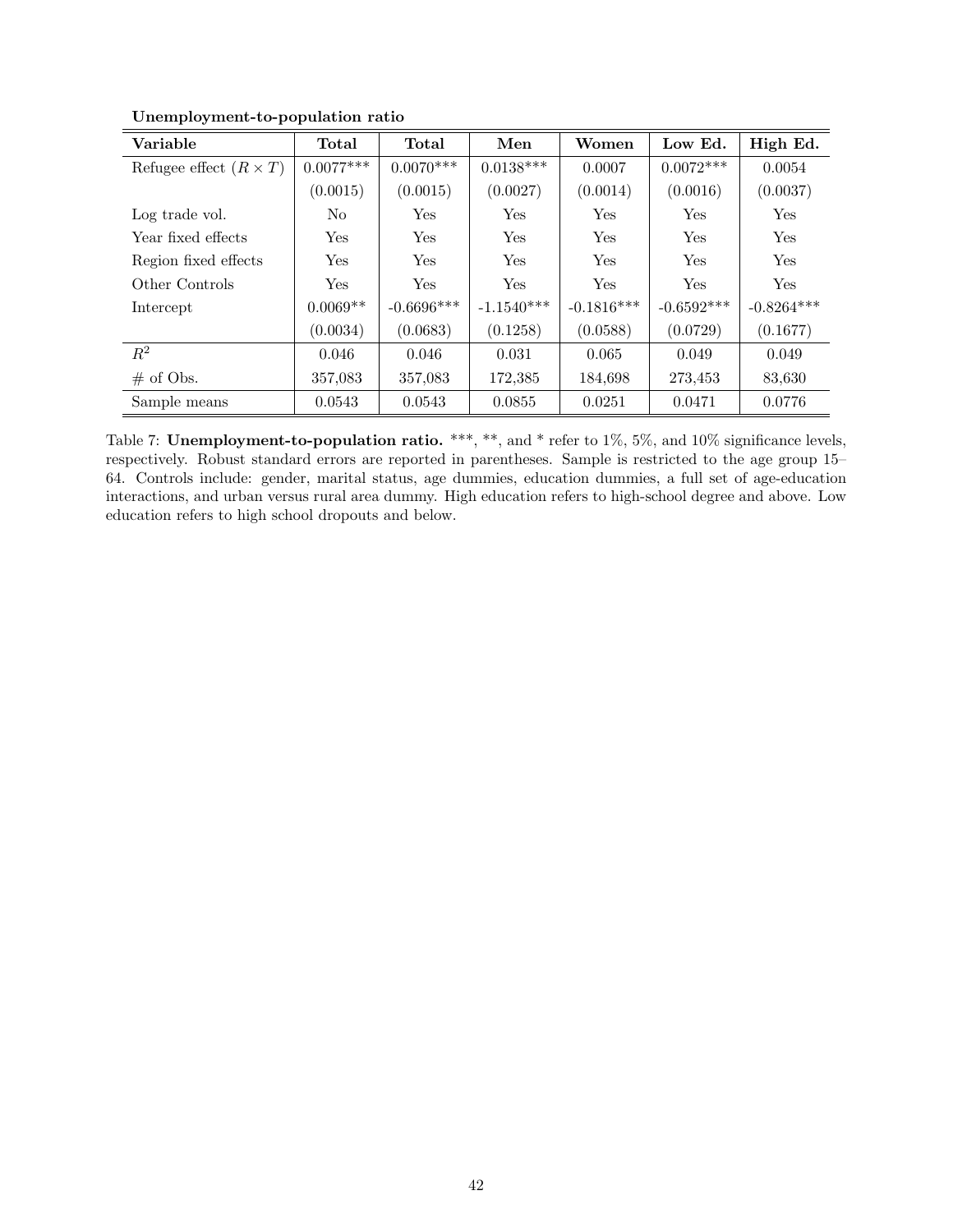| Variable                      | Total          | Total        | Men          | Women      | Low Ed.      | High Ed.    |
|-------------------------------|----------------|--------------|--------------|------------|--------------|-------------|
| Refugee effect $(R \times T)$ | $0.0046**$     | $0.0043**$   | $0.0089**$   | $-0.0004$  | $0.0096***$  | $-0.0096$   |
|                               | (0.0022)       | (0.0022)     | (0.0039)     | (0.0019)   | (0.0022)     | (0.0059)    |
| Log trade vol.                | N <sub>o</sub> | Yes          | <b>Yes</b>   | Yes.       | <b>Yes</b>   | <b>Yes</b>  |
| Year fixed effects            | Yes            | Yes          | <b>Yes</b>   | <b>Yes</b> | Yes          | Yes         |
| Region fixed effects          | Yes            | <b>Yes</b>   | <b>Yes</b>   | Yes        | <b>Yes</b>   | <b>Yes</b>  |
| Other Controls                | Yes            | <b>Yes</b>   | <b>Yes</b>   | <b>Yes</b> | <b>Yes</b>   | <b>Yes</b>  |
| Intercept                     | $-0.1376***$   | $-0.4426***$ | $-0.6199***$ | $-0.1075$  | $-0.3531***$ | $-0.6369**$ |
|                               | (0.0031)       | (0.1027)     | (0.1836)     | (0.0855)   | (0.1035)     | (0.2939)    |
| $R^2$                         | 0.348          | 0.348        | 0.311        | 0.336      | 0.203        | 0.327       |
| $\#$ of Obs.                  | 357,083        | 357,083      | 172,385      | 184,698    | 273,453      | 83,630      |
| Sample means                  | 0.1871         | 0.1871       | 0.3239       | 0.0594     | 0.1105       | 0.4373      |

<span id="page-44-0"></span>Formal employment-to-population ratio

Table 8: Formal Employment-to-population ratio. \*\*\*, \*\*, and \* refer to 1%, 5%, and 10% significance levels, respectively. Robust standard errors are reported in parentheses. Sample is restricted to the age group 15–64. Controls include: gender, marital status, age dummies, education dummies, a full set of age-education interactions, and urban versus rural area dummy. High education refers to high-school degree and above. Low education refers to high school dropouts and below.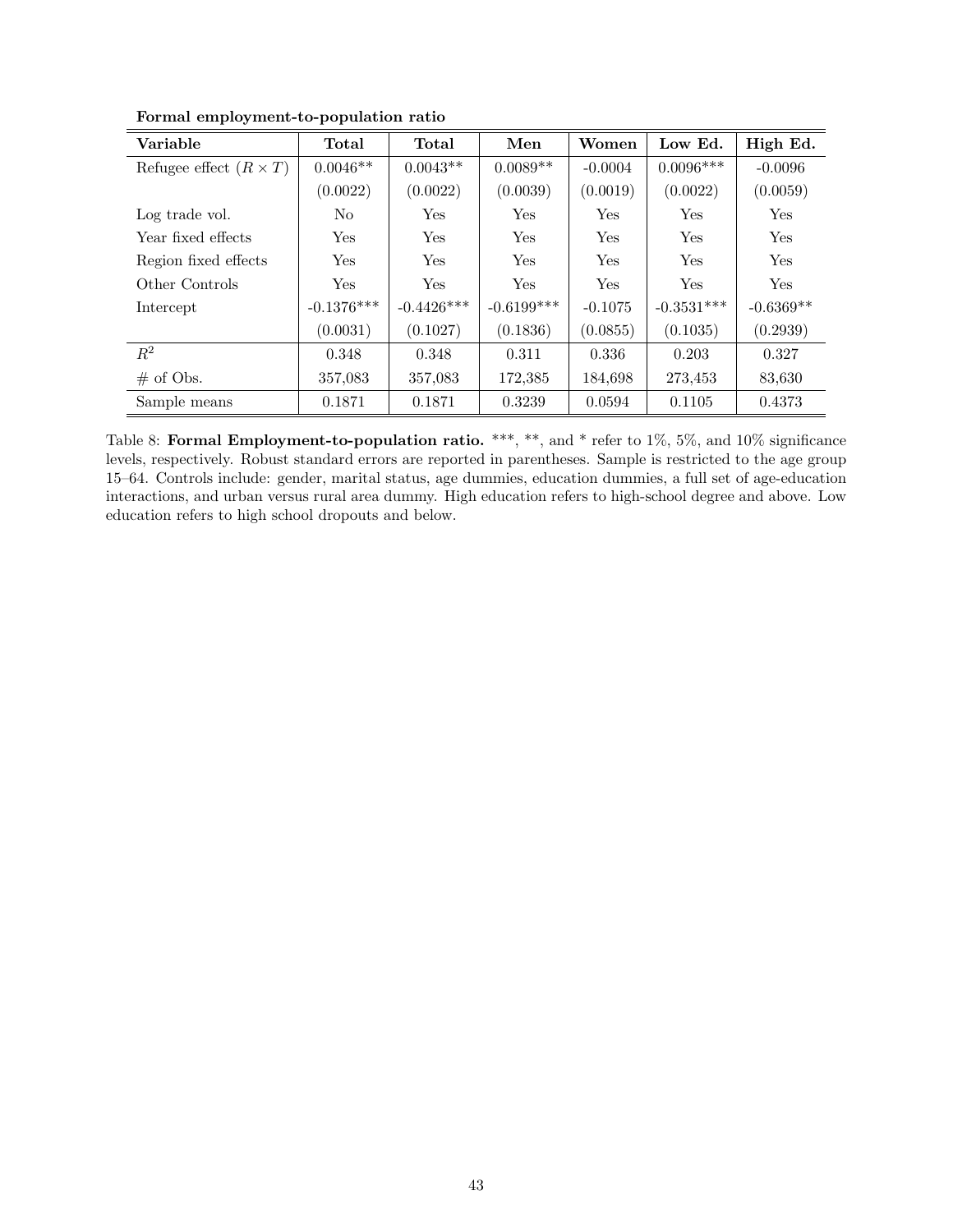| Variable                      | Total       | Total    | Men        | Women      | Low Ed.    | High Ed.  |
|-------------------------------|-------------|----------|------------|------------|------------|-----------|
| Refugee effect $(R \times T)$ | 0.0012      | 0.0011   | 0.0007     | 0.0030     | 0.0032     | $-0.0014$ |
|                               | (0.0027)    | (0.0027) | (0.0031)   | (0.0058)   | (0.0034)   | (0.0046)  |
| Log trade vol.                | No          | Yes      | Yes        | Yes        | <b>Yes</b> | Yes       |
| Year fixed effects            | Yes         | Yes      | Yes        | Yes        | <b>Yes</b> | Yes       |
| Region fixed effects          | Yes         | Yes      | <b>Yes</b> | <b>Yes</b> | <b>Yes</b> | Yes       |
| Other Controls                | <b>Yes</b>  | Yes      | <b>Yes</b> | <b>Yes</b> | <b>Yes</b> | Yes       |
| Intercept                     | $0.1143***$ | 0.1011   | 0.0171     | 0.1772     | 0.0908     | $-0.3002$ |
|                               | (0.0193)    | (0.1369) | (0.1547)   | (0.2860)   | (0.1714)   | (0.3540)  |
| $R^2$                         | 0.031       | 0.031    | 0.025      | 0.070      | 0.027      | 0.046     |
| $\#$ of Obs.                  | 137,496     | 137,496  | 101,017    | 36,479     | 94,169     | 43,327    |
| Sample means                  | 0.0736      | 0.0736   | 0.0675     | 0.0906     | 0.0792     | 0.0615    |

<span id="page-45-0"></span>Job separation probability

Table 9: Job separation probability. \*\*\*, \*\*, and \* refer to 1%, 5%, and 10% significance levels, respectively. Robust standard errors are reported in parentheses. Job separation probability is defined as the fraction of currently non-employed workers among those who were employed exactly one year ago. Sample is restricted to the age group 15–64. Controls include: gender, marital status, age dummies, education dummies, a full set of age-education interactions, and urban versus rural area dummy. High education refers to high-school degree and above. Low education refers to high school dropouts and below.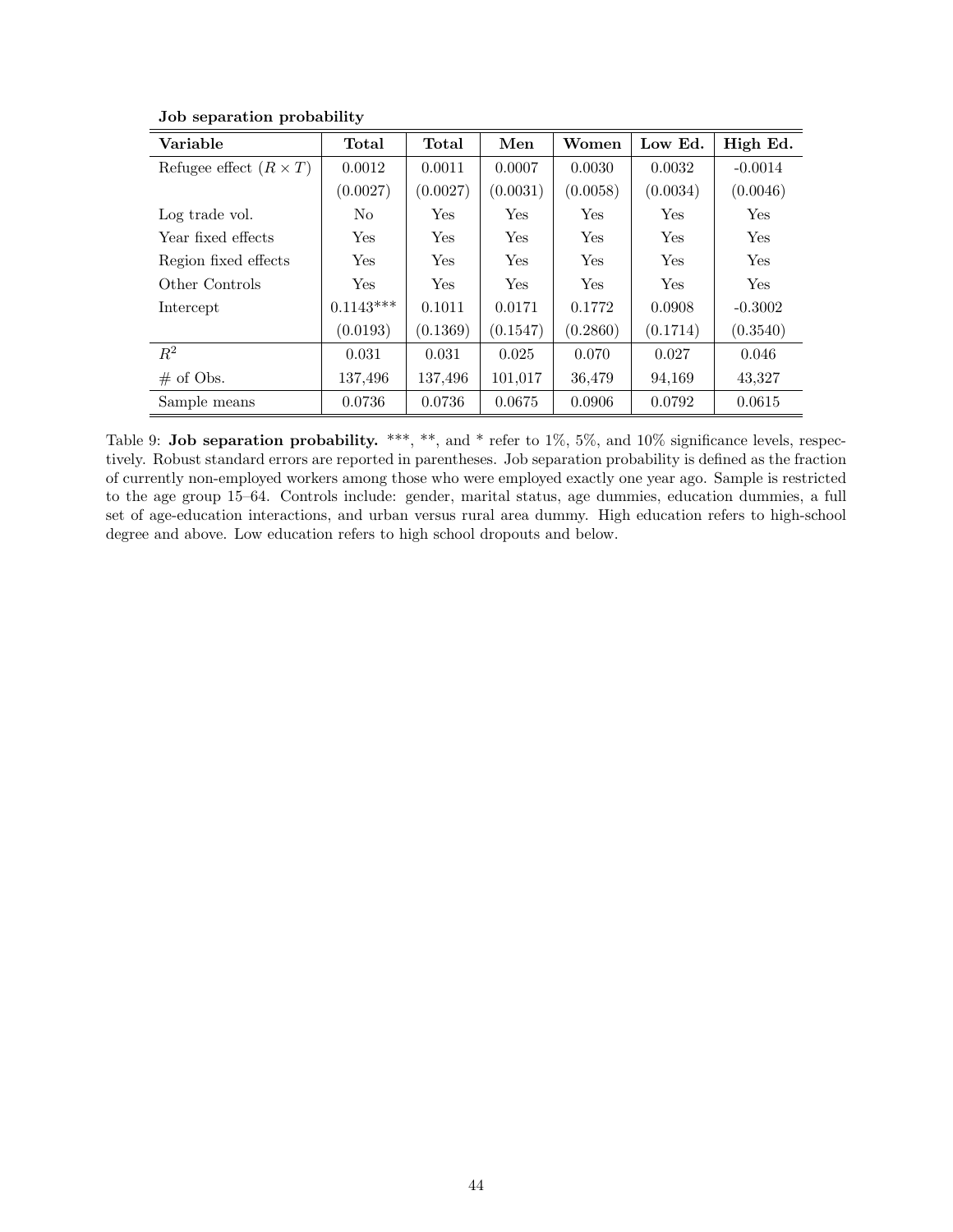| Variable                      | Total        | Total        | Men          | Women      | Low Ed.       | High Ed.   |
|-------------------------------|--------------|--------------|--------------|------------|---------------|------------|
| Refugee effect $(R \times T)$ | $-0.0473***$ | $-0.0474***$ | $-0.0452***$ | $-0.0714*$ | $-0.0666$ *** | 0.0119     |
|                               | (0.0123)     | (0.0123)     | (0.0131)     | (0.0368)   | (0.0143)      | (0.0242)   |
| Log trade vol.                | No           | Yes          | Yes          | Yes        | Yes           | Yes        |
| Year fixed effects            | Yes          | Yes          | Yes          | <b>Yes</b> | <b>Yes</b>    | <b>Yes</b> |
| Region fixed effects          | Yes          | Yes          | Yes          | <b>Yes</b> | <b>Yes</b>    | <b>Yes</b> |
| Other Controls                | Yes          | Yes          | Yes          | <b>Yes</b> | <b>Yes</b>    | <b>Yes</b> |
| Intercept                     | $0.1156***$  | 0.0986       | $-0.0101$    | 2.8531     | $-0.1136$     | 0.2772     |
|                               | (0.0351)     | (0.5752)     | (0.6050)     | (1.9538)   | (0.6634)      | (1.2260)   |
| $\mathbb{R}^2$                | 0.056        | 0.056        | 0.060        | 0.111      | 0.052         | 0.075      |
| $\#$ of Obs.                  | 29,362       | 29,362       | 25,989       | 3,373      | 21,989        | 7,373      |
| Sample means                  | 0.3993       | 0.3993       | 0.4093       | 0.3220     | 0.3963        | 0.4083     |

<span id="page-46-0"></span>Job finding probability

Table 10: **Job finding probability.** \*\*\*, \*\*, and \* refer to 1%, 5%, and 10% significance levels, respectively. Robust standard errors are reported in parentheses. Job finding probability is defined as the fraction of currently employed workers among those who were actively seeking for a job exactly one year ago. Sample is restricted to the age group 15–64. Controls include: gender, marital status, age dummies, education dummies, a full set of age-education interactions, and urban versus rural area dummy. High education refers to highschool degree and above. Low education refers to high school dropouts and below.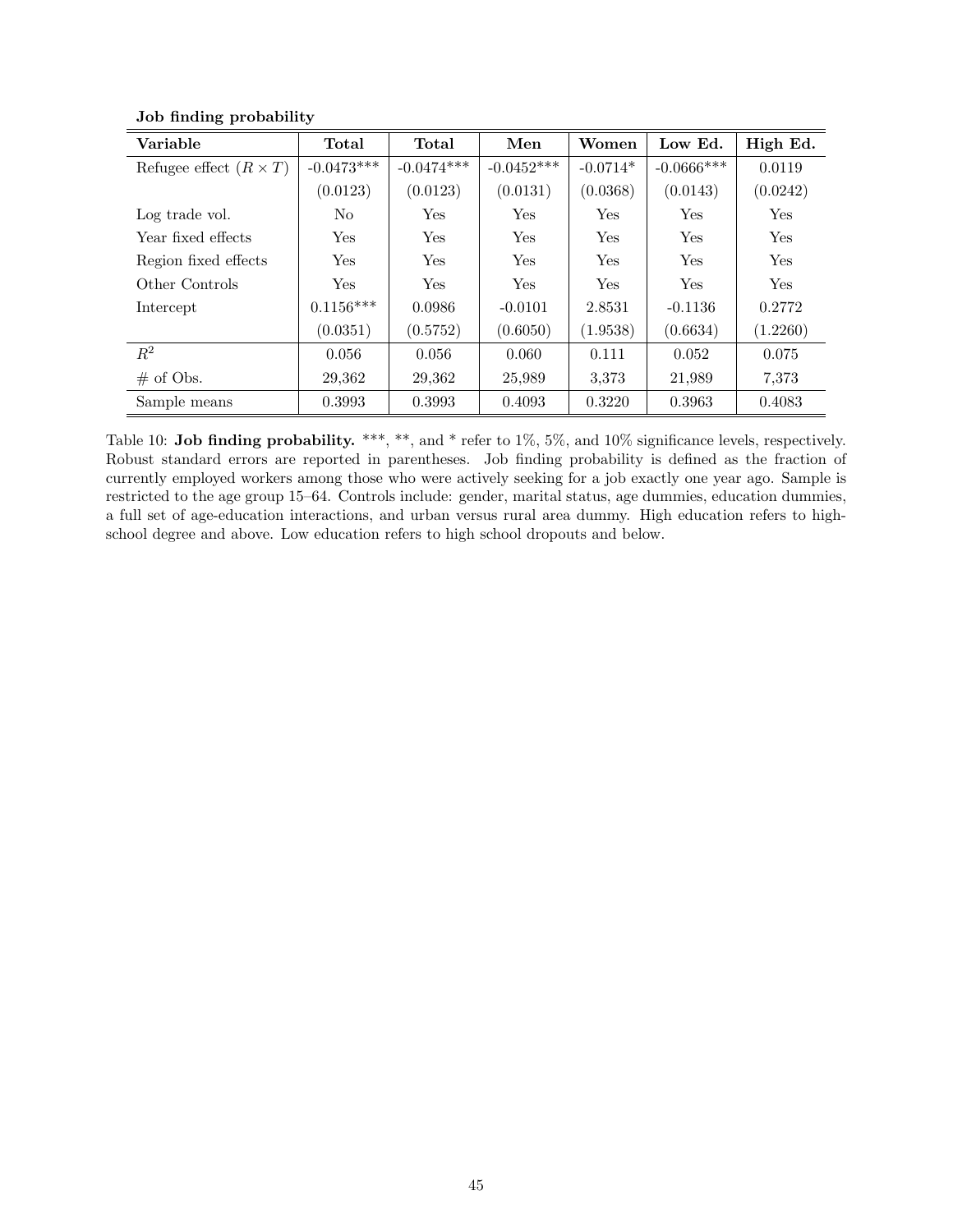| Outcome | $15 - 24$    | $25 - 34$    | $35 - 44$    | $45 - 54$ | $55\hbox{--}64$ | Total        |
|---------|--------------|--------------|--------------|-----------|-----------------|--------------|
| LFP     | $-0.0069$    | $-0.0224***$ | $-0.0095*$   | $-0.0077$ | $-0.0097$       | $-0.0110***$ |
|         | (0.0053)     | (0.0054)     | (0.0057)     | (0.0070)  | (0.0090)        | (0.0028)     |
| U/P     | $0.0121***$  | $0.0142***$  | 0.0043       | $-0.0044$ | 0.0002          | $0.0070***$  |
|         | (0.0029)     | (0.0037)     | (0.0033)     | (0.0032)  | (0.0026)        | (0.0015)     |
| IE/P    | $-0.0206***$ | $-0.0263***$ | $-0.0273***$ | $-0.0092$ | $-0.0263***$    | $-0.0223***$ |
|         | (0.0048)     | (0.0057)     | (0.0064)     | (0.0074)  | (0.0086)        | (0.0028)     |
| FE/P    | 0.0026       | $-0.0103**$  | $0.0135**$   | 0.0059    | $0.0164***$     | $0.0043**$   |
|         | (0.0029)     | (0.0052)     | (0.0053)     | (0.0060)  | (0.0057)        | (0.0022)     |
| SP      | $-0.0014$    | 0.0042       | 0.0040       | $-0.0028$ | 0.0046          | 0.0011       |
|         | (0.0082)     | (0.0053)     | (0.0045)     | (0.0056)  | (0.0085)        | (0.0027)     |
| JFP     | $-0.0720***$ | $-0.0292$    | $-0.0181$    | $-0.0457$ | $-0.1043*$      | $-0.0474***$ |
|         | (0.0208)     | (0.0220)     | (0.0288)     | (0.0367)  | (0.0596)        | (0.0123)     |

<span id="page-47-0"></span>Refugee effects by age groups

Table 11: Refugee effects by age groups. \*\*, \*\*, and \* refer to  $1\%$ ,  $5\%$ , and  $10\%$  significance levels, respectively. Robust standard errors are reported in parentheses.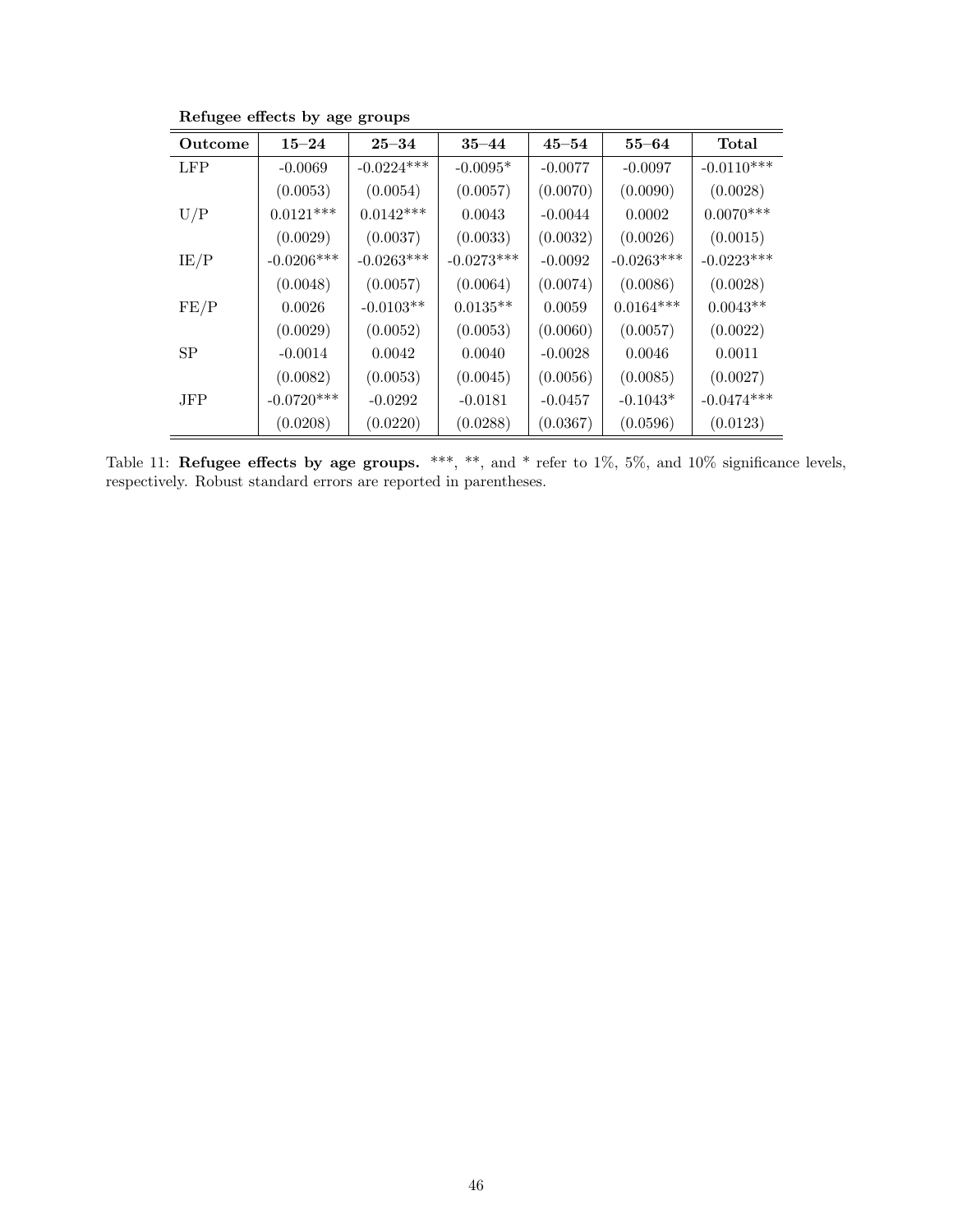| Variable                      | Total       | Total       | Men         | Women       | Low Ed.     | High Ed.    |
|-------------------------------|-------------|-------------|-------------|-------------|-------------|-------------|
| Refugee effect $(R \times T)$ | $-0.0123$   | $-0.0094$   | $-0.0126$   | $-0.0405$   | $-0.0097$   | 0.0005      |
|                               | (0.0119)    | (0.0119)    | (0.0127)    | (0.0370)    | (0.0131)    | (0.0294)    |
| Log trade vol.                | No          | <b>Yes</b>  | Yes         | Yes         | <b>Yes</b>  | <b>Yes</b>  |
| Year fixed effects            | <b>Yes</b>  | <b>Yes</b>  | <b>Yes</b>  | Yes         | <b>Yes</b>  | <b>Yes</b>  |
| Region fixed effects          | <b>Yes</b>  | <b>Yes</b>  | <b>Yes</b>  | <b>Yes</b>  | Yes         | <b>Yes</b>  |
| Other Controls                | <b>Yes</b>  | <b>Yes</b>  | <b>Yes</b>  | Yes         | Yes         | <b>Yes</b>  |
| Intercept                     | $5.0709***$ | $6.2261***$ | $5.9523***$ | $6.0629***$ | $6.1896***$ | $7.0521***$ |
|                               | (0.0503)    | (0.5779)    | (0.6088)    | (1.7104)    | (0.6320)    | (1.4356)    |
| $R^2$                         | 0.350       | 0.350       | 0.334       | 0.379       | 0.355       | 0.359       |
| $\#$ of Obs.                  | 26,033      | 26,033      | 21,366      | 4,667       | 21,848      | 4,185       |
| Sample means                  | 6.0905      | 6.0905      | 6.1489      | 5.8470      | 6.0688      | 6.2056      |

<span id="page-48-0"></span>Informal Real Monthly Earnings (Natural Logs)

Table 12: Informal Real Monthly Earnings. \*\*\*, \*\*, and \* refer to 1%, 5%, and 10% significance levels, respectively. Robust standard errors are reported in parentheses. Real wages are deflated with the CPI taking 2010 as the base year. Sample is restricted to the age group 15–64. Controls include: gender, marital status, age dummies, education dummies, a full set of age-education interactions, full-time vs part-time job status dummy, firm size dummies, urban versus rural area dummy, and industry dummies. High education refers to high-school degree and above. Low education refers to high school dropouts and below. The sample includes the salaried workers only.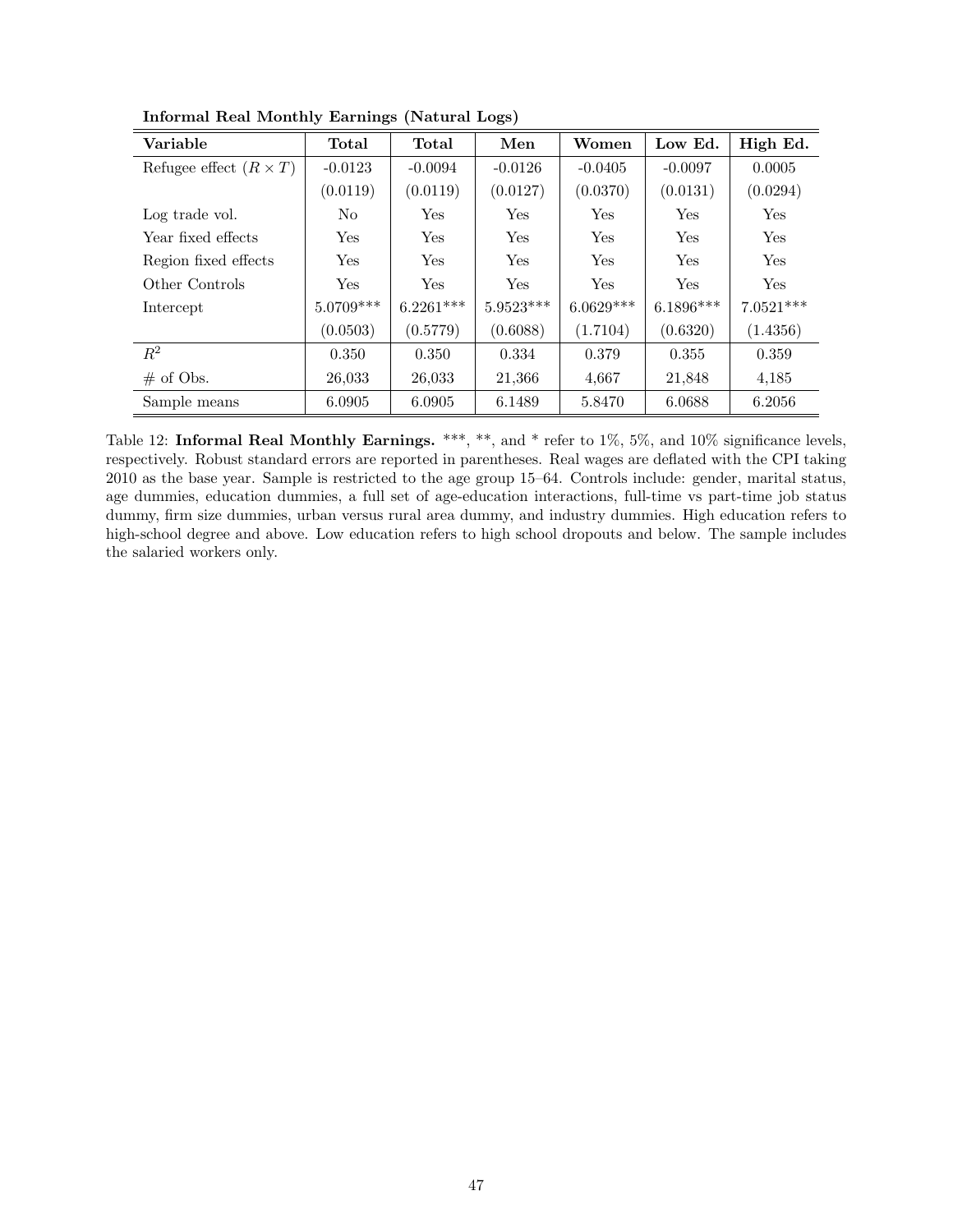| Variable                      | Total       | Total       | Men         | Women       | Low Ed.     | High Ed.    |
|-------------------------------|-------------|-------------|-------------|-------------|-------------|-------------|
| Refugee effect $(R \times T)$ | 0.0081      | 0.0081      | 0.0081      | 0.0182      | $-0.0009$   | $0.0155*$   |
|                               | (0.0064)    | (0.0064)    | (0.0070)    | (0.0151)    | (0.0105)    | (0.0079)    |
| Log trade vol.                | No          | Yes         | <b>Yes</b>  | Yes         | Yes         | <b>Yes</b>  |
| Year fixed effects            | <b>Yes</b>  | Yes         | <b>Yes</b>  | Yes         | Yes         | <b>Yes</b>  |
| Region fixed effects          | <b>Yes</b>  | Yes         | <b>Yes</b>  | <b>Yes</b>  | Yes         | <b>Yes</b>  |
| Other Controls                | Yes.        | <b>Yes</b>  | <b>Yes</b>  | Yes         | Yes         | <b>Yes</b>  |
| Intercept                     | $5.8299***$ | $5.6346***$ | $5.5176***$ | $5.8832***$ | $4.8229***$ | $5.7165***$ |
|                               | (0.1359)    | (0.3293)    | (0.3581)    | (0.7940)    | (0.4979)    | (0.4603)    |
| $R^2$                         | 0.618       | 0.618       | 0.614       | 0.664       | 0.380       | 0.593       |
| $\#$ of Obs.                  | 52,701      | 52,701      | 42,942      | 9,759       | 20,616      | 32,085      |
| Sample means                  | 6.8609      | 6.8609      | 6.8524      | 6.9005      | 6.5706      | 7.0663      |

<span id="page-49-0"></span>Formal Real Monthly Earnings (Natural Logs)

Table 13: Formal Real Monthly Earnings. \*\*\*, \*\*, and \* refer to 1%, 5%, and 10% significance levels, respectively. Robust standard errors are reported in parentheses. Real wages are deflated with the CPI taking 2010 as the base year. Sample is restricted to the age group 15–64. Controls include: gender, marital status, age dummies, education dummies, a full set of age-education interactions, full-time vs part-time job status dummy, firm size dummies, urban versus rural area dummy, and industry dummies. High education refers to high-school degree and above. Low education refers to high school dropouts and below. The sample includes the salaried workers only.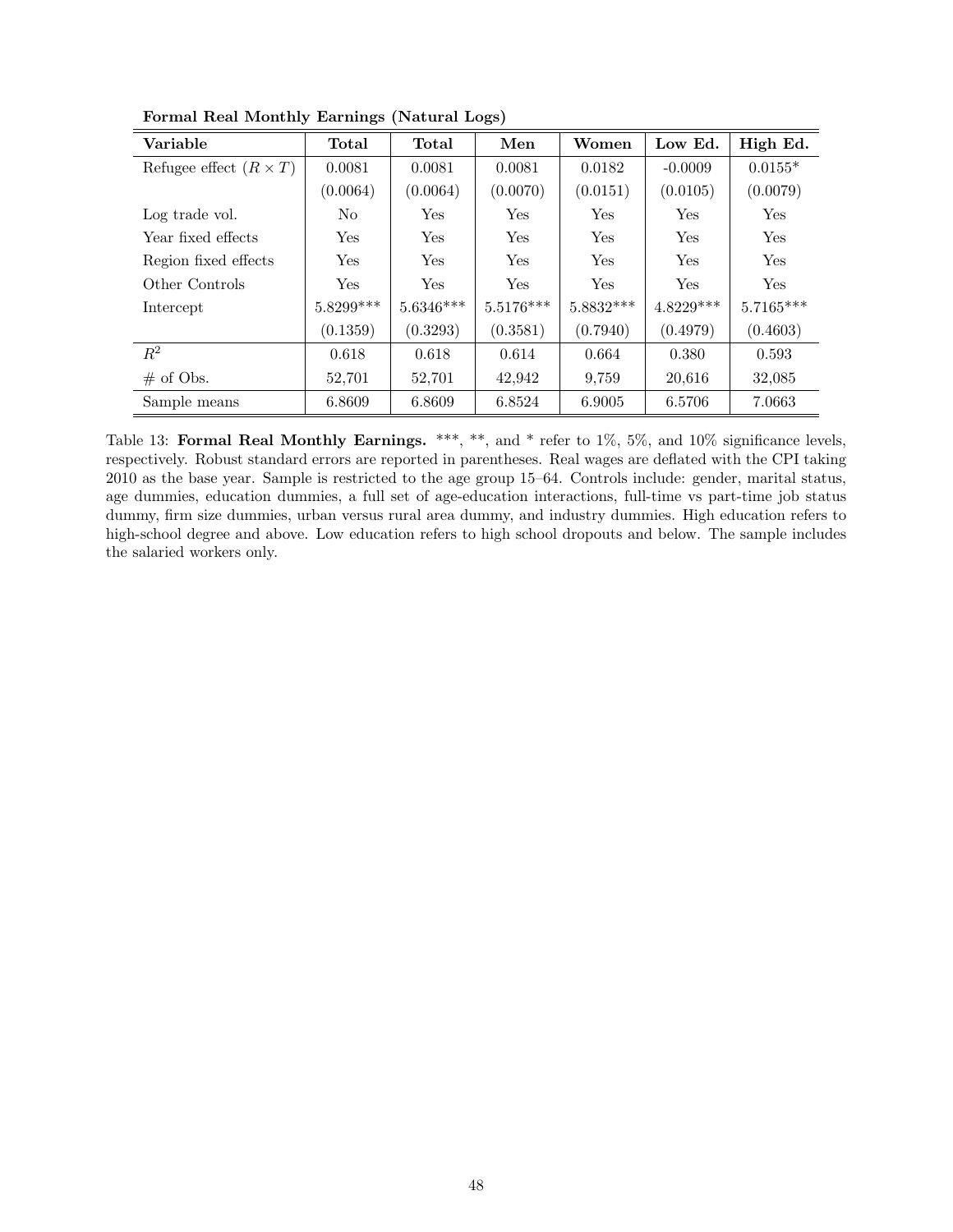| Relagee effects $(n \times 1)$ are reported only.<br><b>Region Combinations</b> | IE/P         | <b>LFP</b>   | U/P          | FE/P        |
|---------------------------------------------------------------------------------|--------------|--------------|--------------|-------------|
| (Control Area)                                                                  |              |              |              |             |
| Alternative control area [1]                                                    | $-0.0216***$ | $-0.0186***$ | 0.0007       | $-0.0037*$  |
|                                                                                 | (0.0025)     | (0.0023)     | (0.0014)     | (0.0022)    |
| Alternative control area [2]                                                    | $-0.0321***$ | $-0.0266***$ | $-0.0040***$ | $-0.0016$   |
|                                                                                 | (0.0025)     | (0.0023)     | (0.0015)     | (0.0022)    |
| Alternative control area [3]                                                    | $-0.0392***$ | $-0.0432***$ | $0.0034**$   | 0.0007      |
|                                                                                 | (0.0029)     | (0.0028)     | (0.0016)     | (0.0026)    |
| Alternative control area [4]                                                    | $-0.0243***$ | $-0.0277***$ | $-0.0034**$  | $0.0068***$ |
|                                                                                 | (0.0026)     | (0.0024)     | (0.0015)     | (0.0023)    |
| Alternative control area [5]                                                    | $-0.0163***$ | $-0.0120***$ | $-0.0009$    | $-0.0035$   |
|                                                                                 | (0.0026)     | (0.0025)     | (0.0014)     | (0.0023)    |
| Alternative control area [6]                                                    | $-0.0181***$ | $-0.0168***$ | $0.0043***$  | $-0.0057**$ |
|                                                                                 | (0.0027)     | (0.0025)     | (0.0015)     | (0.0024)    |
| Alternative control area [7]                                                    | $-0.0264***$ | $-0.0222***$ | $-0.0047***$ | 0.0005      |
|                                                                                 | (0.0023)     | (0.0021)     | (0.0013)     | (0.0020)    |
| Alternative control area [8]                                                    | $-0.0310***$ | $-0.0299***$ | $-0.0017$    | 0.0006      |
|                                                                                 | (0.0025)     | (0.0023)     | (0.0015)     | (0.0022)    |
| Alternative control area [9]                                                    | $-0.0161***$ | $-0.0245***$ | $0.0102***$  | $-0.0018$   |
|                                                                                 | (0.0028)     | (0.0027)     | (0.0016)     | (0.0025)    |
| Alternative control area [10]                                                   | $-0.0031$    | $-0.0060**$  | $0.0024*$    | 0.0005      |
|                                                                                 | (0.0027)     | (0.0026)     | (0.0014)     | (0.0023)    |
| Alternative control area [11]                                                   | $-0.0218***$ | $-0.0247***$ | $0.0028**$   | 0.0001      |
|                                                                                 | (0.0024)     | (0.0022)     | (0.0014)     | (0.0022)    |
| Alternative control area [12]                                                   | $-0.0264***$ | $-0.0173***$ | $-0.0051***$ | $-0.0040*$  |
|                                                                                 | (0.0024)     | (0.0022)     | (0.0013)     | (0.0022)    |
| Log trade vol.                                                                  | Yes          | Yes          | Yes          | Yes         |
| Year fixed effects                                                              | Yes          | Yes          | Yes          | Yes         |
| Region fixed effects                                                            | Yes          | Yes          | Yes          | Yes         |
| Other Controls                                                                  | Yes          | Yes          | Yes          | Yes         |

<span id="page-50-0"></span>Robustness Exercise: Treatment Area vs Randomly Selected Control Areas

Refugee effects  $(R \times T)$  are reported only.

Table 14: Robustness Exercise II. \*\*\*, \*\*, and \* refer to 1%, 5%, and 10% significance levels, respectively. Robust standard errors are reported in parentheses. Sample is restricted to the age group 15–64. Controls include: gender, marital status, age dummies, education dummies, a full set of age-education interactions, region dummies, year dummies, log trade volumes, and urban versus rural area dummy. This exercise fixes the treatment area and compares it with 12 randomly selected combinations of control areas (excluding the original control area). Based on the NUTS2 region classification in Turkey, the alternative control areas are formed as combinations of 4 NUTS2 regions as follows: [1] 6, 9, 11, 17; [2] 4, 7, 14, 15; [3] 5, 6, 11, 16; [4] 4, 5, 16, 18; [5] 2, 8, 14, 19; [6] 7, 15, 16, 17; [7] 3, 4, 7, 9; [8] 4, 5, 8, 11; [9] 5, 11, 15, 17; [10] 2, 5, 17, 19; [11] 2, 3, 5, 9; [12] 6, 7, 9, 19. See Appendix B for the details of NUTS2-level regional division in Turkey.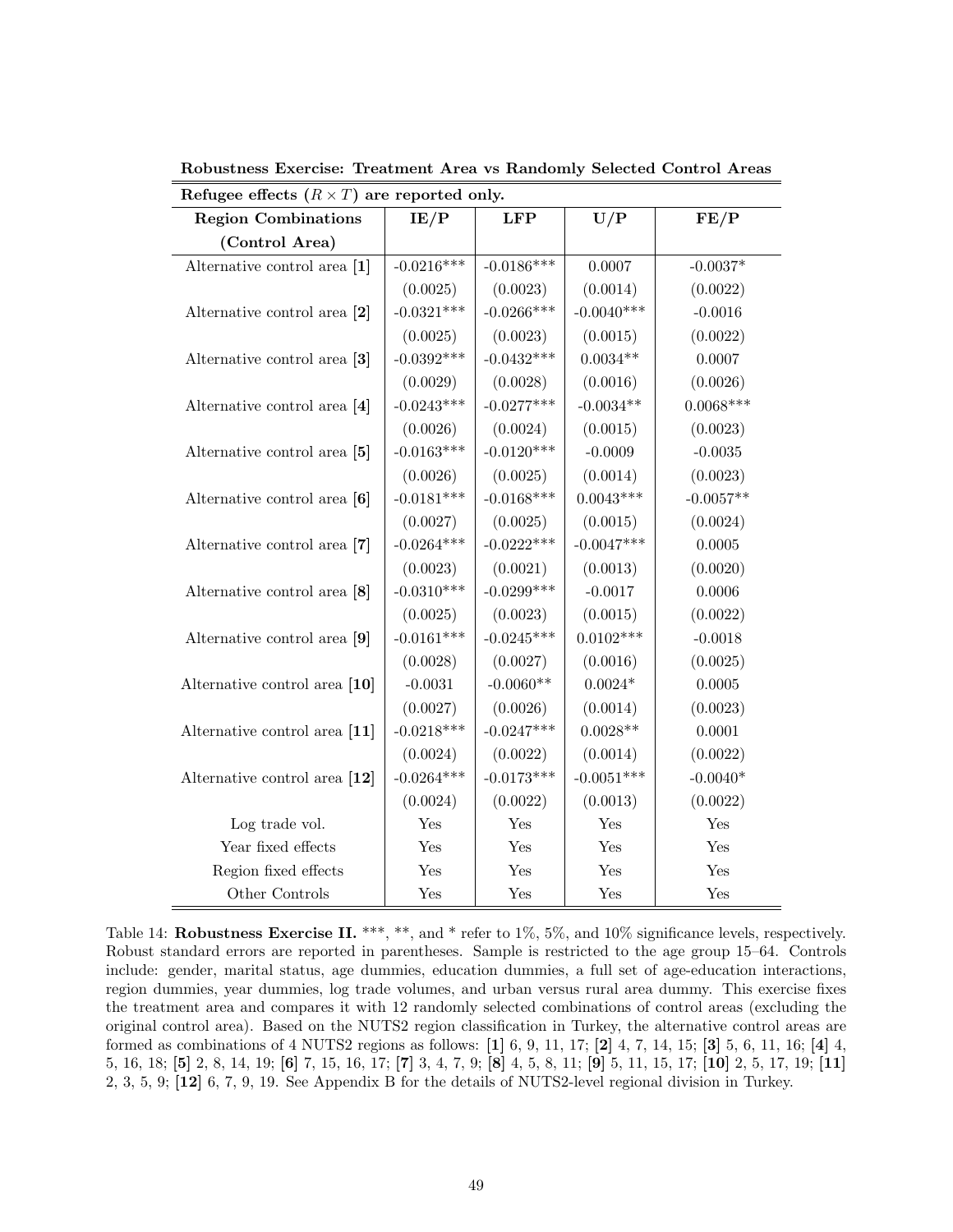| Variable                      | U/P(2012)    | U/P(2013)    | LFP (2012)   | LFP (2013)   |
|-------------------------------|--------------|--------------|--------------|--------------|
| Refugee effect $(R \times T)$ | $0.0032*$    | $0.0122***$  | $-0.0085**$  | $-0.0122***$ |
|                               | (0.0018)     | (0.0019)     | (0.0034)     | (0.0034)     |
| Year fixed effects            | Yes          | Yes          | Yes          | Yes          |
| Region fixed effects          | Yes          | Yes          | Yes          | Yes          |
| Other Controls                | Yes          | Yes          | Yes          | Yes          |
| Intercept                     | 0.0043       | $0.0068*$    | $0.0414***$  | $0.0643***$  |
|                               | (0.0035)     | (0.0039)     | (0.0092)     | (0.0101)     |
| $R^2$                         | 0.047        | 0.047        | 0.385        | 0.379        |
| $#$ of Obs.                   | 270,357      | 269,051      | 270,357      | 269,051      |
|                               |              |              |              |              |
| Variable                      | IE/P(2012)   | IE/P(2013)   | F/P(2012)    | F/P(2013)    |
| Refugee effect $(R \times T)$ | $-0.0130***$ | $-0.0324***$ | 0.0013       | $0.0080***$  |
|                               | (0.0034)     | (0.0034)     | (0.0027)     | (0.0027)     |
| Year fixed effects            | Yes          | Yes          | Yes          | Yes          |
| Region fixed effects          | Yes          | Yes          | Yes          | Yes          |
| Other Controls                | Yes          | Yes          | Yes          | Yes          |
| Intercept                     | $0.1713***$  | $0.1872***$  | $-0.1343***$ | $-0.1298***$ |
|                               | (0.0082)     | (0.0092)     | (0.0032)     | (0.0036)     |
| $R^2$                         | 0.143        | 0.139        | 0.346        | 0.346        |

<span id="page-51-0"></span>Robustness Exercise: (pre vs 2012) and (pre vs 2013)

Table 15: Robustness Exercise I. \*\*\*, \*\*, and \* refer to 1%, 5%, and 10% significance levels, respectively. Robust standard errors are reported in parentheses. Sample is restricted to the age group 15–64. Controls include: gender, marital status, age dummies, education dummies, a full set of age-education interactions, log trade volume, and urban versus rural area dummy. High education refers to high-school degree and above. Low education refers to high school dropouts and below.